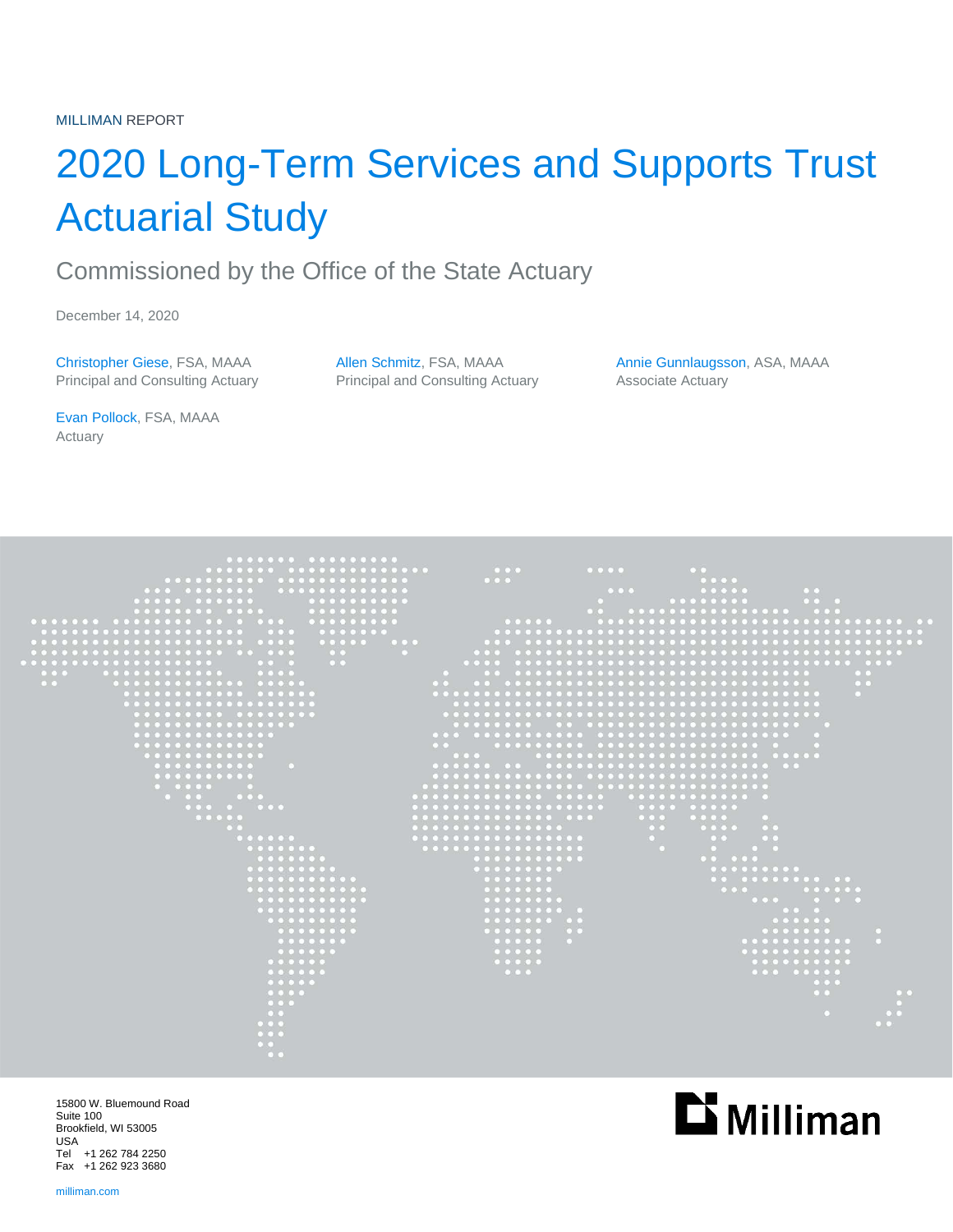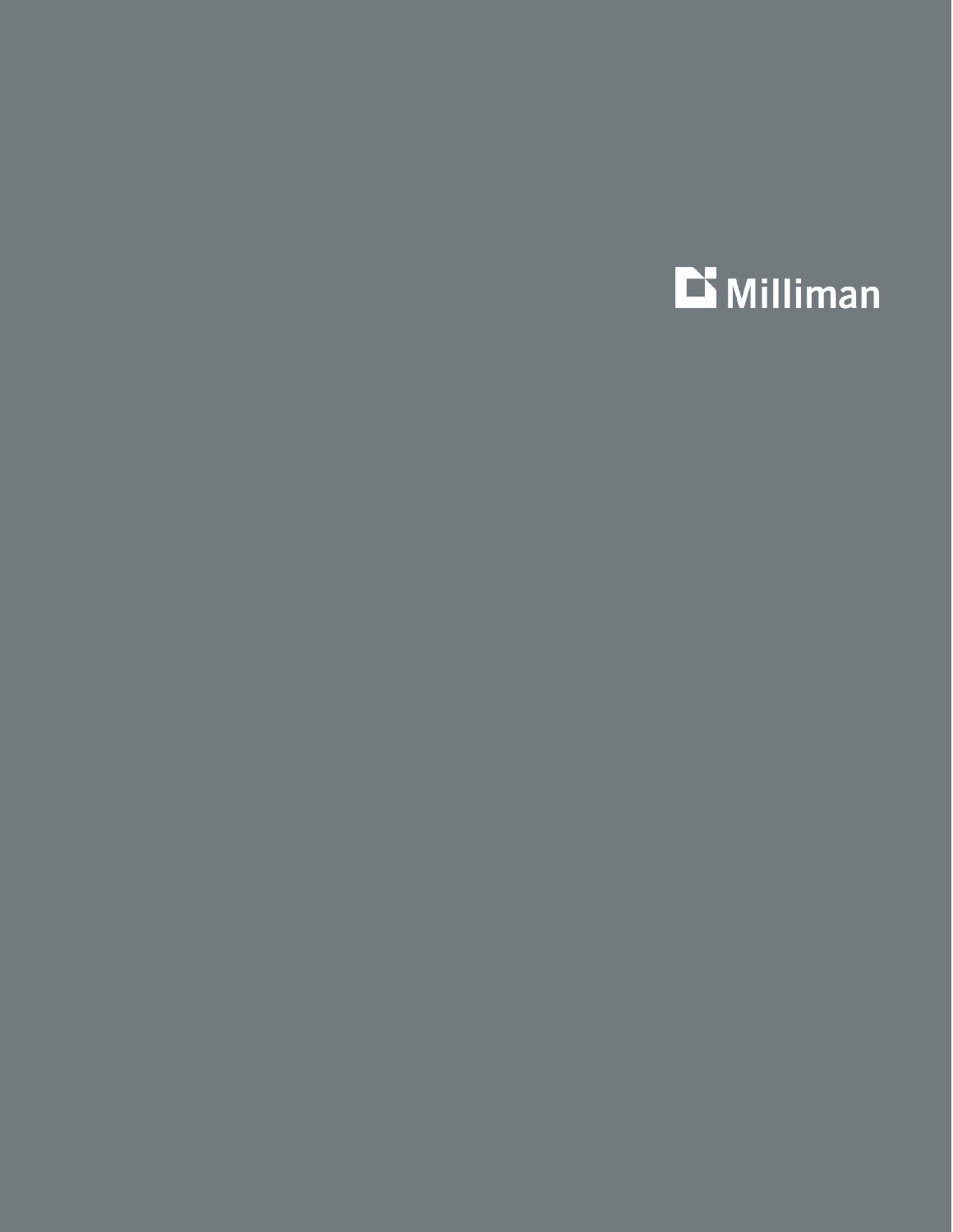## Table of Contents

#### **EXHIBITS**

| <b>EXHIBIT 1: SUMMARY OF PROGRAM ALTERNATIVES MODELED</b>                        |
|----------------------------------------------------------------------------------|
| EXHIBIT 2: ESTIMATED PAYROLL PREMIUM ASSESSMENT FOR PROGRAM ALTERNATIVES         |
| EXHIBIT 3:  ESTIMATED CASH FLOWS FOR BASE PLAN ASSUMING 0.58% PREMIUM ASSESSMENT |
| EXHIBIT 4:  ESTIMATED CASH FLOWS FOR BASE PLAN ASSUMING 0.66% PREMIUM ASSESSMENT |
| EXHIBIT 5: ESTIMATED PAYROLL PREMIUM ASSESSMENT FOR ASSUMPTION SENSITIVITIES     |

#### **APPENDICIES**

**APPENDIX A: PROJECTED FUTURE NET INVESTMENT EARNED RATES**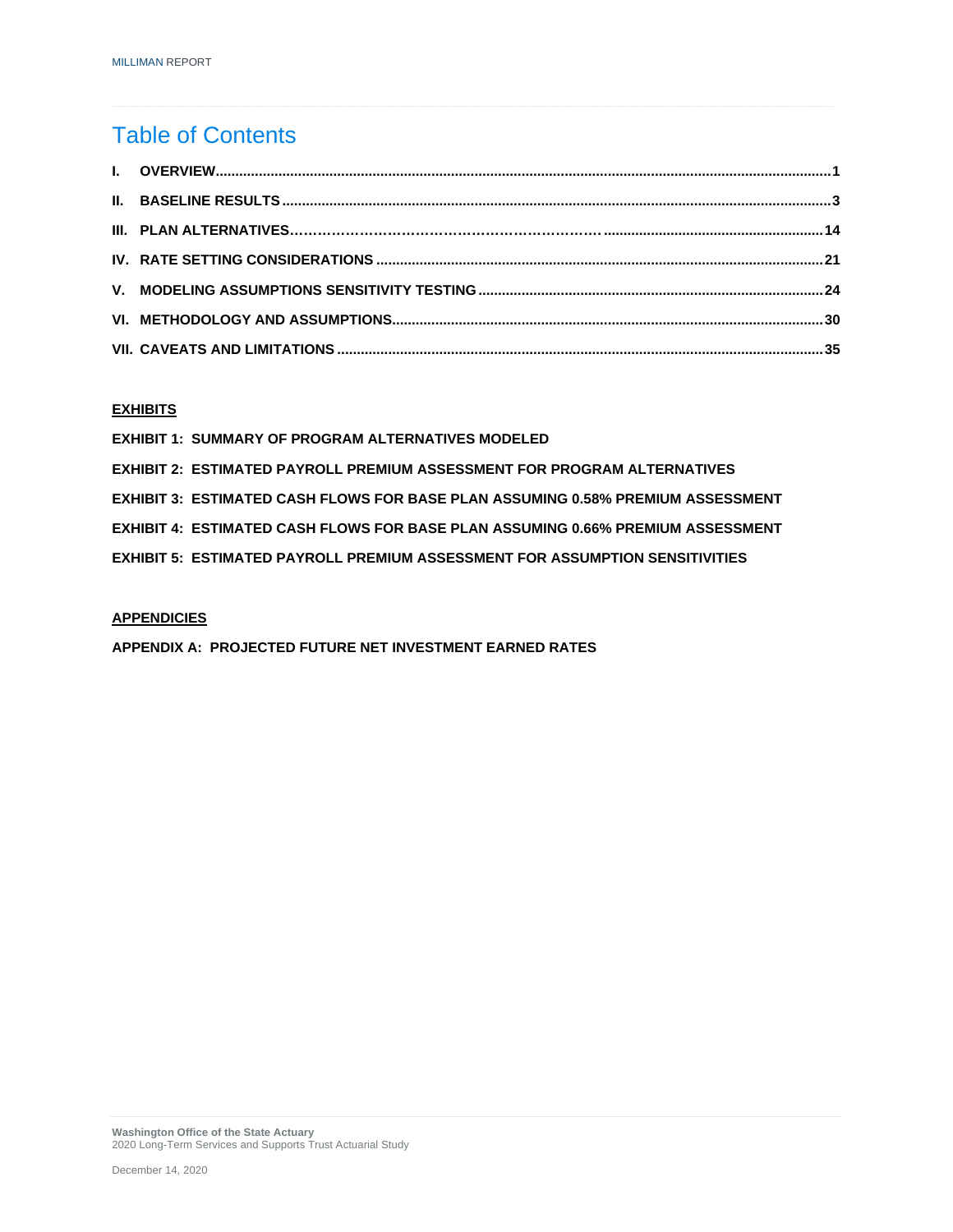### I. OVERVIEW

The Office of the State Actuary (OSA) requested Milliman's help to provide actuarial analysis of the Long-Term Services and Supports (LTSS) Trust Program as an update to the 2018 independent feasibility study and actuarial modeling of public and private options for leveraging private resources to help individuals prepare for LTSS needs in the State of Washington. Updated actuarial analysis, to be conducted prior to the start of Washington's LTSS Trust Program, was requested not only to reflect the enacted program<sup>[1](#page-3-0)</sup> but also provide additional modeling of alternative program features and risk management considerations regarding the premium assessment. To the extent details on program features were not included in the final law, we relied upon feedback from OSA and DSHS for the parameters to model. Additionally, future rulemaking and potential program modifications will be informed by this analysis.

Milliman was engaged by OSA as a contractor to perform this actuarial study, including the required modeling and actuarial analysis. The results of the actuarial study are to be shared with OSA and the Washington Department of Social and Health Services (DSHS) to collectively aid OSA's and DSHS's responsibilities in supporting the LTSS Trust Program.

Milliman utilized Actuarial Research Corporation (ARC) to inform portions of this analysis. We would like to recognize and thank Eddie Armentrout and his research team for their contributions.

#### **SCOPE OF ENGAGEMENT AND WORK PROCESS**

The scope of our engagement included the following main components:

- Estimate needed premium assessment based on the program features specified in the Revised Code of Washington (RCW) 50B.04 ("Baseline")
- Model alternative program features compared to Baseline
- **Perform sensitivity testing on specified parameters**
- Describe qualitative rate setting considerations and quantitatively illustrate select rate setting risks
- Provide final report summarizing the key results, methodology, and assumptions of the analysis

#### **COMMENTS ON LTSS DEFINITION AND LONG-TERM ACTUARIAL PROJECTIONS**

For the purposes of this report, we use the terms LTSS and long-term care (LTC) interchangeably. LTSS is a range of services and supports for individuals who need assistance with daily living tasks, such as bathing, dressing, ambulation, transfers, toileting, medication administration or assistance, personal hygiene, transportation, and other health-related tasks. Often, this type of assistance is needed by individuals who experience functional limitations due to age or to physical or cognitive disability. LTSS includes services provided in:

- **Institutional settings: Includes skilled, intermediate, and custodial care provided in an institutional facility** setting, such as a nursing home or dedicated wing of a hospital.
- Home and community-based settings (HCBS): Includes care provided in a person's own home or in a community-based setting, such as an assisted living facility or adult family home. Coverage includes both the services rendered and the room and board in a community-based setting.

The estimates provided throughout this report are prepared to assist in evaluating the viability of selecting benefit features for the new LTSS benefit program using design elements as requested by DSHS. **Any estimates around required program revenue are for feasibility purposes only and not intended, and should not be used, for setting the program premium assessment.**

This report includes estimates projected many years into the future. Actual expenses and related required revenue will inevitably vary from the estimates shown throughout the report. Examples of items that are difficult to project include the level of utilization of LTC services over time, duration of care needs, charge trends by site of care, emergence of new service and care modalities, wage growth and labor force participation, effectiveness of regulations and procedures

<span id="page-3-0"></span><sup>1</sup> Revised Code of Washington 50B.04 (2019). Retrieved October 12, 2020, from https://app.leg.wa.gov/RCW/default.aspx?cite=50B.04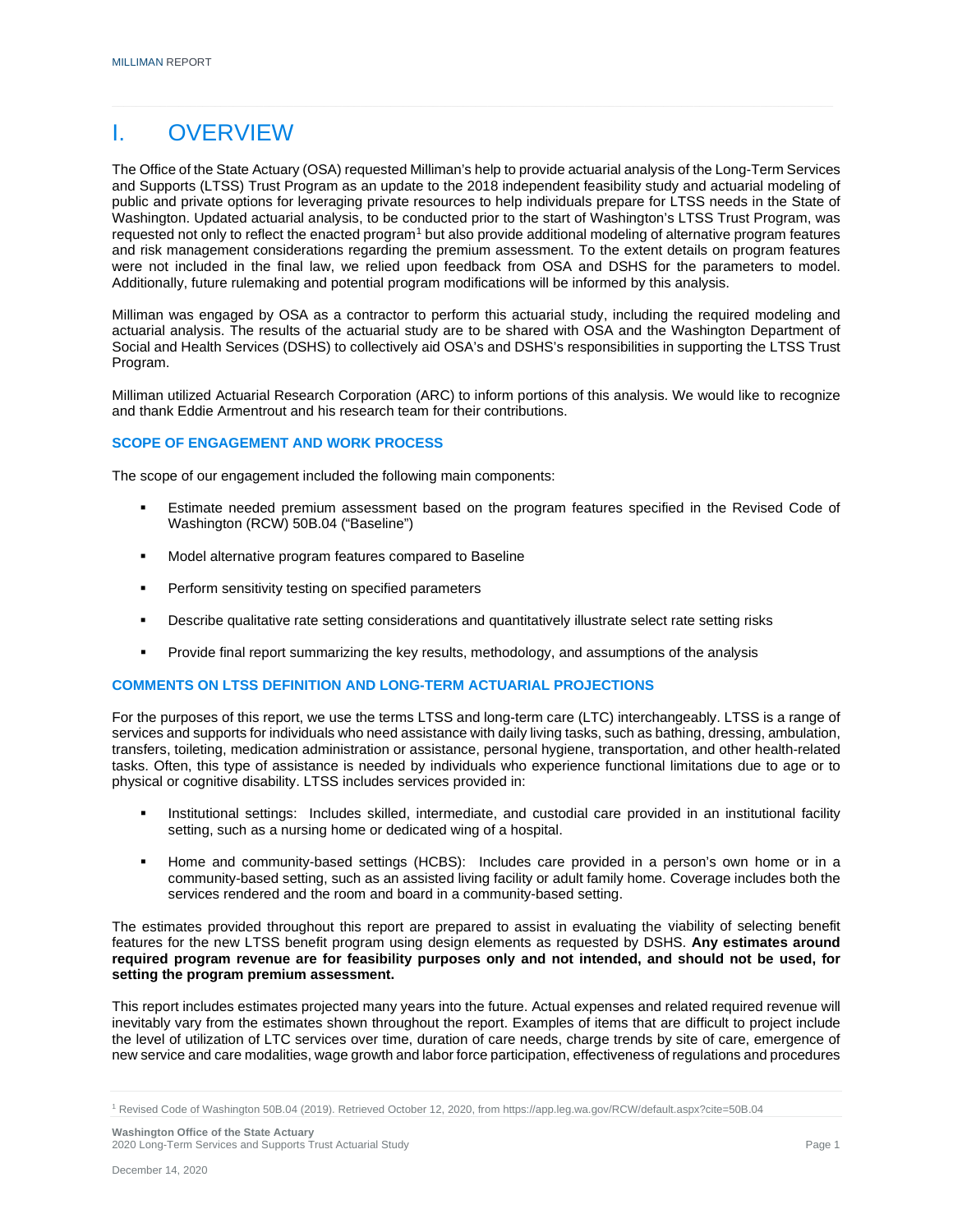to determine coverage and qualifications for benefits, migration patterns into and out of Washington, and future mortality. Section VI (methodology and assumptions) provides further background on our modeling.

Any reader of this report should possess a certain level of expertise and background in actuarial projections related to financing LTSS / LTC benefits to assist in understanding the significance of the assumptions used and their impact on the illustrated results. The reader should be advised by, among other experts, actuaries or other professionals competent in the area of actuarial projections of the type in this report, so as to properly interpret the estimates. The information included in this report should only be considered in its entirety. Please see Section VII for additional caveats and limitations regarding this report.

#### **COMMENTS ON COVID-19**

In preparing this study, we considered the potential impact of the emerging situation regarding the COVID-19 pandemic. Given the substantial uncertainty regarding the impact of COVID-19 on claims costs, including whether the pandemic will increase or decrease LTSS costs in the future, we did not make adjustments to the projections. At the time of publishing this report, it is not possible to predict the outcomes, particularly over the 75-year projection period of this study; however, the COVID-19 pandemic could have a material impact on future costs. Section V of this report presents sensitivities to pricing assumptions, including sensitivities to morbidity, mortality, and economic assumptions, all of which have been affected by COVID-19 in some capacity. Additional considerations related to pandemic risks and LTSS are discussed in a recent Milliman white paper.<sup>[2](#page-4-0)</sup>

<span id="page-4-0"></span><sup>2</sup> Dalton, A.H. et al. (April 10, 2020). Pandemic Risk on Long-Term Care Insurance Reserves. Milliman White Paper. Retrieved July 24, 2020, from https://us.milliman.com/en/insight/pandemic-risk-on-ltc-insurance-reserves.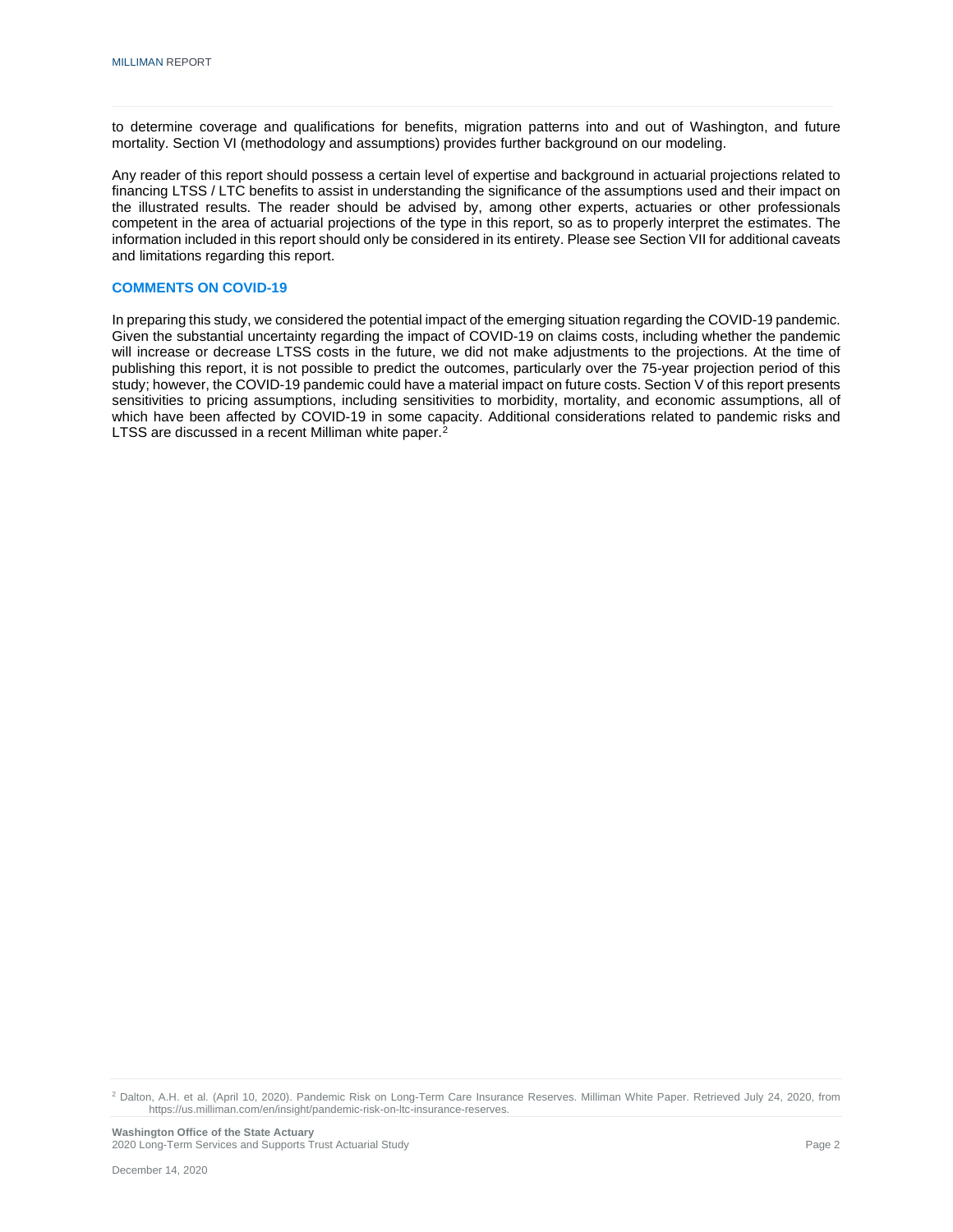### II. BASELINE RESULTS

Per direction of the Washington Legislature as passed in RCW 50B.04[3](#page-5-0), the LTSS Trust Act will provide a public long-term care insurance benefit for workers, funded through a payroll deduction that would provide a limited long-term care insurance benefit. The LTSS Trust Program will be financed by a flat state premium assessment on all wages and self-employment income as applicable. Coverage is limited to workers and does not include spousal coverage. Funding is assumed to be pay-as-you-go for a social insurance program, although the program does include some measure of prefunding. This section summarizes the results of our analysis based on the program features as indicated in RCW 50B.04, along with additional clarifications of anticipated program parameters provided by OSA and DSHS.

#### **RESULTS SUMMARY**

**We estimate the 2020 Baseline will require a level payroll premium assessment between 0.51% and 0.71% to cover program expenditures over the 75-year period 2022 through 2096.** The premium assessments in this range vary depending on the allowable investment strategy for the program, as well as the participation rates as a result of the private market opt-out and self-employed opt-in features. It is worth noting that 0.58% is the maximum premium assessment allowed per RCW 50B.04.

Beyond the investment strategy and opt-in / opt-out features, the estimated payroll premium assessment is highly sensitive to the underlying projection assumptions used in the modeling. Section V includes additional details regarding sensitivity tests of the key assumptions. **Based on testing various key assumptions one at a time, we observe the premium assessment for the Baseline increasing or decreasing by roughly 50%.** The results of the testing should be taken into consideration when evaluating the viability of selecting benefit features for the new LTSS benefit program. A key step in rate setting includes evaluating the sensitivity of the program results under different conditions and the program's ability to adjust features when experience materializes differently from what was expected.

We use an initial 75-year window because this is a common period over which to evaluate a public program using a pay as you-go (with initial pre-funding) approach, such as that being modeled here. The 75-year window does not represent a recommended window. Vesting of future benefits "earned" during the 75-year window, but paid after the 75-year window are excluded in the evaluation.

The required premium assessment is calculated such that the present value of income is equal to the present value of benefits and expenses, plus one year's outgo at the end of the 75-year period. Other time horizons and approaches should also be considered when evaluating the needed program revenue, such as maintaining a fund level equal to the actuarial present value of future liabilities or adding margin / cushion for potential future unfavorable experience. Exhibits 3 and 4 include the estimated yearly cash flows under the program for the Base Plan under a 0.66% and 0.58% premium assessment, respectively.

#### **Impact of Investment Strategy**

**Investment strategy plays a significant role in the level of funding needed. We estimate a payroll premium assessment between 0.61% and 0.71% under the current law investing in U.S. Treasuries (Treasuries) and a payroll assessment between 0.51% and 0.67% under an investment strategy where the program can also invest in stocks and bonds based on the scenarios tested.** The premium assessment could be higher than the upper ends shown to the extent adverse selection is higher than the levels estimated under the scenarios considered in this report. Please see the discussion on adverse selection in the Private Market Opt-Out and Self-Employed Opt-In sections.

Based on background provided by OSA, we assume investments only in Treasuries under the current law, which we understand to be consistent with the investment approach currently anticipated. Senate Joint Resolution 8212  $(SJR8212)^4$  $(SJR8212)^4$  would have allowed flexibility to invest the Trust Account in stocks and other forms of investment. The passage of SJR8212 was contingent upon a statewide referendum which did not pass on November 3, 2020. Now that the outcome of SJR8212 is known, OSA anticipates an investment policy will be determined in 2021 and will request a remodeling of program costs and revenues at that time. In the meantime, we modeled results under two potential investment strategies: the current law (which assumes investment only in Treasuries), and an alternative (where investment in stocks and bonds is also allowed). More information on the modeled investment strategies is included in Appendix A.

<span id="page-5-0"></span><sup>3</sup> RCW 50B.04 (2019). Retrieved October 8, 2020, fro[m https://app.leg.wa.gov/RCW/default.aspx?cite=50B.04](https://app.leg.wa.gov/RCW/default.aspx?cite=50B.04)

<span id="page-5-1"></span><sup>4</sup> Senate Joint Resolution (2019). Retrieved September 23, 2020 from

<https://app.leg.wa.gov/billsummary?BillNumber=8212&Year=2019&Initiative=false>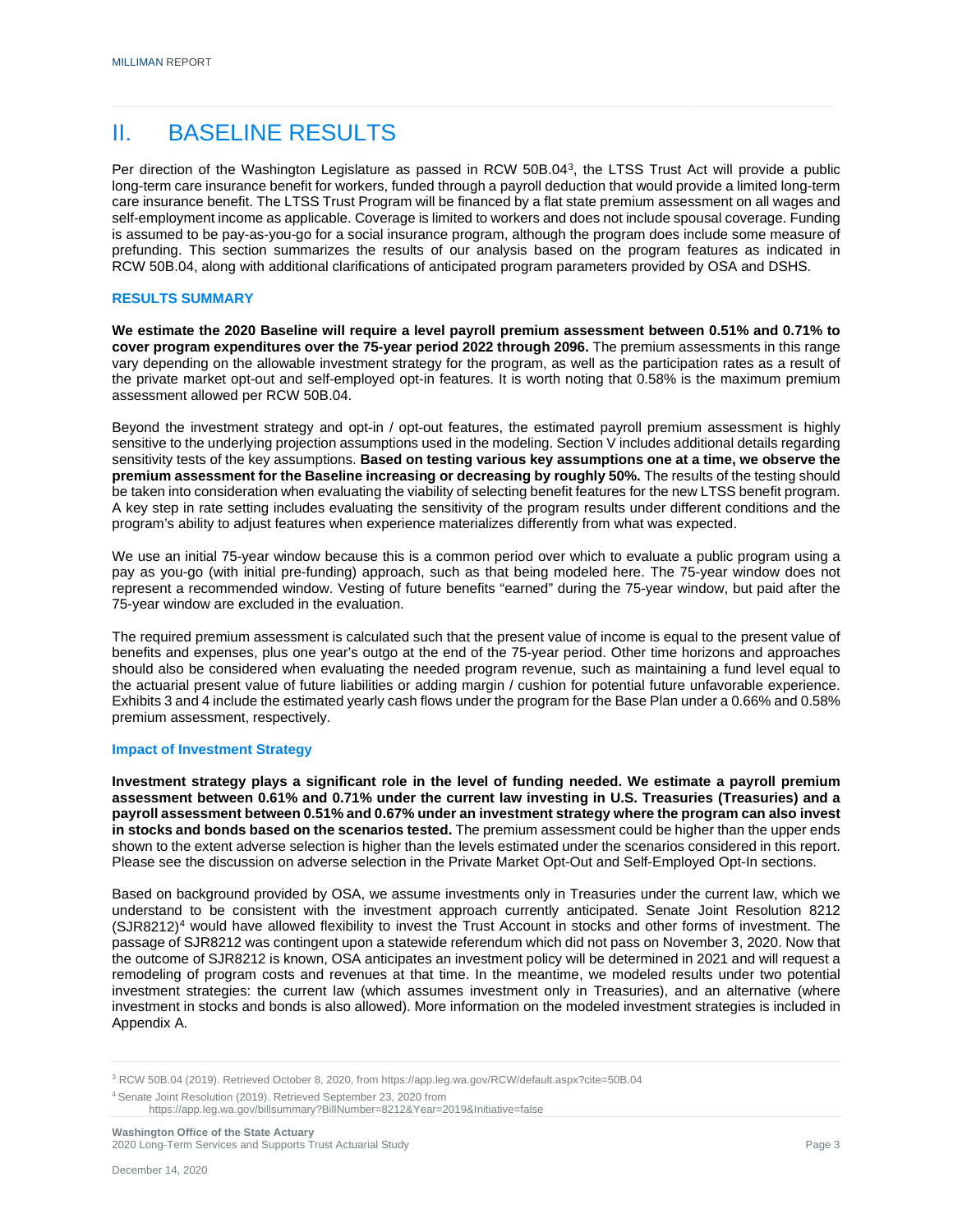Figure 1 shows the estimated account balance as a percentage of annual program outgo, (which includes both benefit payment and administrative expenses) over the 75-year projection window under the *Current Law (Invest Treasuries)* and *Alternative (Invest Stocks / Bonds)* scenarios, assuming a 0.58% payroll premium is assessed (which is consistent with the maximum premium assessment to be charged for the program, as dictated by RCW 50B.04). When we calculate a 75-year level payroll premium assessment for the program, we ensure the rate is sufficient to maintain an account balance above \$0.

As seen in Figure 1, we project a 0.58% premium rate to be insufficient to keep the program solvent for 75 years under the current law, as we project the program's account balance will be insufficient to pay all scheduled benefits in later years (see dotted line where the account balance as a percentage of program outgo is below zero). Alternatively, the 0.58% assessment is sufficient under the scenario where the program is able to invest in stocks and bonds.





#### **Impact of Private Market Opt Out**

The current statute allows individuals to opt out of the program over the course of a window of time from October 1, 2021 through December 31, 2022 given they self-attest to having private market long-term care coverage. Once an individual opts out of the LTSS Trust Program, they cannot opt back into the program at a later date. Based on conversations with OSA and DSHS, we modeled two different structures for implementing this opt out provision:

- 1. Opt Out Structure 1 (Current Law) Under this structure, individuals would have the ability to purchase private market coverage through December 31, 2022 and become eligible to opt out of the LTSS Trust Program. The open time period to purchase private coverage through the end of the opt out window creates challenges in estimating program participation rates, adverse selection, and rate setting.
- 2. Opt Out Structure 2 (Grandfathered Opt Out) Under this structure, as part of the self-attestation to opt out, individuals would have to attest to having purchased private LTC insurance coverage before July 28, 2019. Individuals who purchased coverage previous to July 28, 2019 would be allowed to opt out of the program during the opt out window. Under Opt Out Structure 2, there is less risk of adverse selection since only individuals who have already purchased private coverage would be able to opt out of the program.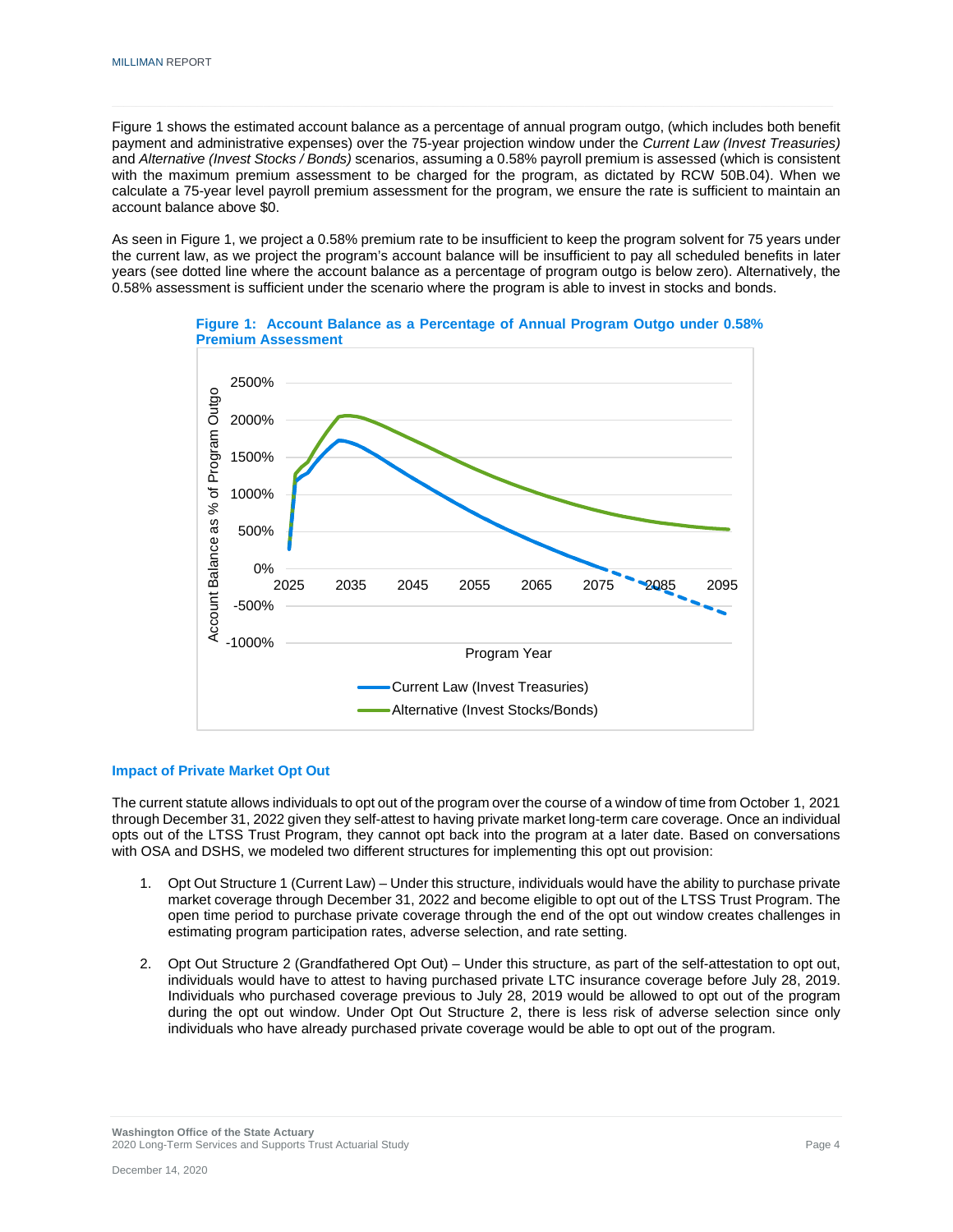Figure 2 presents the range of required premium assessment rates under the two opt out structures described above. These ranges were informed by the discrete scenarios described in the subsections below, as well as other factors that could cause the potential range to extend beyond the rates for the discrete scenarios, such as higher morbidity for individuals who do not opt out of the program.

| <b>Figure 2:</b><br><b>Washington Office of the State Actuary</b><br><b>Impact of Private Market Opt Out</b><br><b>Level Premium Assessment Required</b> |                                                                                             |
|----------------------------------------------------------------------------------------------------------------------------------------------------------|---------------------------------------------------------------------------------------------|
| <b>Level Premium Assessment</b><br><b>Required – Current Law</b><br>(Invest Treasuries)                                                                  | <b>Level Premium Assessment</b><br><b>Required - Alternative</b><br>(Invest Stocks / Bonds) |
| $0.66\% - 0.71\%$                                                                                                                                        | $0.54\% - 0.67\%$                                                                           |
| $0.66\% - 0.68\%$                                                                                                                                        | $0.54\% - 0.57\%$                                                                           |
|                                                                                                                                                          | .<br>$\cdot$ $\cdot$ $\cdot$<br>.                                                           |

<sup>1</sup> For Opt Out Structure 1, the premium assessment could be even higher than the upper end of the ranges if adverse selection is higher than the levels assumed. A potential upper bound could be constructed where all revenue is removed from individuals opting out of the program without any reduction to claims. This approach increases the upper end of the range from 0.71% to 0.81% for the *Current Law (Invest Treasuries)* scenario and from 0.67% to 0.77% for the *Alternative (Invest Stocks / Bonds)* scenario.

#### Opt Out Structure 1 (Current Law)

Under Opt Out Structure 1, any individual has the option to purchase coverage in the private market and opt out of the LTSS Trust Program during the window from October 1, 2021 through December 31, 2022. Given this structure, we estimate the 2020 Baseline will require a level payroll premium assessment between 0.66% and 0.71% under the Current Law (Invest Treasuries) investment strategy to cover program expenditures over the 75-year period 2022 through 2096. Any time choice or a voluntary aspect to participation is introduced into a program, unpredictability related to participation rates and adverse selection can make rate setting challenging. Given this, we modeled three different discrete participation scenarios related to the private market opt-out. We use the first participation scenario (20% Top Decile, 10% Second Decile Opt Out) for the purposes of creating a base plan as discussed in the section "Key Plan Features of Base Plan."

1. 20% Top Decile, 10% Second Decile Opt Out

We assume 20% of the top decile of wage earners and 10% of the second decile of wage earners will opt out of the program. We assumed those individuals that opt out earned "average" wages for their decile (i.e., we did not assume the 20% that opted out of top decile were the top 20% of the top decile, but rather average wage earners for that decile). This equates to 3% of wage earners (responsible for approximately 10% of wages in 2022) opting out at the start of the program. We estimate this discrete scenario requires a level premium assessment of 0.66% for the *Current Law (Invest Treasuries)* scenario and 0.55% for the *Alternative (Invest Stocks / Bonds)* scenario.

2. 45% of All Wage Earners Opt Out

For the next two alternatives, we examined private market, stand-alone LTC insurance premiums and carved out individuals for whom it could be cheaper to purchase private market coverage than to pay a 0.58% payroll assessment at the start of the program. For this scenario, we looked at private market coverage with a \$50 daily benefit maximum and no inflation protection. This coverage is intended to represent the "cheapest" available coverage in the private market, and be leaner (i.e., lower daily benefit and no inflation protection) than the coverage offered by the LTSS Trust Program.

When projecting the number of individuals who may opt out of the program for this alternative, we compared private LTC market premium rates to the amount individuals would pay in the form of a payroll premium assessment. For example, if the annual premium available for a 60-year-old in the private market was approximately \$420, we assumed individuals who made more than \$72,400 (\$420 / 0.58% = \$72,400) would opt out of the program. We performed this comparison by age because private market coverage is issue age rated. We projected that approximately 45% of wage earners (responsible for approximately 75% of wages in 2022) would opt out at the start of the program under this alternative.

We estimate this discrete scenario requires a level premium assessment of 0.69% for the *Current Law (Invest Treasuries)* scenario and 0.64% for the *Alternative (Invest Stocks / Bonds)* scenario.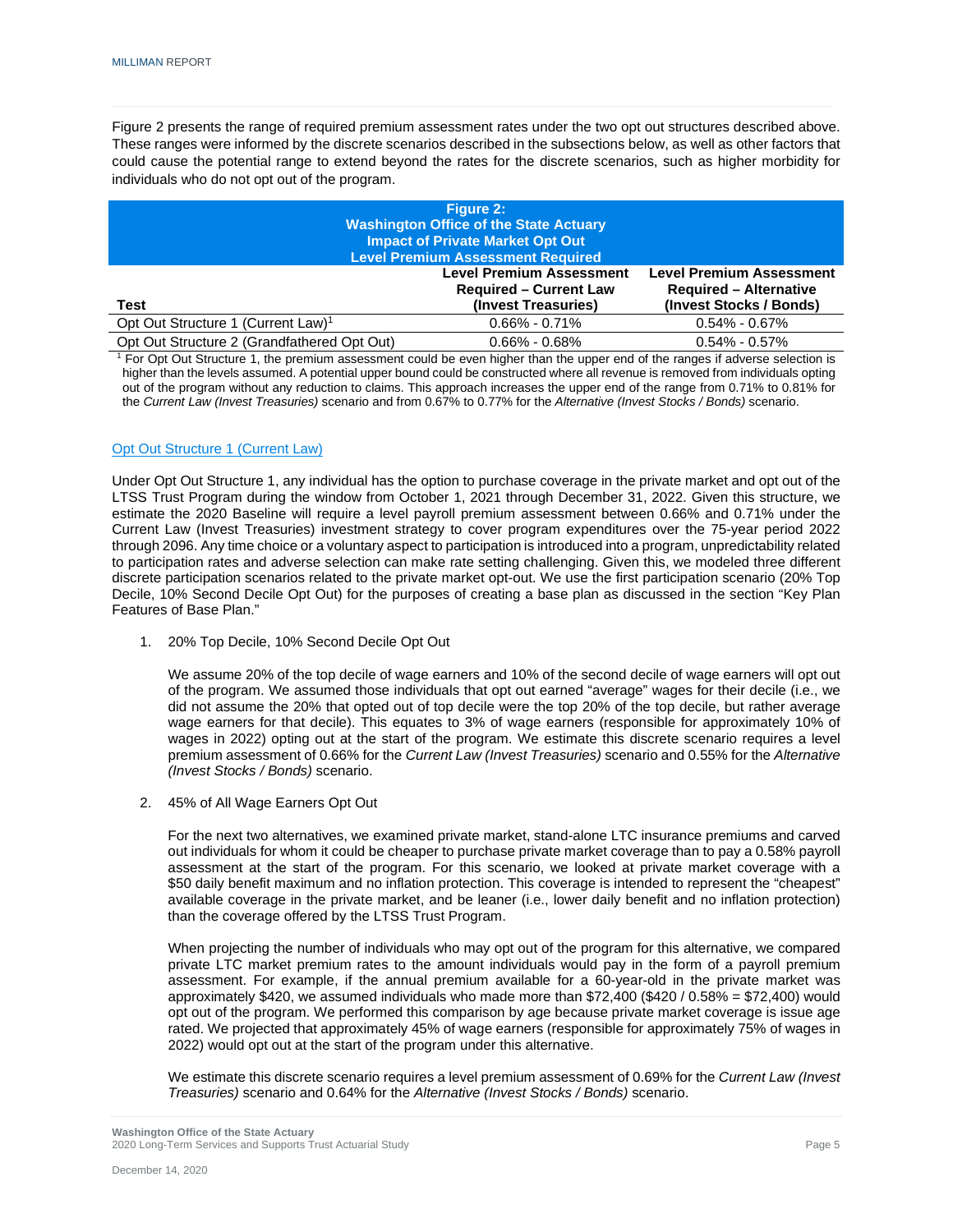3. 5% of All Wage Earners Opt Out

We also performed a test for private market, stand-alone LTC coverage with higher premiums (compared to the "45% of All Wage Earners Opt Out" alternative) using a \$100 daily benefit maximum and annual 3% compound inflation protection. We carved out individuals for whom it could be cheaper to purchase this coverage than to pay a 0.58% payroll assessment at the start of the program. Under this alternative, we projected that approximately 5% of wage earners (responsible for approximately 25% of wages in 2022) would opt out at the start of the program. We estimate this discrete scenario requires a level premium assessment of 0.68% for the *Current Law (Invest Treasuries)* scenario and 0.58% for the *Alternative (Invest Stocks / Bonds)* scenario.

Figures 3 and 4 below show the account balance as a percentage of annual program outgo over the 75-year window under the three private market opt-out scenarios described above. These graphs all assume that a 0.58% payroll premium is assessed. As seen in Figure 3, we project a 0.58% premium rate to be insufficient to keep the program solvent for 75 years under all private market opt-out scenarios under the current law, as we project the program's account balance will be insufficient to pay all scheduled benefits in later years (see dotted line where the account balance as a percentage of program outgo is below zero).



**Figure 3: Account Balance as a Percentage of Annual Program Outgo under 0.58% Premium Assessment - Current Law (Invest Treasuries)**

Regardless of investment strategy, we expect the "45% of All Wage Earners Opt Out" scenario to be deficient. Under this scenario, we project a large percentage of individuals will opt out at the start of the program. Since it is the higher wage earners that we project to be opting out, we project this opt-out will carve out a larger percentage of wages than participants. Because a larger amount of program revenue is carved out compared to program benefit payments, the program would require a higher premium rate to maintain program solvency for the projection window.

While the opt-out is only available for a limited period of time at the beginning of the program, for the scenarios where a larger percentage of individuals end up opting out, the impact extends throughout the 75-year window. This is especially true for the *Alternative (Invest Stocks / Bonds)* scenario (as seen in Figure 4), where interest rates are higher, and the program is more dependent on prefunding to maintain program solvency. Since the interest rates are lower under the *Current Law (Invest Treasuries)* scenario prefunding is less prevalent and the impact of carving out a percentage of the population in the early years of the projection has less of an impact on program solvency over 75 years, as seen in Figure 3.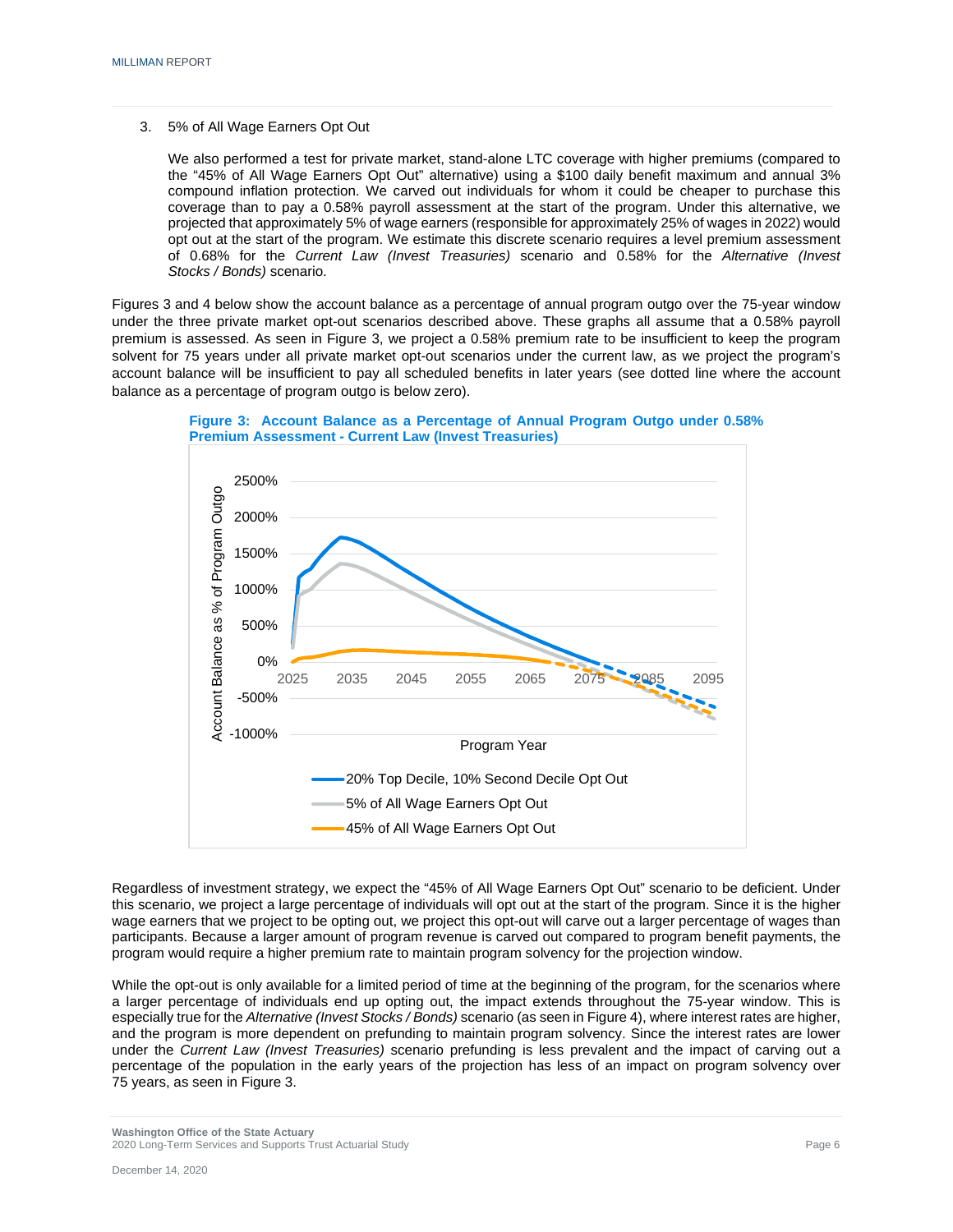

**Figure 4: Account Balance as a Percentage of Annual Program Outgo under 0.58%** 

While the level of individuals who choose to opt-out of the program is unknown, we "default" to the first participation scenario (20% top decile, 10% second decile opt out) for the purposes of creating a "Base Plan" throughout the remainder of this report. Please note, this participation scenario does not represent the most likely participation scenario. Instead, we create a "Base Plan" as a reference point to evaluate the incremental cost or savings associated with other plan alternatives or assumption sensitivities.

#### Opt Out Structure 2 (Grandfathered Opt Out)

Under Opt Out Structure 2, only individuals who purchased private LTC insurance coverage before July 28, 2019 would be eligible for the opt out option. Given this structure, we estimate the 2020 Baseline will require a level payroll premium assessment between 0.66% and 0.68% (under the current law investment strategy) to cover program expenditures over the 75-year period 2022 through 2096. There is less risk of adverse selection under this structure, since only individuals who had already purchased coverage before program implementation have the choice to opt out of the program. There is still some risk associated with the "grandfathered" individuals' choice to opt in or out of the program. As such, we modeled two different discrete participation scenarios related to the private market opt-out.

1. 0% of Grandfathered Opt Out

0% of individuals with private market coverage opt out – Under this participation scenario, we assume that no individuals (regardless of ownership of private market coverage) elect to opt out of the program. This scenario would be the equivalent to assuming there is no opt out option. We estimate this discrete scenario requires a level premium assessment of 0.66% for the *Current Law (Invest Treasuries)* scenario and 0.55% for the *Alternative (Invest Stocks / Bonds)* scenario.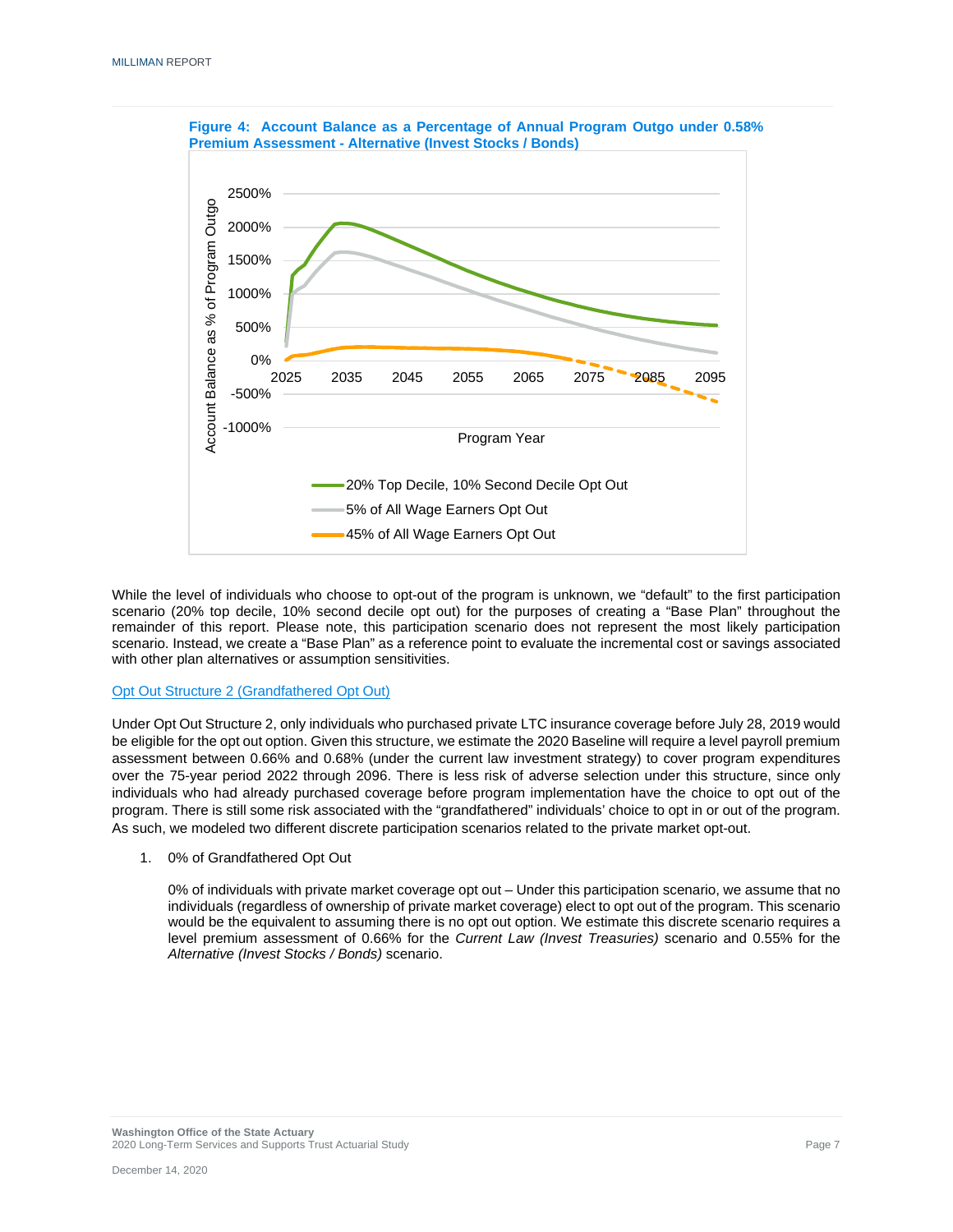2. 100% of Grandfathered Opt Out

500%

1000%

1500%

100% of individuals with private market coverage opt out – Under this participation scenario, we assume that all individuals with private LTC insurance coverage as of July 28, 2019 elect to opt out of the program. We used a combination of publicly available industry data and proprietary Milliman research to estimate the total count and age-gender distribution of individuals in Washington who currently have private market data. We estimate this discrete scenario requires a level premium assessment of 0.66% for the *Current Law (Invest Treasuries)* scenario and 0.55% for the *Alternative (Invest Stocks / Bonds)* scenario.

Figures 5 and 6 below show the account balance as a percentage of annual program outgo over the 75-year window under the two private market opt-out scenarios described above. These graphs all assume that a 0.58% payroll premium is assessed. As seen in Figure 5, we project a 0.58% premium rate to be insufficient to keep the program solvent for 75 years under all private market opt-out scenarios under the current law, as we project the program's account balance will be insufficient to pay all scheduled benefits in later years (see dotted line where the account balance as a percentage of program outgo is below zero).



**Figure 5: Account Balance as a Percentage of Annual Program Outgo under 0.58%** 







Alternatively, as seen in Figure 6 if the program can also invest in stocks and bonds, we project a premium assessment of 0.58% to be sufficient to maintain the program's solvency for 75 years. We project both discrete scenarios under Opt Out Structure 2 (Grandfathered Opt Out) to produce similar results as the Base Plan, which assumes that 20% of the top decile of wage earners and 10% of the second decile of wage earners will opt out of the program (consistent with one of the discrete scenarios for Opt Out Structure 1 (Current Law)).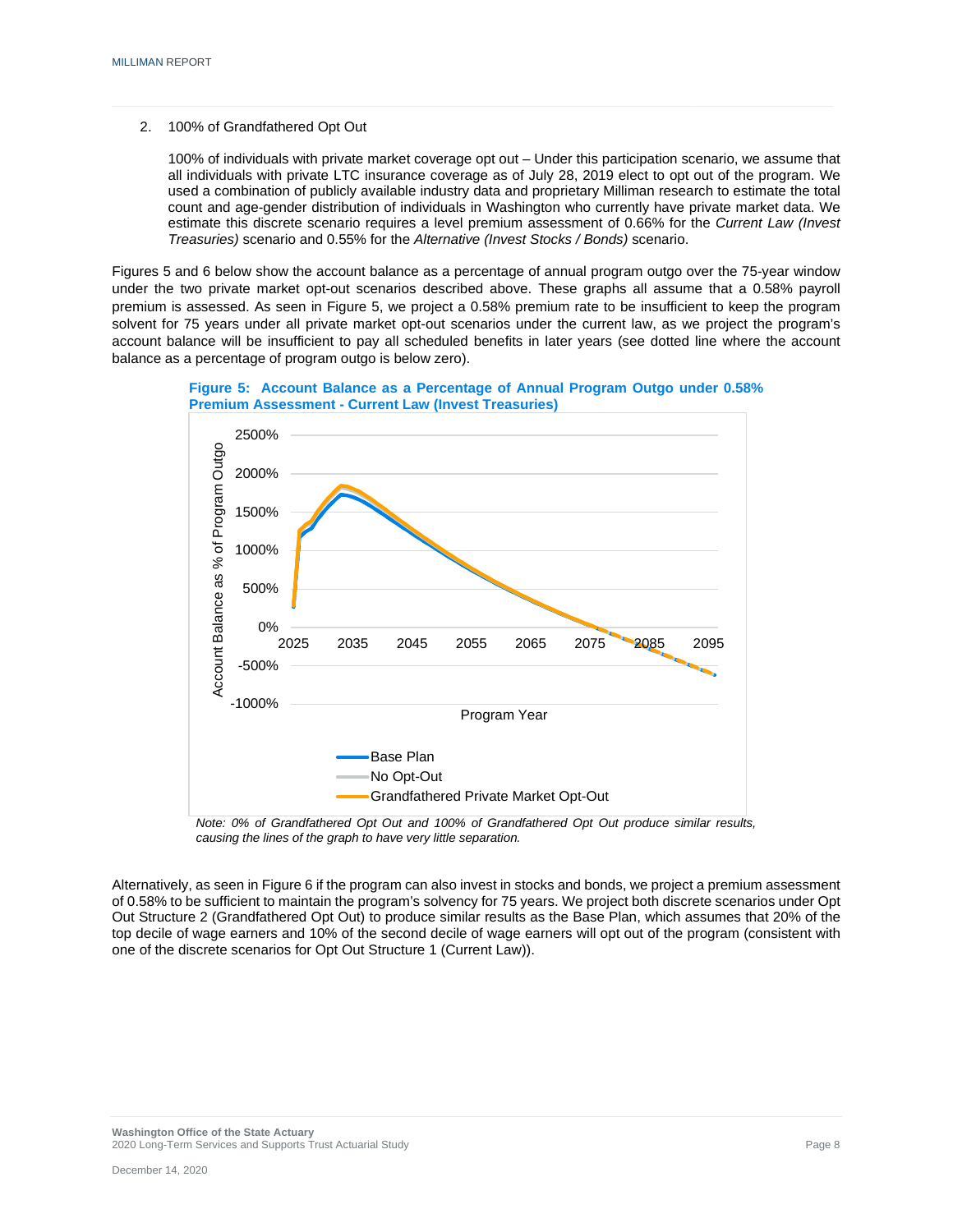

**Figure 6: Account Balance as a Percentage of Annual Program Outgo under 0.58% Premium Assessment - Alternative (Invest Stocks / Bonds)**

*Note: 0% of Grandfathered Opt Out and 100% of Grandfathered Opt Out produce similar results, causing the lines of the graph to have very little separation.*

#### **Impact of Self-Employed Opt-In**

The current statute allows participation for self-employed individuals to be fully voluntary, where they are only enrolled after "opting in" to the program. Any time choice or a voluntary aspect to participation is introduced into a program, unpredictability related to participation rates and adverse selection can make rate setting challenging. Given this, we modeled three different participation scenarios related to the self-employed opt-in. We use the second participation scenario (10% Wages, 100% Benefits) for the purposes of creating a base plan as discussed in the section "Key Plan Features of Base Plan."

1. 0% Wages, 100% Benefits

We assume the program collects no premium assessments from self-employed individuals, but pays program benefits as if 100% of self-employed individuals opt into the program. This is the most conservative example and could be considered a "bound," since in reality if individuals opt into the program to receive benefits, they will have to contribute some level of premium assessment. We estimate this discrete scenario requires a level premium assessment of 0.67% for the *Current Law (Invest Treasuries)* scenario and 0.56% for the *Alternative (Invest Stocks / Bonds)* scenario.

2. 10% Wages, 100% Benefits

We assume the program collects premium assessments on 10% of wages from self-employed individuals, but pays program benefits as if 100% of self-employed individuals opt into the program. Since self-employed individuals will have the choice to opt in or out of the program, it is possible that this group will contribute less in premiums than the program will pay out to them in benefits. This is due to two factors:

a. Any time choice is introduced into a program, there is the potential for adverse selection. In this circumstance, self-employed individuals who are unhealthy may be more likely to opt into the program than healthy individuals.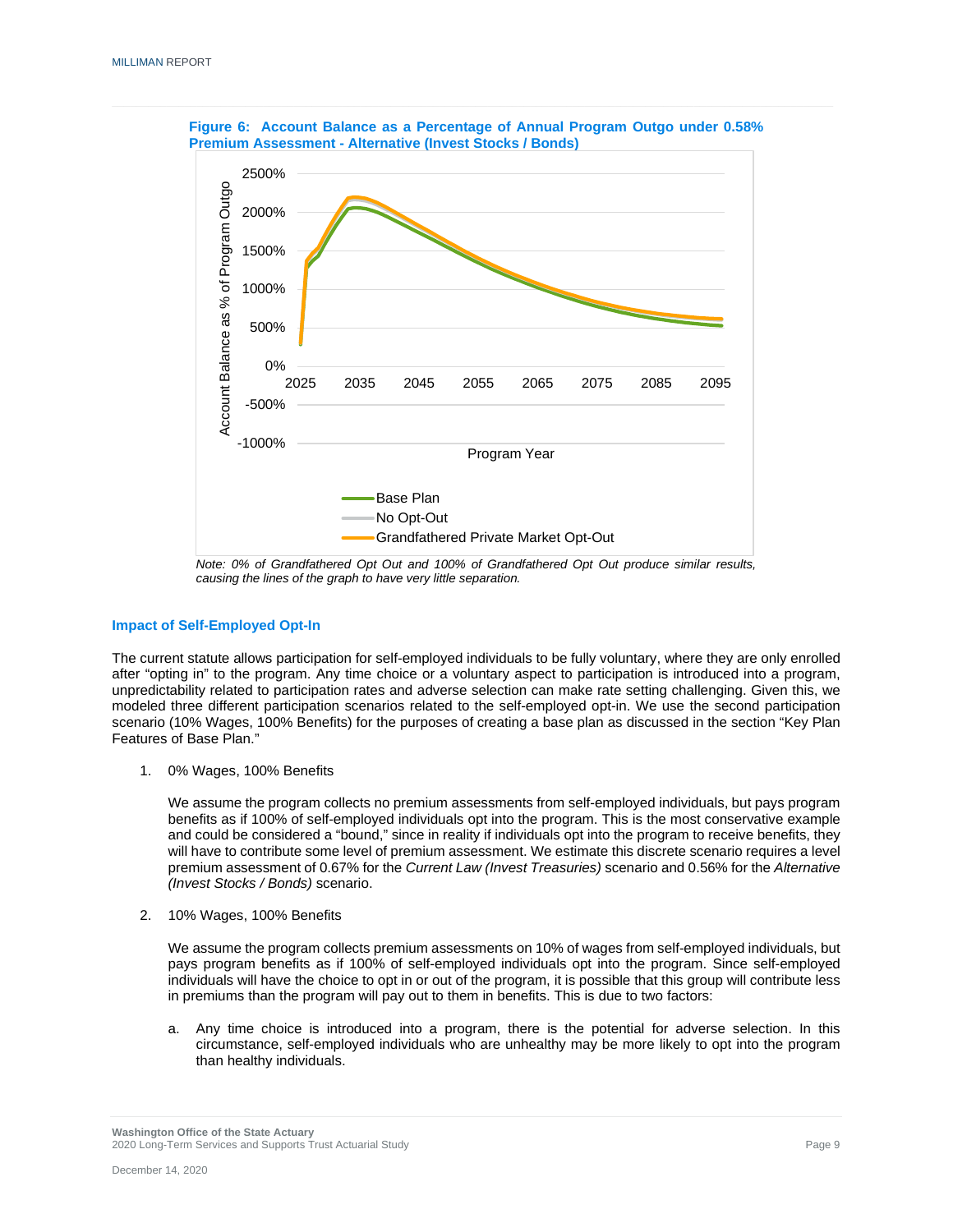b. While the rest of the population will be mandated to contribute a payroll assessment each wage-earning year of the program, self-employed individuals could be selective about when they choose to participate and contribute a premium assessment. For example, they may choose to only opt in for the minimum years necessary to become vested (i.e., 10 years) instead of contributing for their full working life. If they elect to only contribute for a limited number of years, they may select which years to contribute based on how much they make in a year (i.e., they "participate" in the program in years where their wages are lower to contribute as little as possible to the program). The final structure and administration of the self-employed opt-in will dictate the extent to which self-employed individuals can control their contributions to the program.

We estimate this discrete scenario requires a level premium assessment of 0.66% for the *Current Law (Invest Treasuries)* scenario and 0.55% for the *Alternative (Invest Stocks / Bonds)* scenario.

3. 50% Wages, 100% Benefits:

We assume the program collects premium assessments on 50% of wages from self-employed individuals, but pays program benefits as if 100% of self-employed individuals opt into the program. Since this example assumes the program will be able to collect a larger amount of premiums from self-employed individuals than either of the other two examples, this is the example that leaves the account in the most sufficient position. We estimate this discrete scenario requires a level premium assessment of 0.64% for the *Current Law (Invest Treasuries)* scenario and 0.53% for the *Alternative (Invest Stocks / Bonds)* scenario.

Figures 7 and 8 below show the account balance as a percentage of annual program outgo over the 75-year window under the three self-employed opt-in participation scenarios described above. These graphs all assume that a 0.58% payroll premium is assessed. As seen in Figure 7, we project a 0.58% premium rate to be insufficient to keep the program solvent for 75 years under all self-employed opt-in scenarios under the current law, as the program's account balance will be insufficient to pay all scheduled benefits in later years (see dotted line where the account balance as a percentage of program outgo is below zero).



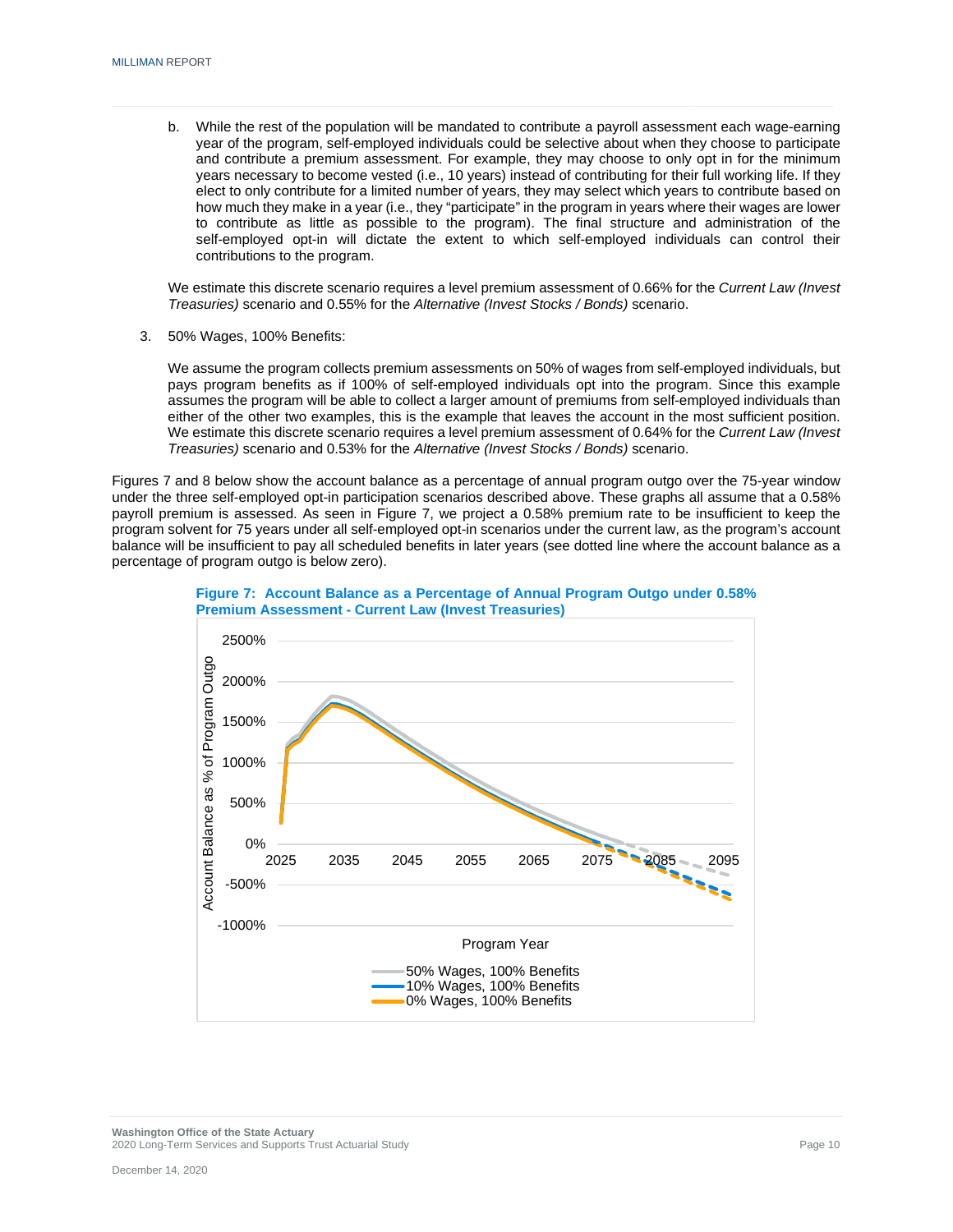Alternatively, as seen in Figure 8 if the program can also invest in stocks and bonds, we project a premium assessment of 0.58% to be sufficient to maintain the program's solvency for 75 years. We project the self-employed participation could have a large impact on the level of solvency. The more wages that are collected relative to benefit payments for self-employed individuals, the higher the projected account balance.



**Figure 8: Account Balance as a Percentage of Annual Program Outgo under 0.58% Premium Assessment - Alternative (Invest Stocks / Bonds)**

While the level of self-employed individuals who choose to participate in the program is unknown, we "default" to the first participation scenario (10% Wages, 100% Benefits) for the purposes of creating a "Base Plan" throughout the remainder of this report. Note, this participation scenario does not represent the most likely participation scenario. Instead, we create a "Base Plan" as a reference point to evaluate the incremental cost or savings associated with other plan alternatives or assumption sensitivities.

For reference, we also tested if 100% of wages and benefits are included for self-employed individuals. This produces a revised premium rate of 0.61% for the *Current Law (Invest Treasuries)* scenario and 0.51% for the *Alternative (Invest Stocks / Bonds)* scenario.

#### **POPULATION COVERAGE EXPLANATION**

This program is designed to provide a public long-term care insurance benefit for current, or future, program-eligible individuals (based on requirements below). Eligibility criteria are crucial assumptions in estimating the benefit payments from this program. It is important to understand the population eligible for benefits, given the following program specifications:

- Benefit age eligibility: The LTSS Trust Program provides benefits to individuals who are 18 and older. Given the vesting requirements, this does not have a large impact on the eligible population, as we do not expect individuals under age 18 to have worked long enough to vest.
- Disability onset: Individuals under age 18 with disabilities and individuals who were disabled prior to age 18 are not eligible to receive benefits under the program. These individuals typically receive benefits from other state-funded programs.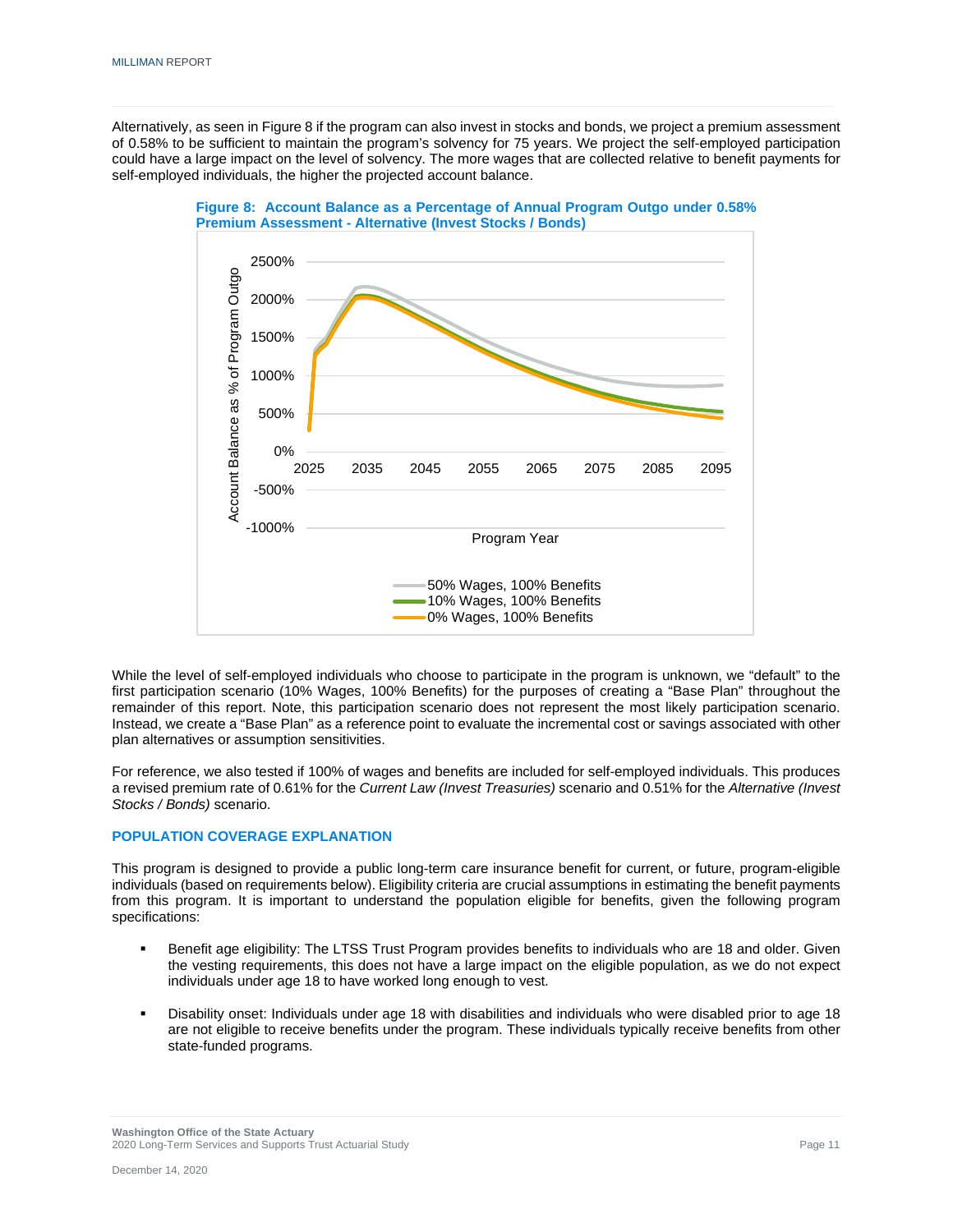- Vesting requirements: To be eligible for benefits, individuals must pay the premium assessment for a specified number of years, known as the vesting period. Therefore, individuals who never work will not vest. Similarly, individuals who are already retired or nearing retirement will likely not be eligible to receive benefits under the program.
- Individual coverage: The program does not allow spousal or other family member coverage. Only the vested individual is covered.
- Private market opt-out: Current legislation is designed to allow individuals to opt out of the program over the course of a window from October 1, 2021 through December 31, 2022 given they self-attest to having private market long-term care coverage. Any time choice or a voluntary aspect to participation is introduced into a program, unpredictability related to participation rates and adverse selection can make rate setting challenging. Given this, we present the Baseline premium rates under several different participation scenarios related to the private market opt-out.
- Self-employed opt-in: Current legislation is designed to allow participation for self-employed individuals to be fully voluntary, where they are only enrolled after "opting-in" to the program. As with the private market opt-out, any time choice or a voluntary aspect to participation is introduced into a program, unpredictability related to participation rates and adverse selection can make rate setting challenging. Given this, we present the Baseline premium rates under several different participation scenarios related to the self-employed opt-in.

#### **KEY PLAN FEATURES OF BASE PLAN**

The 2020 Base Plan was modeled based off the features outlined below. To the extent details on program features were not included in the final law, we relied upon feedback from OSA and DSHS for the parameters to model. Tests regarding alternative plan variations compared with the 2020 Base Plan are discussed in Sections III of the report.

- Comprehensive covered services (similar to private market).
	- Institutional settings.
		- Includes skilled, intermediate, and custodial care provided in an institutional facility setting, such as a nursing home or dedicated wing of a hospital.
	- Home and community-based settings.
		- Includes care provided in a person's own home or in a community-based setting, such as an assisted living facility or adult family home.
- Minimum age requirement for participation of 18, disabled after 18.
	- Individuals are not eligible for program benefits until they turn age 18 and are not eligible for program benefits if they were disabled before age 18.
- Benefit eligibility (i.e., "benefit trigger").
	- Individuals who have vested can draw benefits once they require assistance with a minimum number of activities of daily living (ADLs) or severe cognitive impairment. RCW 50B.04 currently defines the benefit eligibility criteria as requiring assistance with at least three ADLs. Since this definition requires further clarification, for the purposes of this actuarial study we assumed the type and minimum number of ADLs considered by care setting will be consistent with the current definitions used under the State of Washington Medicaid program<sup>5</sup>.
- Starting pool of benefit dollars of \$36,500, indexing at 2.5% per year.
	- The pool of money can be used over an individual's lifetime. The pool of money grows each year tied to a consumer price index, which we assume to be 2.5% annually.

<span id="page-14-0"></span><sup>&</sup>lt;sup>5</sup> Medicaid Personal Care (MPC) and nursing facility care (NFC) eligibility requirements can be accessed at the following websites: <https://apps.leg.wa.gov/wac/default.aspx?cite=388-106-0210> <https://apps.leg.wa.gov/wac/default.aspx?cite=388-106-0355>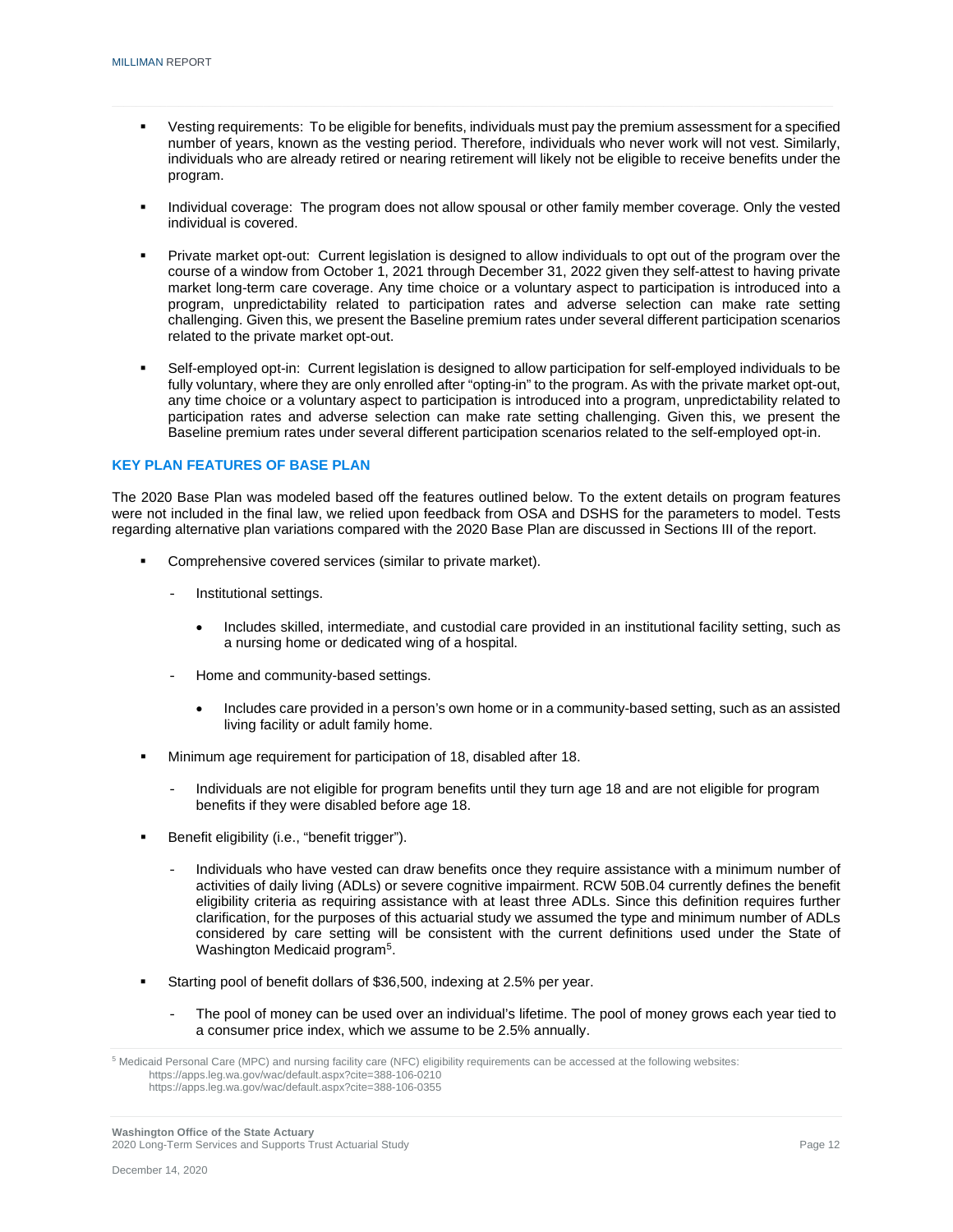- No daily benefit cap.
	- In the absence of a daily benefit cap, we assume individuals will spend the average cost of care per day observed in the private market for receiving benefits.
- Reimbursement benefit structure.
	- Benefits are paid only as reimbursement for an individual's actual expenses incurred.
- **Elimination period of 45 days.** 
	- Benefit payment commences following satisfaction of a one-time "deductible" period of 45 consecutive days during which the individual has a qualifying level of disability meeting the benefit eligibility trigger.
- Vesting by premium assessment payments in three of last six years, or 10 years total.
	- To be eligible for benefits, individuals must pay the premium assessment for a specified number of years, known as the vesting period. Vesting is considered satisfied if payroll premium assessment payments were made in three of the last six years, or in 10 total years during an individual's work history.
- No portability.
	- Only individuals living in the state of Washington are eligible for benefits.
- Program revenue source is payroll premium assessment on wages.
	- Financing for the program will come solely from premium assessment payments. There are no premiums required once an individual no longer receives wages.
- Administrative load of 3.5% of income and 3.5% of benefits.
	- To cover the expenses of administering the program, administrative loads are applied to the program's expected income and benefit payments.
- Private Market Opt-Out.
	- Current legislation is designed to allow individuals to opt out of the program over the course of a window from October 1, 2021 through December 31, 2022 given they self-attest to having private market long-term care coverage. While the level of individuals who choose to opt-out of the program is unknown, for the purposes of creating a Base Plan we assume that 20% of the top decile of wage earners and 10% of the second decile of wage earners will opt out of the program. This assumption was determined by DSHS.
- Self-Employed Opt-In.
	- Current legislation is designed to allow participation for self-employed individuals to be fully voluntary, where they are only enrolled after "opting in" to the program. While the level of individuals who choose to participate in the program is unknown, for the purposes of creating a Base Plan we assume that the program will collect 10% of self-employed wages, but 100% of benefits will be paid (as a proxy for adverse selection considerations). This assumption was selected through conversations with OSA and DSHS.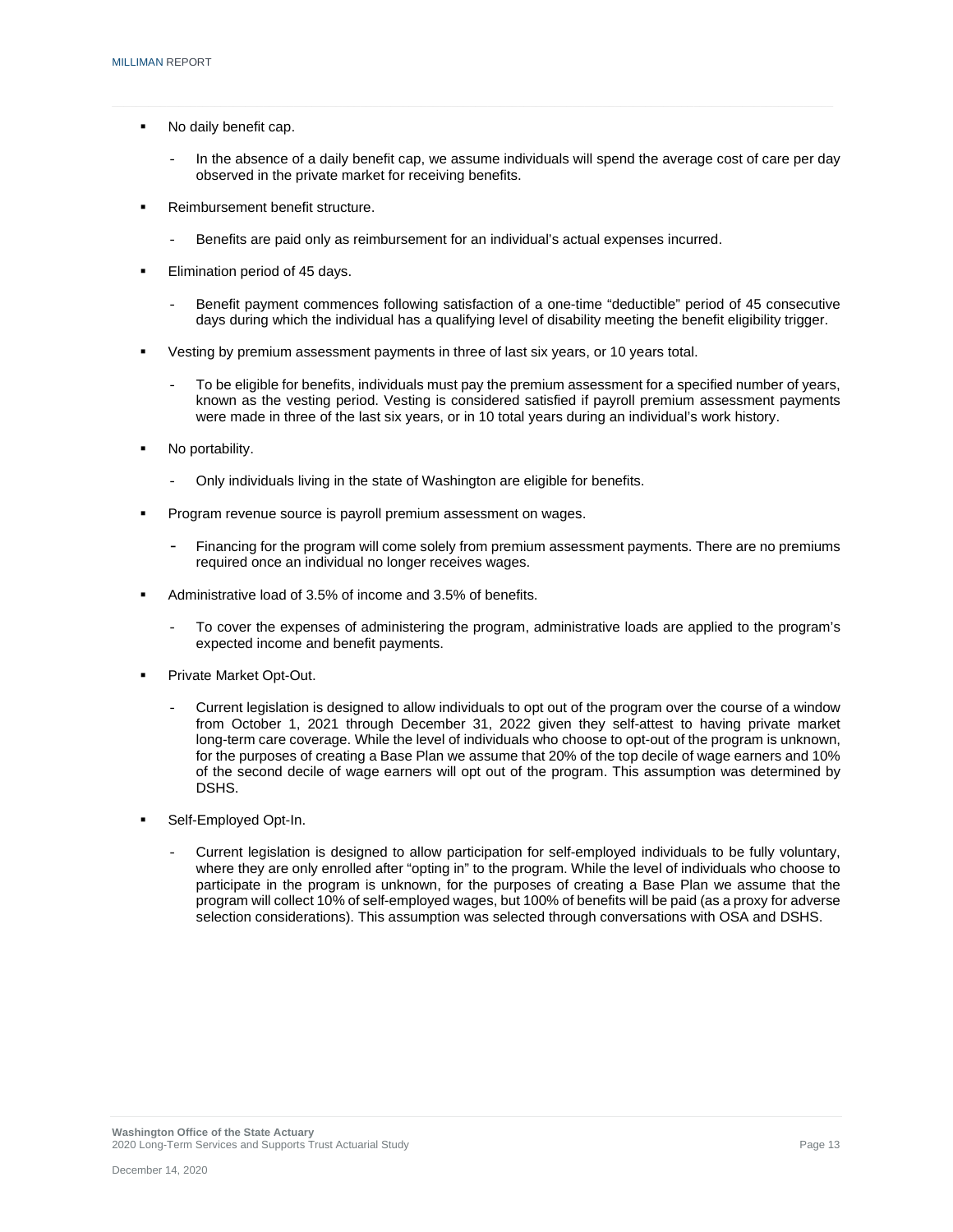### III. PLAN ALTERNATIVES

Figure 9 shows the additional design alternatives tested compared with the assumed 2020 Base Plan, as described in the prior section. A description of each test is provided in detail in the subsections below, as well as in Exhibit 1.

The bars shown in Figure 9 represent the payroll premium assessment required to fund the program over a 75-year window for different program alternatives. We calculate the required rates under both investment strategy scenarios, where the blue bars show the required rates for the *Current Law (Invest Treasuries)* strategy and the green bars represent the required rates for the *Alternative (Invest Stocks / Bonds)* strategy. The red line represents the maximum premium assessment prescribed by current law of 0.58%. Bars that pass the red line represent alternatives where the current premium assessment of 0.58% is not sufficient to cover expected benefit payments for all 75 years of program window. The required premium assessments for each alternative are also included in Exhibits 2a and 2b.

It is worth noting that for every alternative shown in Figure 9, the 0.58% premium rate is not expected to be sufficient under the *Current Law (Invest Treasuries)* strategy (i.e., every blue bar passes beyond the red line). Conversely, for the majority of alternatives, we project the 0.58% payroll assessment would be sufficient under the *Alternative (Invest Stocks / Bonds)* strategy. The extent to which the 0.58% premium rate is sufficient (or the implied cushion or "margin" of the alternative) varies between alternatives. Additionally, there are several scenarios that would be deficient even if the program is able to invest in stocks and bonds, specifically alternatives where the benefit inflation is increased (which has a large impact on the value of benefits over the lifetime of the program) and alternatives where portability is less restrictive for vested individuals who choose to move out of Washington.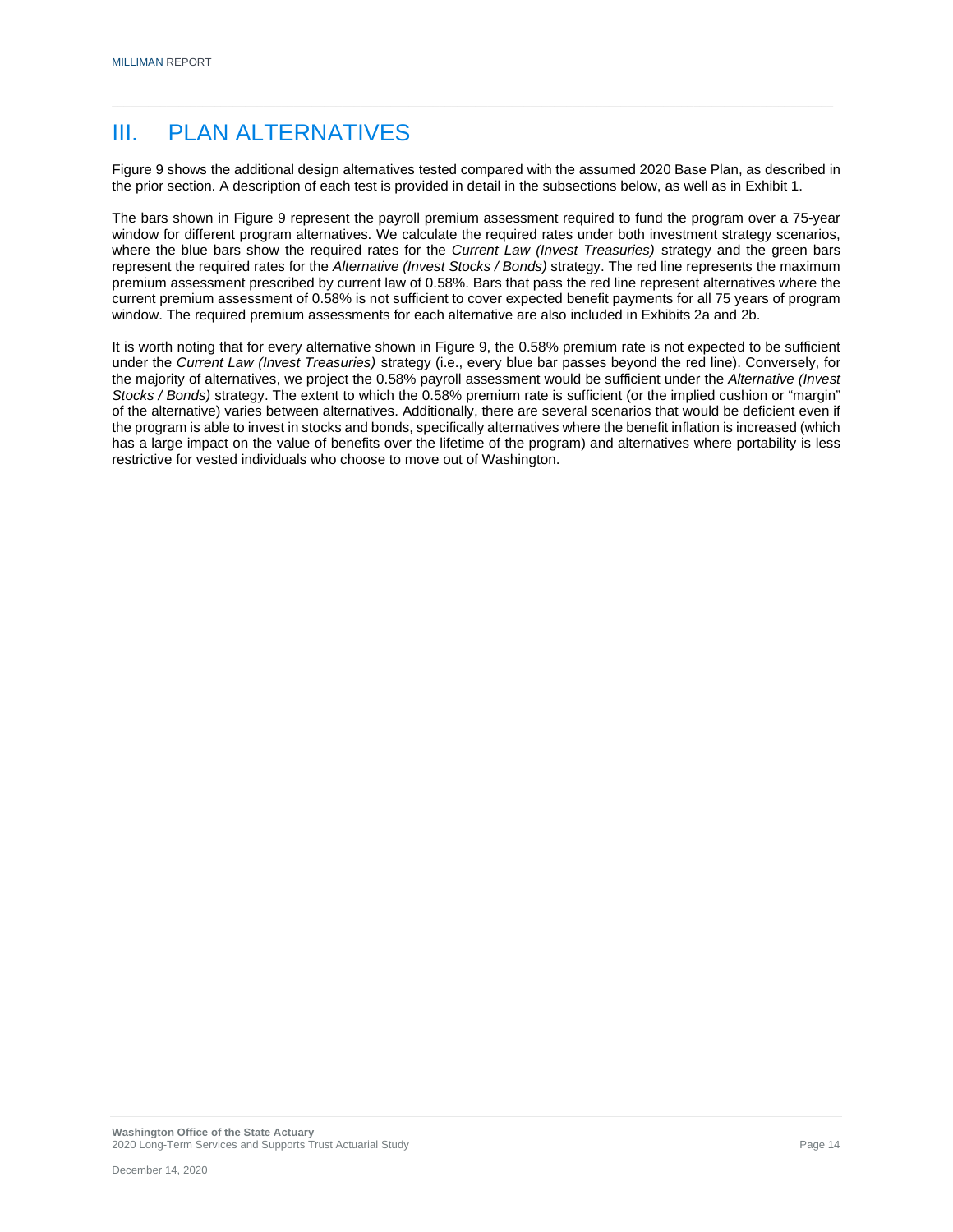

#### **Figure 9: Required Premium Assessment for Plan Alternatives**

#### **TRIBAL EMPLOYERS OPT-IN ALTERNATIVE**

Under the Base Plan, tribal employers are excluded from the premium assessment and, thus, would not be eligible for coverage under the LTSS Trust Program. This test examines the impact of including 100% of these individuals in the premium assessment and benefits payout.

According to the Washington Indian and Gaming Association's 2019 report titled *The Economic & Community Benefits of Tribes in Washington*, there were nearly 31,000 individuals employed by tribal organizations in 2018. Because tribal employees make up a small proportion of total wage earners in Washington, this alternative has a negligible impact to the premium assessment compared to the Base Plan.

#### **DAILY BENEFIT CAP ALTERNATIVE**

A \$36,500 pool of money (in 2025, indexed with inflation) is prescribed under the Base Plan, but program participants are not restricted to any daily benefit maximum cap. Therefore, we assume individuals will spend the average daily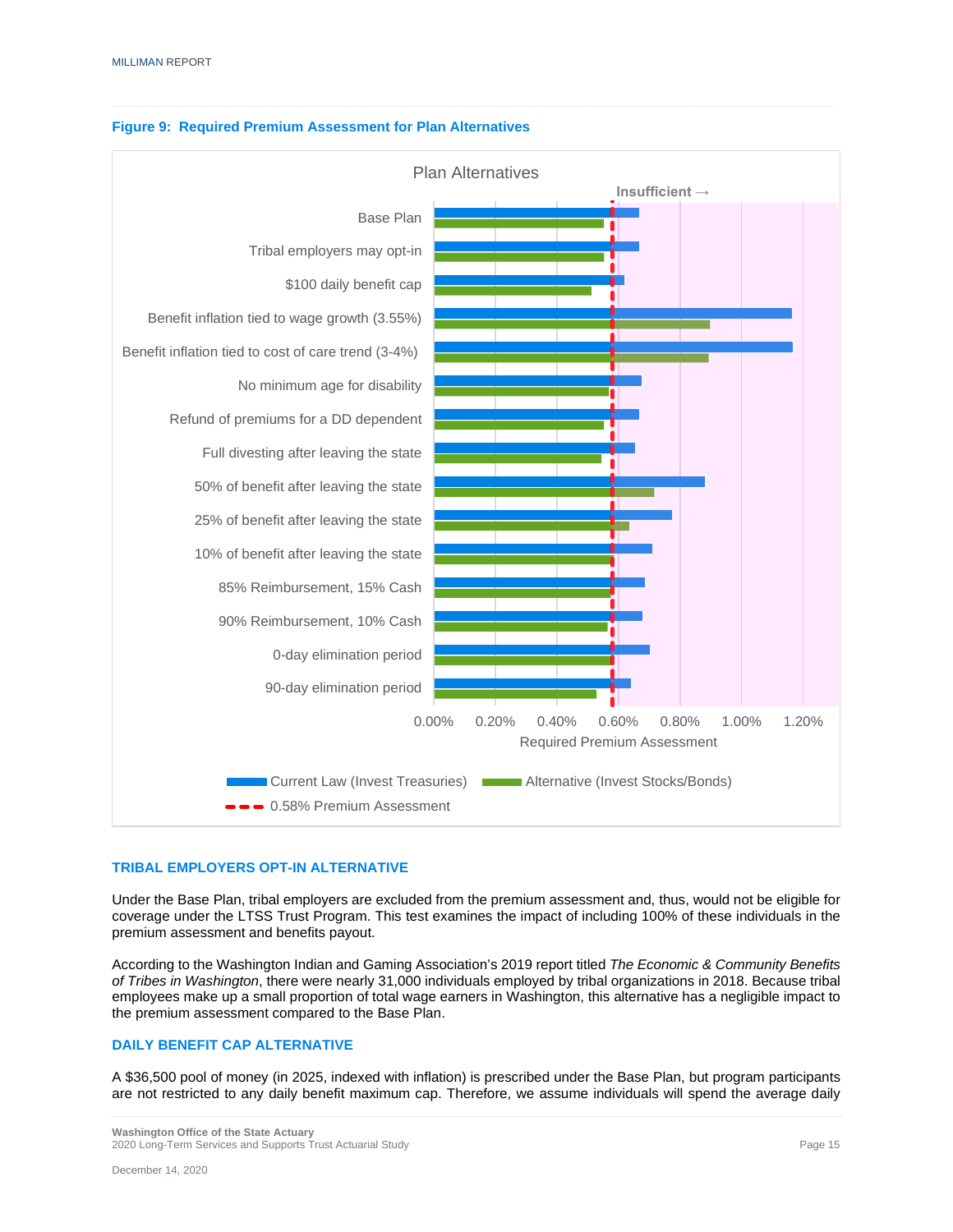cost of care in Washington observed in the private market under the Base Plan. This alternative tests the impact of capping the daily benefit allowance at \$100, indexed with inflation—where the \$100 cap is well below the average daily cost of care in either a facility or home setting.

| Figure 10a:<br><b>Washington Office of the State Actuary</b><br><b>Plan Alternatives - Current Law (Invest Treasuries)</b><br><b>Level Premium Assessment Required</b> |       |          |  |  |
|------------------------------------------------------------------------------------------------------------------------------------------------------------------------|-------|----------|--|--|
| <b>Level Premium</b><br>% Change from<br><b>Base Plan</b><br><b>Assessment Required</b><br>Test                                                                        |       |          |  |  |
| Base Plan                                                                                                                                                              | 0.66% | N/A      |  |  |
| \$100 daily benefit maximum                                                                                                                                            | 0.62% | $-0.05%$ |  |  |

| Figure 10b:<br><b>Washington Office of the State Actuary</b><br>Plan Alternatives - Alternative (Invest Stocks / Bonds)<br><b>Level Premium Assessment Required</b> |                                                    |                                   |
|---------------------------------------------------------------------------------------------------------------------------------------------------------------------|----------------------------------------------------|-----------------------------------|
| Test                                                                                                                                                                | <b>Level Premium</b><br><b>Assessment Required</b> | % Change from<br><b>Base Plan</b> |
| Base Plan                                                                                                                                                           | 0.55%                                              | N/A                               |
| \$100 daily benefit maximum                                                                                                                                         | 0.51%                                              | $-0.04%$                          |

#### **REVISED COST OF CARE PROTECTION ALTERNATIVES**

These alternatives calculate the premium assessment required if benefits are inflated differently. The Base Plan assumes that the \$36,500 pool of money (as of 2025) will be inflated at a rate consistent with a Consumer Price Index (CPI), or general inflation – assumed to be 2.5%. The two tests shown below instead inflate benefits consistently with assumed future long-term wage growth (3.55%) and assumed future cost of care inflation (4% for care delivered in a facility setting and 3% for care delivered in a home setting).

As seen in Figure 9, changes to benefit indexing have the largest impact on the premium rate out of all the plan alternatives tested as part of this study. When the benefits are indexed at a rate lower than the rate of increase to wages, as we assume they are with the Baseline, the benefits are less "expensive" over time relative to the funding source. Increasing indexing to be more in line with wage growth (as with the tests presented in Figures 11a and 11b) causes the program benefits and revenues to grow faster, and ultimately makes the benefits more expensive over time relative to the funding source.

Additionally, as seen in Figures 11a and 11b below, the impact of changing the benefit inflation is different depending on the assumed investment strategy. In general, alternatives which significantly change the shape of the benefit payments as a percentage of the funding source (such as increasing the wage growth, which makes the benefit payments as percentage of the premium rate steeper) may affect the premium rates under the investment strategy scenarios differently. The steeper the growth in benefit payments is, the more pre-funding is needed, if funding through a level premium rate. The *Alternative (Invest Stocks / Bonds)* scenario is more effective at pre-funding since it produces a significantly higher interest rate.

| Figure 11a:<br><b>Washington Office of the State Actuary</b><br>Plan Alternatives - Current Law (Invest Treasuries)<br><b>Level Premium Assessment Required</b> |       |       |  |  |
|-----------------------------------------------------------------------------------------------------------------------------------------------------------------|-------|-------|--|--|
| <b>Level Premium</b><br>% Change from<br><b>Base Plan</b><br><b>Assessment Required</b><br>Test                                                                 |       |       |  |  |
| Base Plan                                                                                                                                                       | 0.66% | N/A   |  |  |
| Benefit inflation tied to wage growth (3.55%)                                                                                                                   | 1.16% | 0.50% |  |  |
| Benefit inflation tied to cost of care trend (3 to 4%)                                                                                                          | 1.16% | 0.50% |  |  |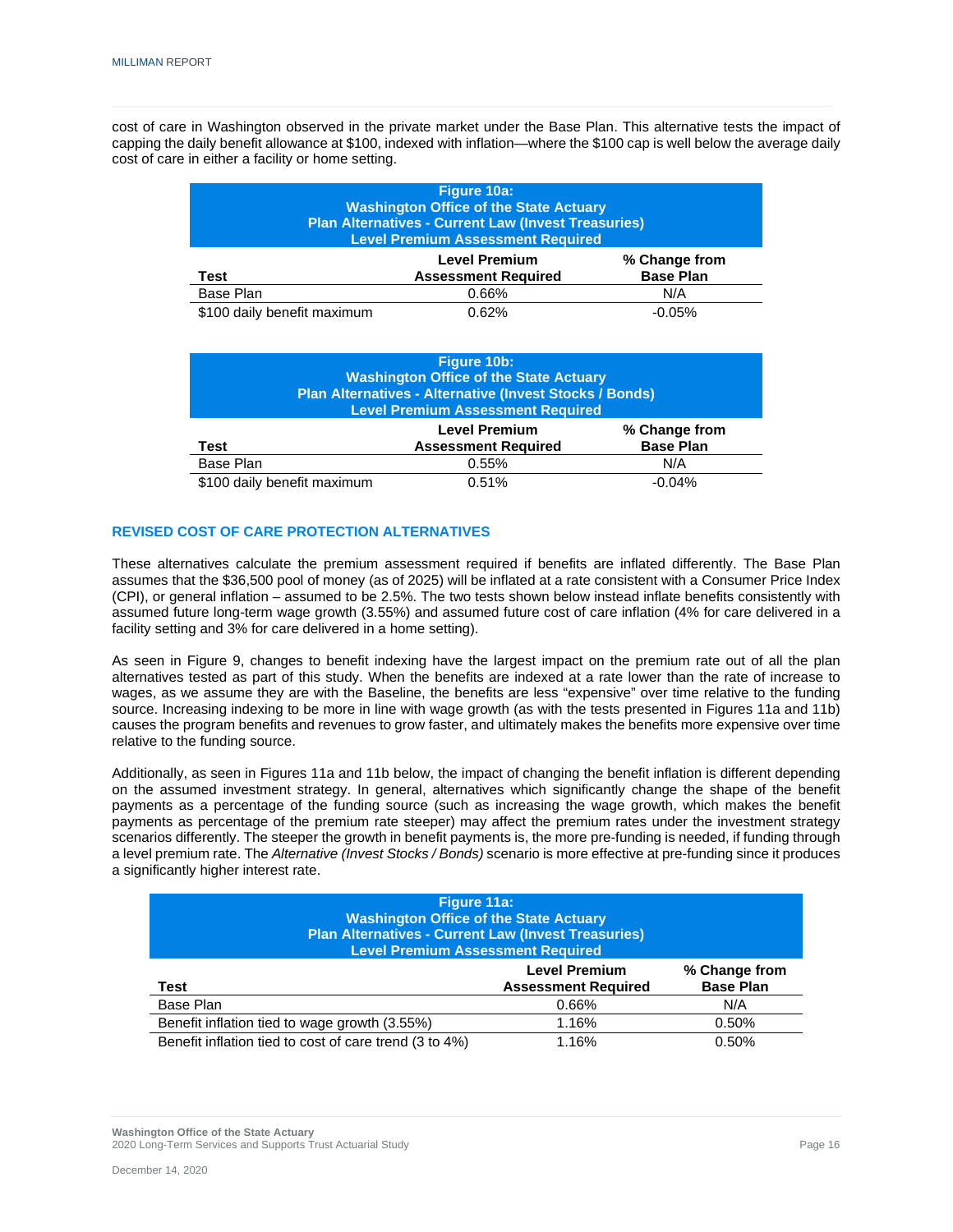| Figure 11b:<br><b>Washington Office of the State Actuary</b><br>Plan Alternatives - Alternative (Invest Stocks / Bonds)<br><b>Level Premium Assessment Required</b> |       |       |  |  |
|---------------------------------------------------------------------------------------------------------------------------------------------------------------------|-------|-------|--|--|
| <b>Level Premium</b><br>% Change from<br><b>Base Plan</b><br>Test<br><b>Assessment Required</b>                                                                     |       |       |  |  |
| Base Plan                                                                                                                                                           | 0.55% | N/A   |  |  |
| Benefit inflation tied to wage growth (3.55%)                                                                                                                       | 0.90% | 0.35% |  |  |
| Benefit inflation tied to cost of care trend (3 to 4%)                                                                                                              | 0.89% | 0.34% |  |  |

#### **MINIMUM AGE FOR ELIGIBILITY ALTERNATIVE**

The Base Plan requires individuals to be age 18 or older before becoming benefit-eligible and receiving benefits. DSHS requested to consider two alternatives related to the minimum age for benefits as specified in language in the LTSS Trust Act:

- 1. No minimum age for disability: This alternative models the premium assessment impact of additionally covering intellectually and developmentally disabled individuals (i.e., individuals who were born with a disability or developed a disability before age 18), while the payout of any benefits would still be restricted until enrollees reach age 18. Since the same vesting requirements are still in place and we expect a relatively small percentage of the intellectually and developmentally disabled population to become vested, the impact to the premium rate for extending benefits to these individuals is estimated to be relatively small as shown in the figures below.
- 2. Refund of premiums for a developmentally disabled (DD) dependent: Under this alternative, if a vested individual with a developmentally disabled dependent becomes deceased, their premium would be refunded into a trust for the dependent. It is our understanding that the premiums are only eligible to be refunded if the vested individual does not receive LTSS services preceding death. We expect the impact of this refund to be very small as a result of:
	- a. The low rates of healthy mortality for the cohort of people we expect may have a developmentally disabled dependent.
	- b. The low rate of having a developmentally disabled dependent.

| Figure 12a:<br><b>Washington Office of the State Actuary</b><br><b>Plan Alternatives - Current Law (Invest Treasuries)</b><br><b>Level Premium Assessment Required</b> |       |            |  |  |
|------------------------------------------------------------------------------------------------------------------------------------------------------------------------|-------|------------|--|--|
| <b>Level Premium</b><br>% Change from<br><b>Base Plan</b><br><b>Assessment Required</b><br>Test                                                                        |       |            |  |  |
| Base Plan                                                                                                                                                              | 0.66% | N/A        |  |  |
| No minimum age for disability                                                                                                                                          | 0.67% | 0.01%      |  |  |
| Refund of premiums for a DD dependent                                                                                                                                  | 0.67% | $< 0.01\%$ |  |  |

| Figure 12b:<br><b>Washington Office of the State Actuary</b><br>Plan Alternatives - Alternative (Invest Stocks / Bonds)<br><b>Level Premium Assessment Required</b> |       |            |  |  |
|---------------------------------------------------------------------------------------------------------------------------------------------------------------------|-------|------------|--|--|
| <b>Level Premium</b><br>% Change from<br><b>Base Plan</b><br><b>Assessment Required</b><br>Test                                                                     |       |            |  |  |
| Base Plan                                                                                                                                                           | 0.55% | N/A        |  |  |
| No minimum age for disability                                                                                                                                       | 0.57% | 0.02%      |  |  |
| Refund of premiums for a DD dependent                                                                                                                               | 0.55% | $< 0.01\%$ |  |  |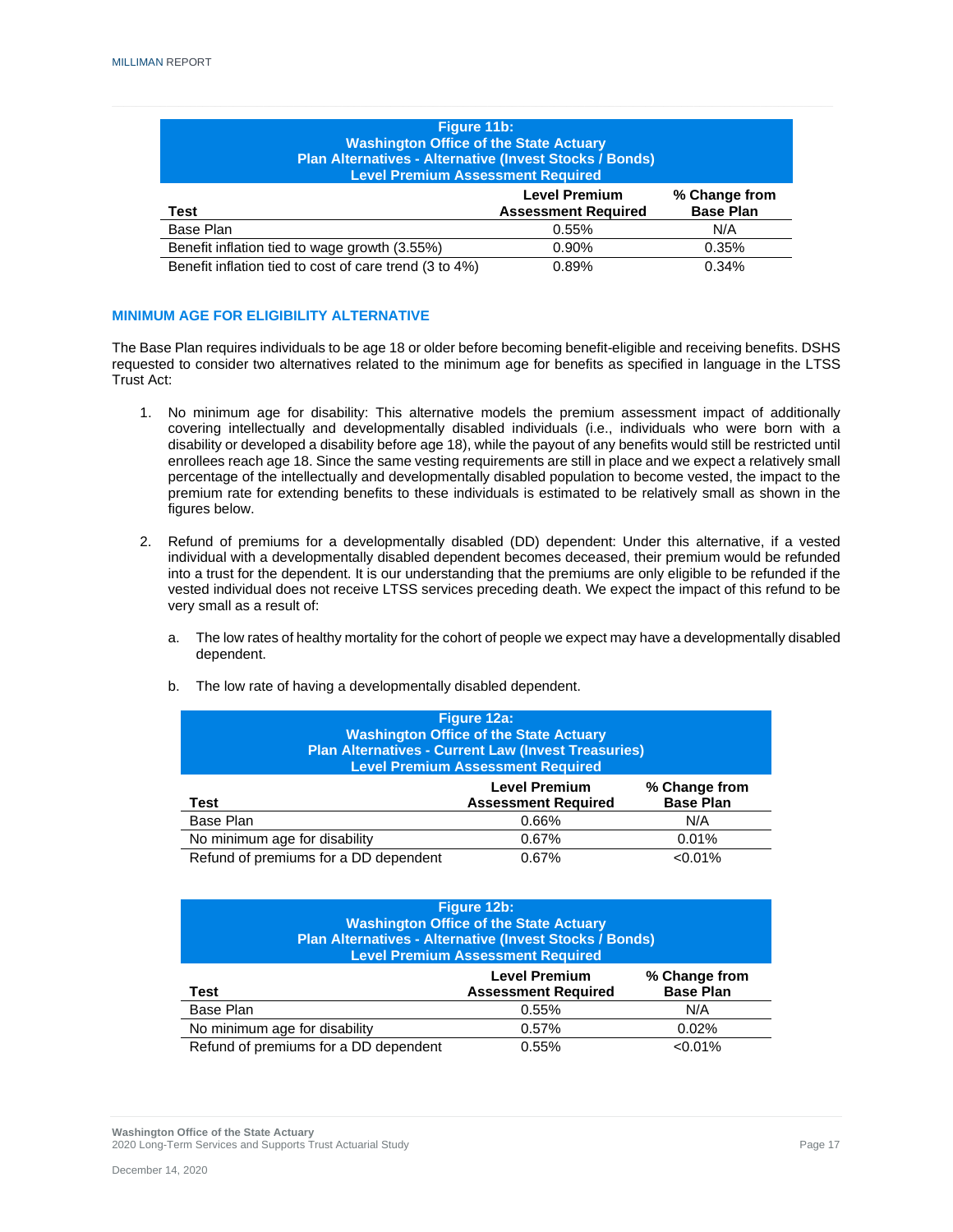#### **DIVESTING / PORTABILITY ALTERNATIVES**

The portability / divesting alternatives consider whether individuals who leave the state of Washington will retain vesting in the LTSS benefit and for how long. For the Base Plan, only Washington residents are eligible for program benefits; however, we assume that if an individual returns to the Washington within five years of leaving, they will retain their vested status obtained through their previous Washington residency. This alternative testing considers the following divesting scenarios:

- 1. If a person leaves the state for any period of time, they are no longer eligible. This is similar to the Base Plan, where only individuals who are living in Washington are vested; however, it also assumes that an individual will immediately divest once they move out of the state. In other words, if they move out of Washington and then return to the state their prior vesting history will not be retained. Since this will allow fewer people to have access to benefits, the required revenue is less for this alternative.
- 2. If a person leaves the state for five years, they are no longer eligible. We did not have data available to determine the probability of leaving the state and returning within five years, as opposed to returning after five years. We estimate the level premium assessment required for this alternative would land somewhere between the bounds of the Base Plan and the "full divesting after leaving the state" alternative.
- 3. If someone has left the state, they can receive 50% of the baseline pool of money. Since this alternative allows individuals who have migrated out of the state to retain some of their benefits (as opposed to the Base Plan, where only Washington residents are eligible for benefits), the revenue required is higher for this alternative, as well as the following two alternatives.
- 4. If someone has left the state, they can receive 25% of the baseline pool of money.

| Figure 13a:<br><b>Washington Office of the State Actuary</b><br><b>Plan Alternatives - Current Law (Invest Treasuries)</b><br><b>Level Premium Assessment Required</b> |                |          |  |  |
|------------------------------------------------------------------------------------------------------------------------------------------------------------------------|----------------|----------|--|--|
| <b>Level Premium</b><br>% Change from<br><b>Base Plan</b><br><b>Assessment Required</b><br>Test                                                                        |                |          |  |  |
| Base Plan                                                                                                                                                              | 0.66%          | N/A      |  |  |
| Full divesting after leaving the state                                                                                                                                 | 0.65%          | $-0.01%$ |  |  |
| Full divesting after leaving the state for 5 years                                                                                                                     | 0.65% to 0.66% | N/A      |  |  |
| 50% of benefit after leaving the state                                                                                                                                 | 0.88%          | 0.22%    |  |  |
| 25% of benefit after leaving the state                                                                                                                                 | 0.77%          | 0.11%    |  |  |
| 10% of benefit after leaving the state                                                                                                                                 | 0.71%          | 0.04%    |  |  |

5. If someone has left the state, they can receive 10% of the baseline pool of money.

| Figure 13b:                                             |
|---------------------------------------------------------|
| <b>Washington Office of the State Actuary</b>           |
| Plan Alternatives - Alternative (Invest Stocks / Bonds) |
| <b>Level Premium Assessment Required</b>                |

| Test                                               | <b>Level Premium</b><br><b>Assessment Required</b> | % Change from<br><b>Base Plan</b> |
|----------------------------------------------------|----------------------------------------------------|-----------------------------------|
| Base Plan                                          | 0.55%                                              | N/A                               |
| Full divesting after leaving the state             | 0.54%                                              | $-0.01%$                          |
| Full divesting after leaving the state for 5 years | 0.54% to 0.55%                                     | N/A                               |
| 50% of benefit after leaving the state             | 0.72%                                              | 0.16%                             |
| 25% of benefit after leaving the state             | 0.63%                                              | 0.08%                             |
| 10% of benefit after leaving the state             | 0.59%                                              | 0.03%                             |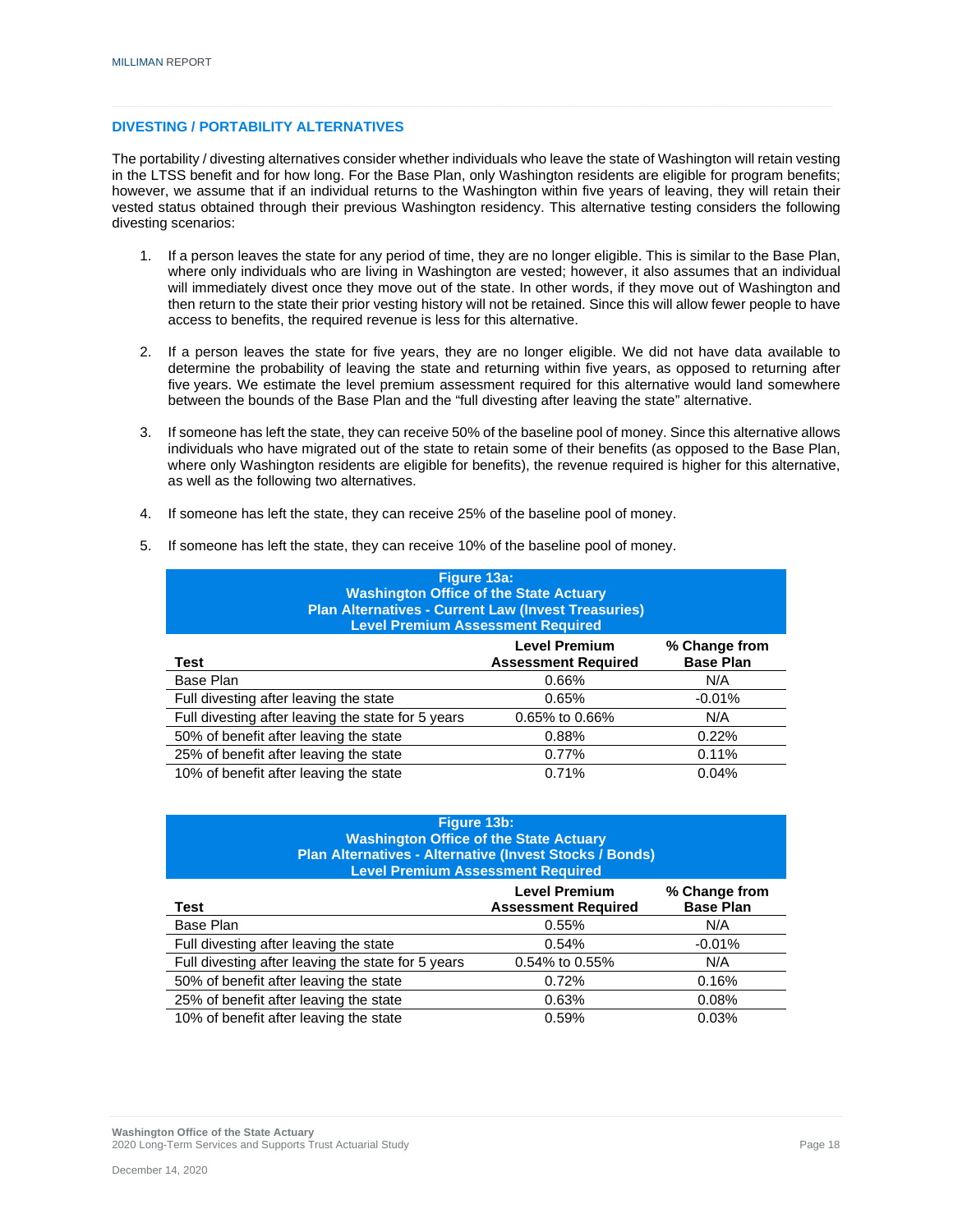#### **BENEFIT STRUCTURE ALTERNATIVES**

Benefit structure alternatives consider the method in which benefit payments will be disbursed to recipients. The Base Plan assumes a reimbursement method is used, under which individuals are reimbursed for actual expenses incurred for approved services.

The two alternatives modeled here consider a more flexible "reimbursement with partial cash" benefit structure. In practice, this structure would allow the state of Washington more flexibility to provide and approve services, such as support for unpaid family caregivers, training and education, and others. As a proxy, to model this alternative, we blend the results for a reimbursement and cash benefit structure. The first alternative below uses an 85% / 15% blend, and the second alternative uses a 90% / 10% blend for reimbursement versus cash, respectively. Benefit utilization is higher when a cash benefit is offered, so adding a cash component to the benefit increases the revenue required to finance the program.

| Figure 14a:<br><b>Washington Office of the State Actuary</b><br><b>Plan Alternatives - Current Law (Invest Treasuries)</b><br><b>Level Premium Assessment Required</b> |  |  |  |
|------------------------------------------------------------------------------------------------------------------------------------------------------------------------|--|--|--|
| <b>Level Premium</b><br>% Change from<br><b>Base Plan</b><br><b>Assessment Required</b><br>Test                                                                        |  |  |  |
| Base Plan<br>N/A<br>0.66%                                                                                                                                              |  |  |  |
| 85% Reimbursement, 15% Cash<br>0.02%<br>0.69%                                                                                                                          |  |  |  |
| 90% Reimbursement, 10% Cash<br>0.01%<br>0.68%                                                                                                                          |  |  |  |

| Figure 14b:<br><b>Washington Office of the State Actuary</b><br>Plan Alternatives - Alternative (Invest Stocks / Bonds)<br><b>Level Premium Assessment Required</b> |       |       |  |
|---------------------------------------------------------------------------------------------------------------------------------------------------------------------|-------|-------|--|
| <b>Level Premium</b><br>% Change from<br><b>Base Plan</b><br><b>Assessment Required</b><br>Test                                                                     |       |       |  |
| Base Plan                                                                                                                                                           | 0.55% | N/A   |  |
| 85% Reimbursement, 15% Cash                                                                                                                                         | 0.58% | 0.02% |  |
| 90% Reimbursement, 10% Cash<br>0.01%<br>0.56%                                                                                                                       |       |       |  |

#### **ELIMINATION PERIOD ALTERNATIVES**

The elimination period is the number of days after becoming benefit-eligible that a beneficiary must wait before receiving benefits. It is analogous to a deductible on a medical insurance policy. During the elimination period, individuals are responsible for paying for LTSS needs out-of-pocket. Coordination of benefits with other private and public programs (such as Medicaid) would need to be further defined while implementing this program. For the purposes of this actuarial study, we assumed that individuals would be able to use resources, such as Medicaid and, in some instances Medicare, to pay for out-of-pocket costs during their elimination periods.

The Base Plan assumes a 45-day elimination period. The alternatives test the premium assessment impact of modifying the elimination period to be 0 days or 90 days. Changing the program elimination period helps illustrate the trade-off of program costs versus requiring individuals to pay more LTC costs up-front in the form of a deductible. The length of the period could be financially difficult for the low-income population that has paid enough premiums to vest in the benefit, but lacks sufficient resources to pay for necessary LTSS during the elimination period. Depending on care setting and severity of LTSS need, the costs of self-funding long-term care during the deductible period could be significant.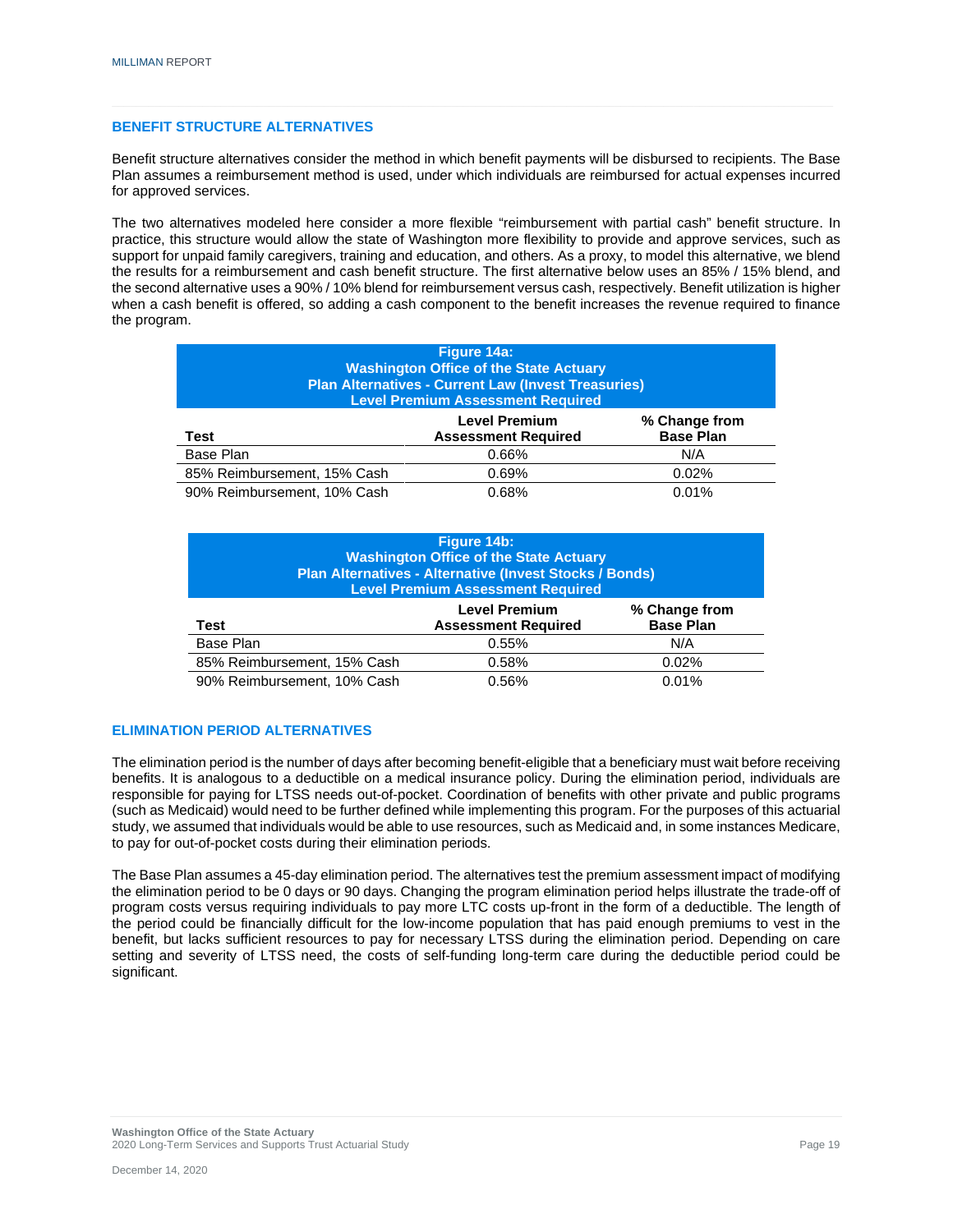| Figure 15a:<br><b>Washington Office of the State Actuary</b><br><b>Plan Alternatives - Current Law (Invest Treasuries)</b><br><b>Level Premium Assessment Required</b> |       |     |  |
|------------------------------------------------------------------------------------------------------------------------------------------------------------------------|-------|-----|--|
| <b>Level Premium</b><br>% Change from<br><b>Base Plan</b><br><b>Assessment Required</b><br>Test                                                                        |       |     |  |
| Base Plan                                                                                                                                                              | 0.66% | N/A |  |
| 0-day elimination period<br>0.70%<br>0.04%                                                                                                                             |       |     |  |
| 90-day elimination period<br>$-0.03%$<br>0.64%                                                                                                                         |       |     |  |

| Figure 15b:<br><b>Washington Office of the State Actuary</b><br>Plan Alternatives - Alternative (Invest Stocks / Bonds)<br><b>Level Premium Assessment Required</b> |                                                    |                                   |
|---------------------------------------------------------------------------------------------------------------------------------------------------------------------|----------------------------------------------------|-----------------------------------|
| Test                                                                                                                                                                | <b>Level Premium</b><br><b>Assessment Required</b> | % Change from<br><b>Base Plan</b> |
| Base Plan                                                                                                                                                           | 0.55%                                              | N/A                               |
| 0-day elimination period                                                                                                                                            | 0.58%                                              | 0.03%                             |
| 90-day elimination period                                                                                                                                           | 0.53%                                              | $-0.02%$                          |

#### **VESTING ALTERNATIVE**

The current legislation defines the vesting requirement as paying the LTSS premiums:

- a. A total of ten years without interruption of five or more consecutive years; or
- b. Three years within the last six years.

It is our understanding that some in Washington have interpreted the above as meaning if anyone has ever satisfied this requirement they become permanently vested. In other words, if an individual contributes the LTSS premium for three years in a six year period, they are not just vested for the six years immediately surrounding the three years of contribution, but will remain vested for the remainder of the individual's life regardless of if they continue to earn wages or not. This interpretation is not consistent with how we modeled the vesting requirement, but we performed a test to see the impact of adjudicating the vesting requirement under this interpretation. Additionally, per OSA and DSHS' request, we modeled an alternative where the "3 of any 6" interpretation (as opposed to the "3 of the last 6" interpretation) is only applied to individuals born before 1960.

| Figure 16a:<br><b>Washington Office of the State Actuary</b><br><b>Plan Alternatives - Current Law (Invest Treasuries)</b><br><b>Level Premium Assessment Required</b> |  |  |
|------------------------------------------------------------------------------------------------------------------------------------------------------------------------|--|--|
| <b>Level Premium</b><br>% Change from<br><b>Base Plan</b><br><b>Assessment Required</b><br>Test                                                                        |  |  |
| Base Plan<br>N/A<br>0.66%                                                                                                                                              |  |  |
| "3 of any 6 years" vesting requirement<br>0.01%<br>0.67%                                                                                                               |  |  |
| "3 of any 6 years" vesting for those born before 1960 requirement<br>$< 0.01\%$<br>0.67%                                                                               |  |  |

| Figure 16b:<br><b>Washington Office of the State Actuary</b><br>Plan Alternatives - Alternative (Invest Stocks / Bonds)<br><b>Level Premium Assessment Required</b> |                                                                                         |  |  |
|---------------------------------------------------------------------------------------------------------------------------------------------------------------------|-----------------------------------------------------------------------------------------|--|--|
| Test                                                                                                                                                                | <b>Level Premium</b><br>% Change from<br><b>Base Plan</b><br><b>Assessment Required</b> |  |  |
| Base Plan<br>N/A<br>0.55%                                                                                                                                           |                                                                                         |  |  |
| "3 of any 6 years" vesting requirement<br>0.01%<br>0.56%                                                                                                            |                                                                                         |  |  |
| "3 of any 6 years" vesting for those born before 1960 requirement<br>$< 0.01\%$<br>0.56%                                                                            |                                                                                         |  |  |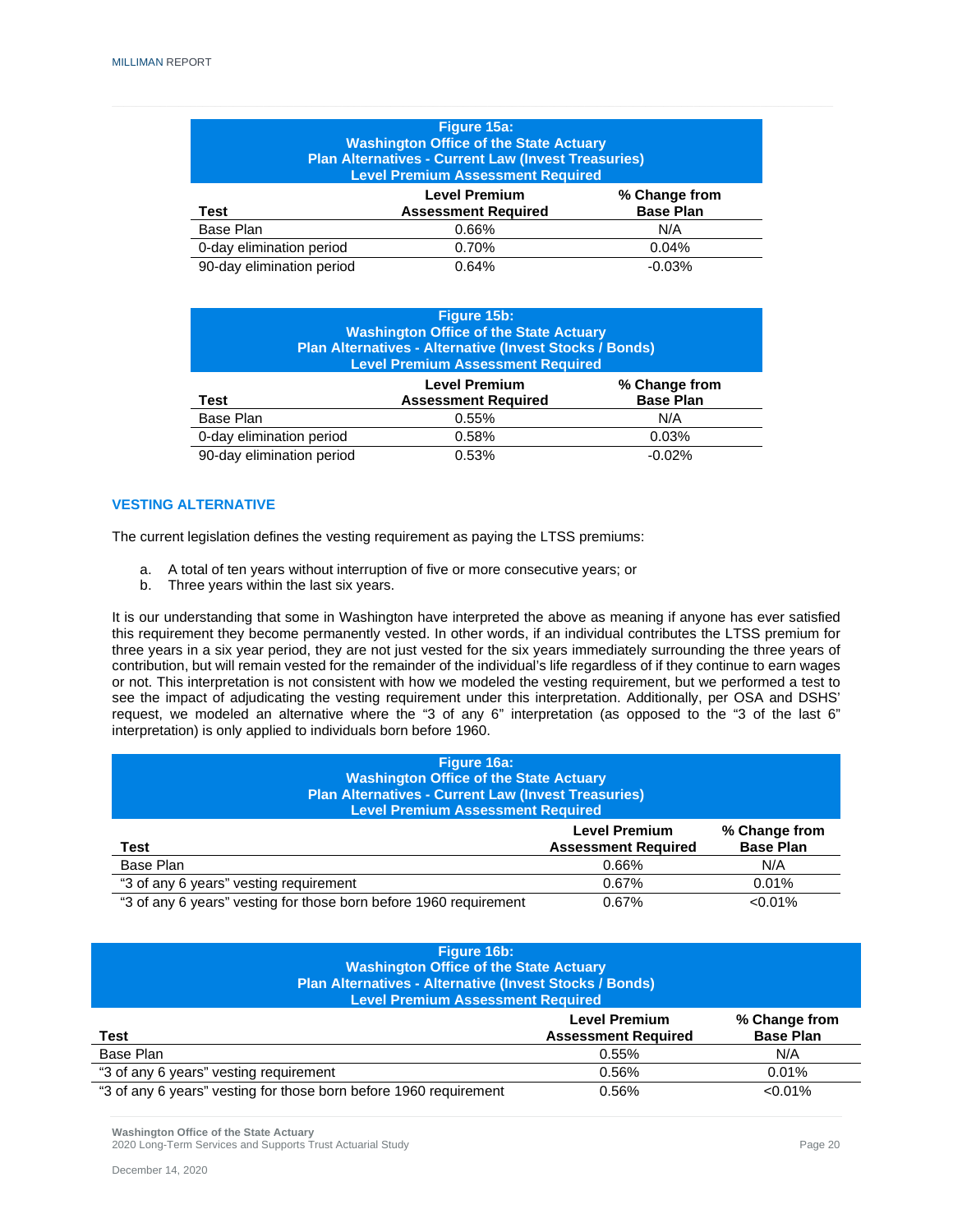### IV. RATE SETTING CONSIDERATIONS

Milliman's work, including the 2016 feasibility study, 2018 feasibility study, as well as the estimates in this 2020 study, are for feasibility study purposes only and not intended, and should not be used, for setting the program rate. When considering rate setting, one of the most important items that needs to be explored beyond feasibility studies is the appropriate level of cushion or "margin." In other words, an insurance program should consider how much additional premium or program funds should be set aside for situations where actual experience emerges differently than expected assumptions.

The following considerations can help serve as a starting point for determining the level of margin:

- Sensitivity and variability in key long-term assumptions
- Ongoing monitoring of the program and the program's ability to adjust
- **Desired risk level and financial goals for the program**

Additional factors may also be applicable. The level of margin should be examined in consideration of actuarial standards of practice.

#### **ASSUMPTION SENSITIVITIES**

When determining the appropriate level of margin for the program, it is important to understand the largest unknowns that could impact the future of the program. For Washington, these unknowns largely fall into two categories: uncertainty related to final program parameters, and uncertainty related to how actual experience will vary from long-term assumptions used in modeling.

While many of the program parameters are defined in RCW 50B.04, there is still uncertainty surrounding how several key program parameters will be defined and administered, including:

- Investment strategy
- Private insurance opt-out
- Self-employed opt-in
- Benefit eligibility trigger
- Elimination period

The first three parameters listed above are explored in Section II of this report, as variations of these program parameters dictate what we establish as the range of Baseline premium rates.

The required premium rate is also highly sensitive to the underlying projection assumptions used in the modeling. To the extent actual experience varies from the assumptions we have modeled, the account balance and required revenue to maintain program solvency will also vary. To understand the impact of the variance and impact of these assumptions, we model assumption sensitivities, which can be found in Section V of this report. The results of the testing should be taken into consideration when setting the rate for the LTSS Trust Program and determining the desired level of margin. The sensitivity of the program results under different conditions and the program's ability to adjust features when experience materializes differently from what has been expected is a key step to inform rate setting.

#### **MONITORING AND ADJUSTING PROGRAM**

One factor that will impact the appropriate amount of margin is the program's ability to monitor and adjust the program over time. If the program can closely monitor experience and easily react by adjusting benefits or revenue, less margin is likely needed. If levers, such as adjusting program benefits or the premium rate, are not available, a larger amount of margin is likely appropriate to handle adverse events.

Something the LTSS Trust Program should consider is the appropriate frequency of monitoring. Major LTC programs, such as CalPERS and the Federal LTC insurance program regularly report on experience and funded status of the program. The Federal program reports every six months and CalPERS provides a funded status report annually. The analyses typically include sensitivity to various assumptions, such as interest rates, morbidity, and mortality.

Monitoring the program more frequently will give the LTSS Trust Program the ability to react sooner to emerging experience. As shown in the Figures 17 and 18 below, the sooner the program reacts the less drastic of a reaction it will have to take. For this example, we assumed the program only invested in Treasuries and the program began in 2022 with a premium rate of 0.58% consistent with current law. As described earlier in our report, note that under the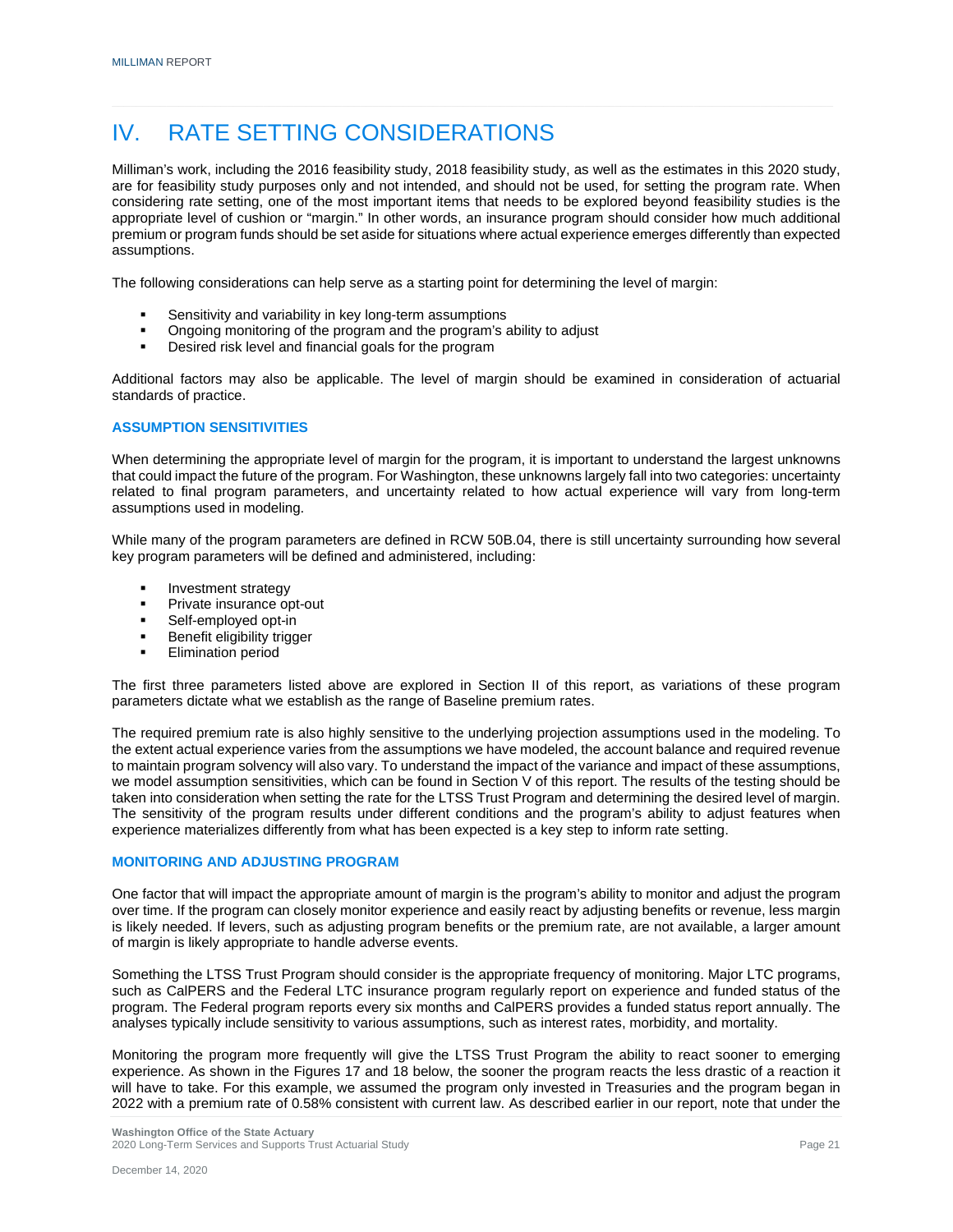*Current Law (Invest Treasuries)* scenario we project a premium rate of 0.66% would be required to maintain program solvency over 75 years. The more years the program waits to "course correct," the higher the new premium rate is required to be to keep the program solvent through its remaining years. The values in Figure 17 are calculated over a 75-year period that ends in 2097. An alternative approach could examine the impact of a rolling 75-year period. A rolling 75-year period could yield different results depending on the long-term assumptions past year 2097.

| <b>Figure 17</b><br><b>Washington Office of the State Actuary</b><br><b>Assumption Sensitivities - Current Law (Invest Treasuries)</b><br><b>Level Premium Assessment Required</b> |       |  |
|------------------------------------------------------------------------------------------------------------------------------------------------------------------------------------|-------|--|
| <b>Future Premium</b><br><b>Assessment Required</b><br><b>Test</b>                                                                                                                 |       |  |
| 0.66% from inception                                                                                                                                                               | 0.66% |  |
| 0.58% for 10 years, then 0.67%                                                                                                                                                     | 0.67% |  |
| 0.58% for 20 years, then 0.68%<br>0.68%                                                                                                                                            |       |  |
| 0.58% for 30 years, then 0.69%<br>0.69%                                                                                                                                            |       |  |
| 0.58% for 40 years, then 0.72%<br>0.72%                                                                                                                                            |       |  |
| 0.58% for 50 years, then 0.79%                                                                                                                                                     | 0.79% |  |

#### **Figure 18: Account Balance as a Percentage of Annual Program Outgo – Current Law (Invest Treasuries)**



**Washington Office of the State Actuary** 2020 Long-Term Services and Supports Trust Actuarial Study Page 22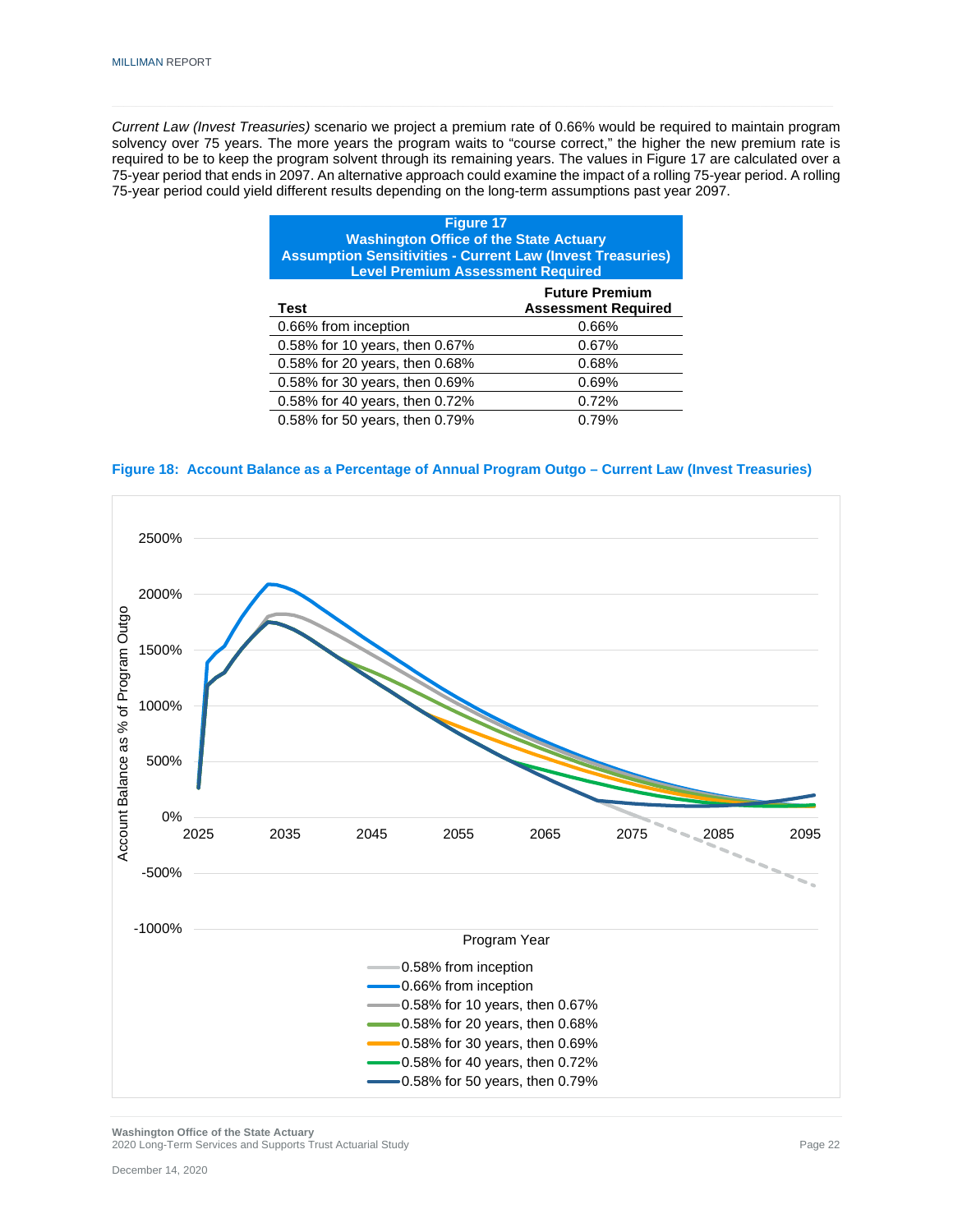#### **DESIRED RISK LEVEL AND FINANCIAL GOALS**

In order to determine the appropriate level of margin, it is also important for the program's stakeholders and advisers to determine its desired level of risk and establish the program's financial goals. As the program is structured as a pay-as-you-go social insurance plan (with some pre-funding), the level of conservatism used in setting benefits and premiums will impact cohorts differently. A more conservative approach to setting benefits relative to premiums may benefit later cohorts more than early cohorts. Similarly, a more aggressive approach to pricing may put more risk on later cohorts – if results are worse than priced for, later cohorts will receive less benefits or pay more premiums. It is our understanding that a broader discussion about financial goals and rate setting considerations will be an agenda item at the LTSS Trust Commission Meeting on October 20, 2020. Questions that the Commission may want to consider include:

- 1. What does "success" look like for the LTSS Trust Program?
- 2. What metrics can be used to evaluate the program's success on an ongoing basis?
- 3. How can consumers be confident that the program will indeed deliver what was promised? Should ensuring consumer confidence be a priority of the program?
- 4. How does the program ensure the funds invested are used appropriately?
- 5. How should the program interact with existing private insurance and public programs? How can this be evaluated?

Determining questions like the above will help determine the proper rate setting framework to implement and evaluate the program's financial goals.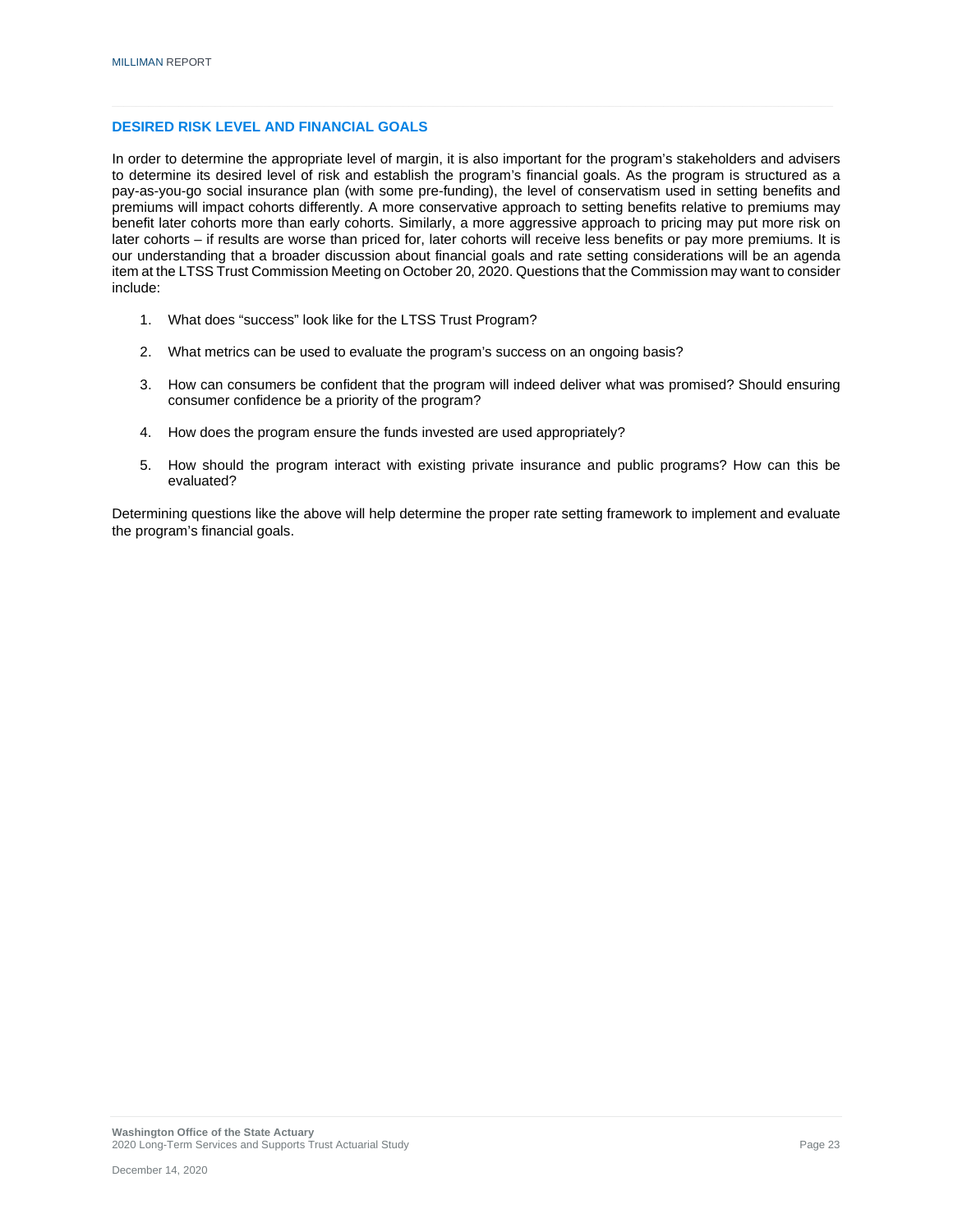# V. MODELING ASSUMPTIONS SENSITIVITY TESTING

This section summarizes the testing of various key assumptions one at a time. Section VI below includes additional details regarding the assumptions used in our modeling.

The estimated premium rate is highly sensitive to the underlying projection assumptions used in the modeling. The results of the testing should be taken into consideration when evaluating the viability of selecting benefit features for the new LTSS benefit program. The sensitivity of the program results under different conditions and the program's ability to adjust features when experience materializes differently from what has been expected is a key step to inform rate setting.

Like Figure 9 from Section III, the bars shown in Figure 19 represent the payroll premium assessment that would be required to fund the program over a 75-year window for different assumption sensitivities. The red line represents the premium assessment prescribed by current law of 0.58%. Bars that pass the red line represent alternatives where the current premium assessment of 0.58% is not sufficient to cover expected benefit payments for all 75 years of the program window. The required premium assessments for each sensitivity are also included in Exhibit 5.

Since all sensitivities shown in Figure 19 assume the *Current Law (Invest Treasuries)* investment strategy, under the majority of sensitivities shown in this figure the 0.58% premium rate is not expected to be sufficient (i.e., most bars surpass the red line). Some sensitivities have a larger impact than others on the required premium assessment. For example, a relatively small change to wage growth has a large impact on program sufficiency, since an increase or decrease to wages directly impacts the premium rate.

While not shown in this figure, for the most part, the relative impact of each sensitivity will be similar under the *Alternative (Invest Stocks / Bonds)* scenario.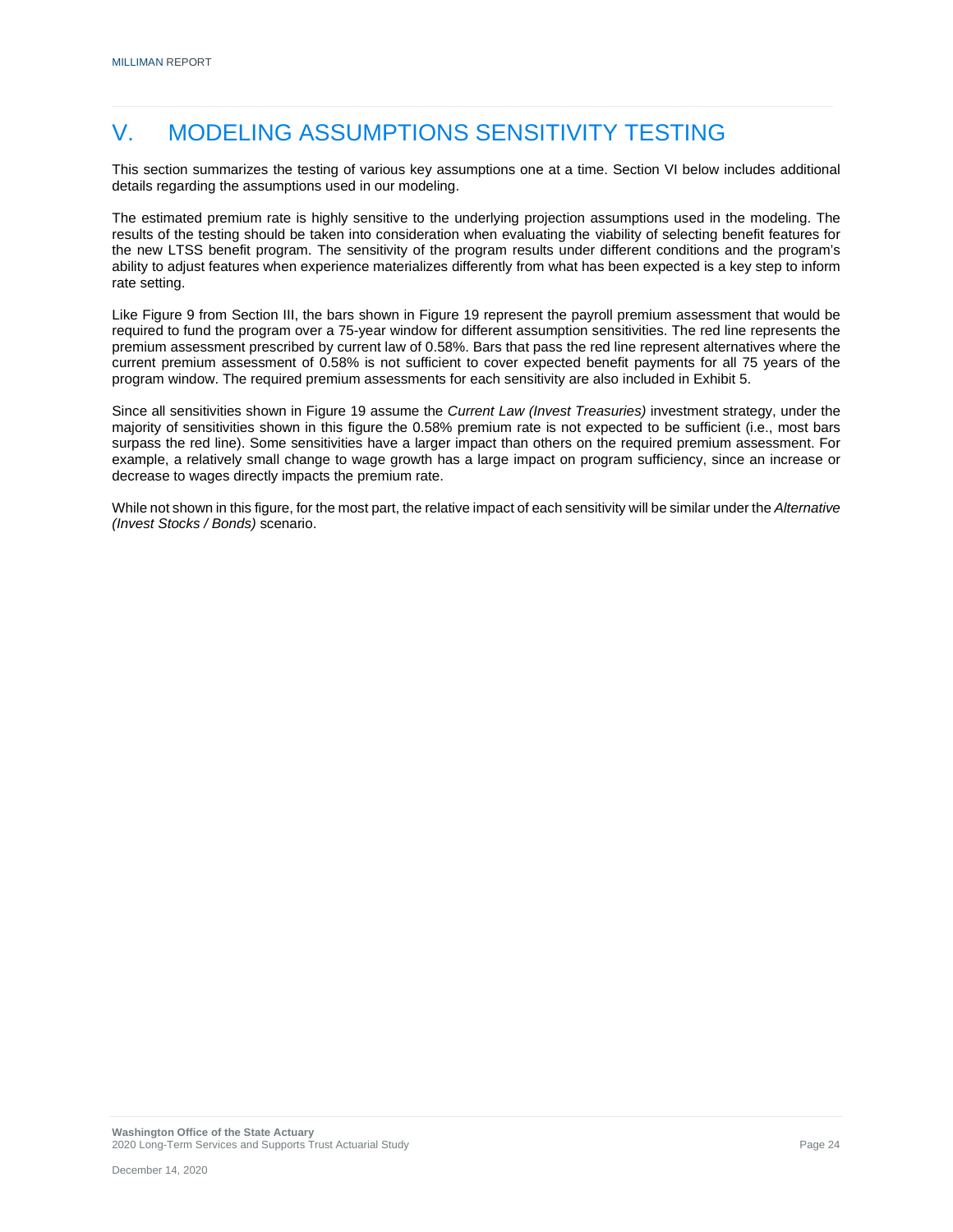

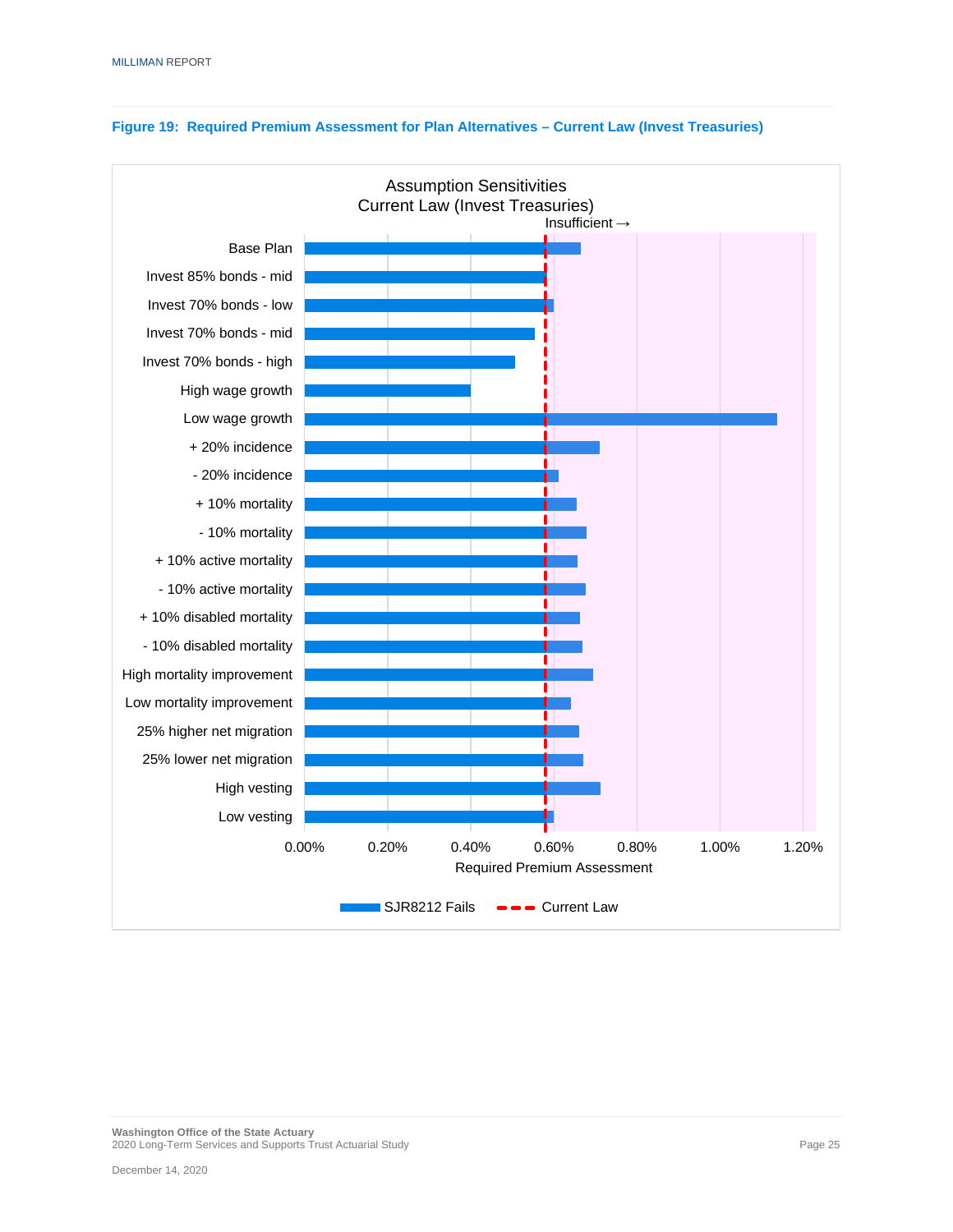#### **SENSITIVITY TESTING TO INTEREST RATES**

The interest rate determines the level of interest earned on the program account balance. As the interest rate earned by the Trust account increases, the necessary revenue funded through premiums decreases. Alternatively, if interest rates decrease, less interest is earned on the invested funds, requiring increased funding through premiums. We perform four sensitivity tests related in investment earnings. Figure 20 shows in parentheses the resulting ultimate net investment earned rate after expenses and the cost of defaults.

- 1. *Invest 85% bonds – mid*: The *Alternative (Invest Stocks / Bonds)* scenario reflects a strategy of investing 30% in equities and 70% in fixed income. For this sensitivity, we instead assume a strategy of investing 15% in equities and 85% in fixed income.
- 2. *Invest 70% bonds – low*: For this sensitivity, we assume interest rates are 100 basis points lower than the *Alternative (Invest Stocks / Bonds)* scenario.
- 3. *Invest 70% bonds – mid*: This is consistent with the Baseline described in Section II, assuming the program can invest in stocks and bonds.
- 4. *Invest 70% bonds – high*: For this sensitivity, we assume interest rates are 100 basis points higher than the *Alternative (Invest Stocks / Bonds)* scenario.

| Figure 20:<br><b>Washington Office of the State Actuary</b><br><b>Assumption Sensitivities - Current Law (Invest Treasuries)</b><br><b>Level Premium Assessment Required</b> |                                                    |                                   |
|------------------------------------------------------------------------------------------------------------------------------------------------------------------------------|----------------------------------------------------|-----------------------------------|
| Test                                                                                                                                                                         | <b>Level Premium</b><br><b>Assessment Required</b> | % Change from<br><b>Base Plan</b> |
| Base Plan<br>(2.3% ultimate interest)                                                                                                                                        | 0.66%                                              | N/A                               |
| Invest 85% bonds - mid<br>(4.2% ultimate interest)                                                                                                                           | 0.58%                                              | $-0.08%$                          |
| Invest 70% bonds - low<br>(3.8% ultimate interest)                                                                                                                           | 0.60%                                              | $-0.07%$                          |
| Invest 70% bonds - mid<br>(4.8% ultimate interest)                                                                                                                           | 0.55%                                              | $-0.11%$                          |
| Invest 70% bonds - high<br>(5.8% ultimate interest)                                                                                                                          | 0.50%                                              | $-0.16%$                          |

#### **SENSITIVITY TESTING TO WAGE GROWTH**

As wage growth increases, the premium rate necessary to fund program benefits decreases, and the premium base increases. It is possible that increased wages can result in price inflation, but this impact is ignored in the provided wage sensitivity analyses. The baseline growth in average annual wage is taken from the 2020 OASDI Trustees Report intermediate assumption, assumed to be 3.55% on an ultimate, long-term basis. Sensitivity runs are conducted using both the low-cost and high-cost Trustees Report assumptions (2.34% and 4.76% in the ultimate year, respectively).

| Figure 21:<br><b>Washington Office of the State Actuary</b><br><b>Assumption Sensitivities - Current Law (Invest Treasuries)</b><br><b>Level Premium Assessment Required</b> |                                                    |                                   |
|------------------------------------------------------------------------------------------------------------------------------------------------------------------------------|----------------------------------------------------|-----------------------------------|
| Test                                                                                                                                                                         | <b>Level Premium</b><br><b>Assessment Required</b> | % Change from Base<br><b>Plan</b> |
| Base Plan (3.6% ultimate)                                                                                                                                                    | 0.66%                                              | N/A                               |
| High wage growth (4.8% ultimate)                                                                                                                                             | 0.40%                                              | $-0.26%$                          |
| Low wage growth (2.3% ultimate)                                                                                                                                              | 1.14%                                              | 0.47%                             |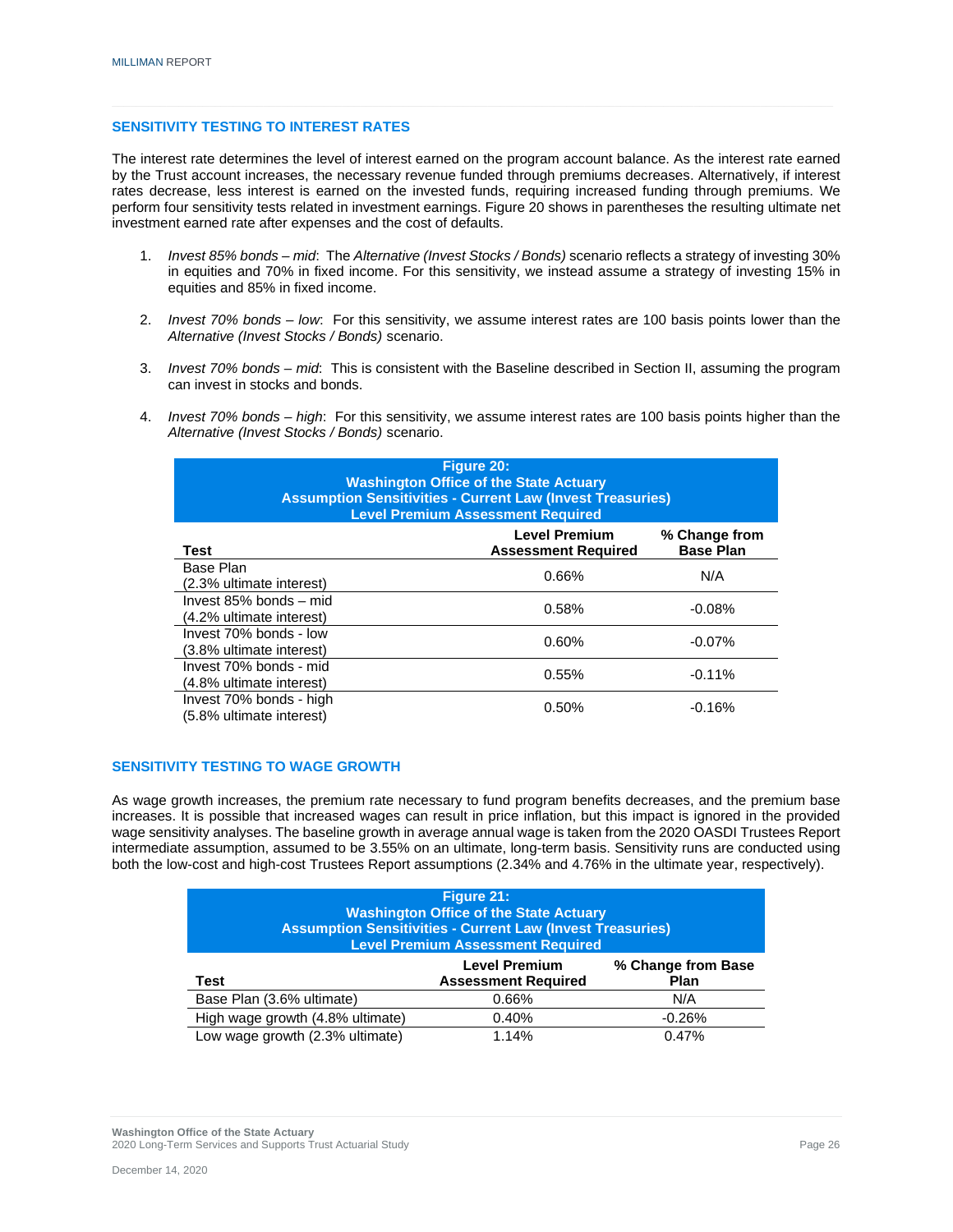#### **SENSITIVITY TESTING TO INCIDENCE**

Incidence refers to the rate at which the population requires the use of LTSS. The level of incidence over the projection period will have a direct impact on the cost of financing a public LTSS benefit. If incidence rates decrease, fewer people will require LTSS and funding requirements will be lower. We ran sensitivities at +20% and -20% load to baseline incidence. As an example, for a 90-year-old male if the baseline incidence rate was 15%, we would test the impact of changing the incidence rate to 18% (15% x (1 + 20%) = 18%) and 12% (15% x (1 - 20%) = 12%).

| <b>Figure 22:</b><br><b>Washington Office of the State Actuary</b><br><b>Assumption Sensitivities - Current Law (Invest Treasuries)</b><br><b>Level Premium Assessment Required</b> |       |                                   |
|-------------------------------------------------------------------------------------------------------------------------------------------------------------------------------------|-------|-----------------------------------|
| <b>Level Premium</b><br><b>Assessment Required</b><br>Test                                                                                                                          |       | % Change from<br><b>Base Plan</b> |
| Base Plan                                                                                                                                                                           | 0.66% | N/A                               |
| + 20% incidence                                                                                                                                                                     | 0.71% | 0.04%                             |
| - 20% incidence                                                                                                                                                                     | 0.61% | $-0.05\%$                         |

#### **SENSITIVITY TESTING TO MORTALITY**

Mortality refers to the death rate of the population. We applied separate mortality rates to the active (or "healthy") lives and disabled lives. Mortality rates have generally been decreasing by age over the last 100 years. As mortality rates decrease, the population is expected to survive longer. A population living longer will increase the demand for LTSS. We ran six sensitivities, increasing and decreasing mortality rates at each age by 10% for all lives, as well as tests where we only change the mortality for active lives and disabled lives.

| Figure 23:<br><b>Washington Office of the State Actuary</b><br><b>Assumption Sensitivities - Current Law (Invest Treasuries)</b><br><b>Level Premium Assessment Required</b> |                                                    |                                   |
|------------------------------------------------------------------------------------------------------------------------------------------------------------------------------|----------------------------------------------------|-----------------------------------|
| Test                                                                                                                                                                         | <b>Level Premium</b><br><b>Assessment Required</b> | % Change from Base<br><b>Plan</b> |
| Base Plan                                                                                                                                                                    | 0.66%                                              | N/A                               |
| + 10% mortality                                                                                                                                                              | 0.65%                                              | $-0.01%$                          |
| - 10% mortality                                                                                                                                                              | 0.68%                                              | 0.01%                             |
| + 10% active mortality                                                                                                                                                       | 0.66%                                              | $-0.01%$                          |
| - 10% active mortality                                                                                                                                                       | 0.67%                                              | 0.01%                             |
| + 10% disabled mortality                                                                                                                                                     | 0.66%                                              | $0.00\%$                          |
| - 10% disabled mortality                                                                                                                                                     | 0.67%                                              | $0.00\%$                          |

#### **SENSITIVITY TESTING TO MORTALITY IMPROVEMENT**

We used the OASDI Report estimates of mortality improvement for their intermediate, low-cost, and high-cost scenarios. The intermediate mortality improvement of 0.78% per year represents the best estimate of mortality improvement going forward. The low-cost estimate (0.42%) and high-cost estimate (1.16%) represent extremes in the projected mortality improvement. As mortality improvement increases, the funding requirement for the program will increase as the expected life expectancy of the population, and need for LTSS, will increase.

| Figure 24:<br><b>Washington Office of the State Actuary</b><br><b>Assumption Sensitivities - Current Law (Invest Treasuries)</b><br><b>Level Premium Assessment Required</b> |                                                    |                                   |  |
|------------------------------------------------------------------------------------------------------------------------------------------------------------------------------|----------------------------------------------------|-----------------------------------|--|
| Test                                                                                                                                                                         | <b>Level Premium</b><br><b>Assessment Required</b> | % Change from<br><b>Base Plan</b> |  |
| Base Plan (0.78%)                                                                                                                                                            | 0.66%                                              | N/A                               |  |
| High mortality improvement (1.16%)                                                                                                                                           | 0.69%                                              | 0.03%                             |  |
| Low mortality improvement (0.42%)<br>0.64%<br>$-0.02%$                                                                                                                       |                                                    |                                   |  |

**Washington Office of the State Actuary** 2020 Long-Term Services and Supports Trust Actuarial Study Page 27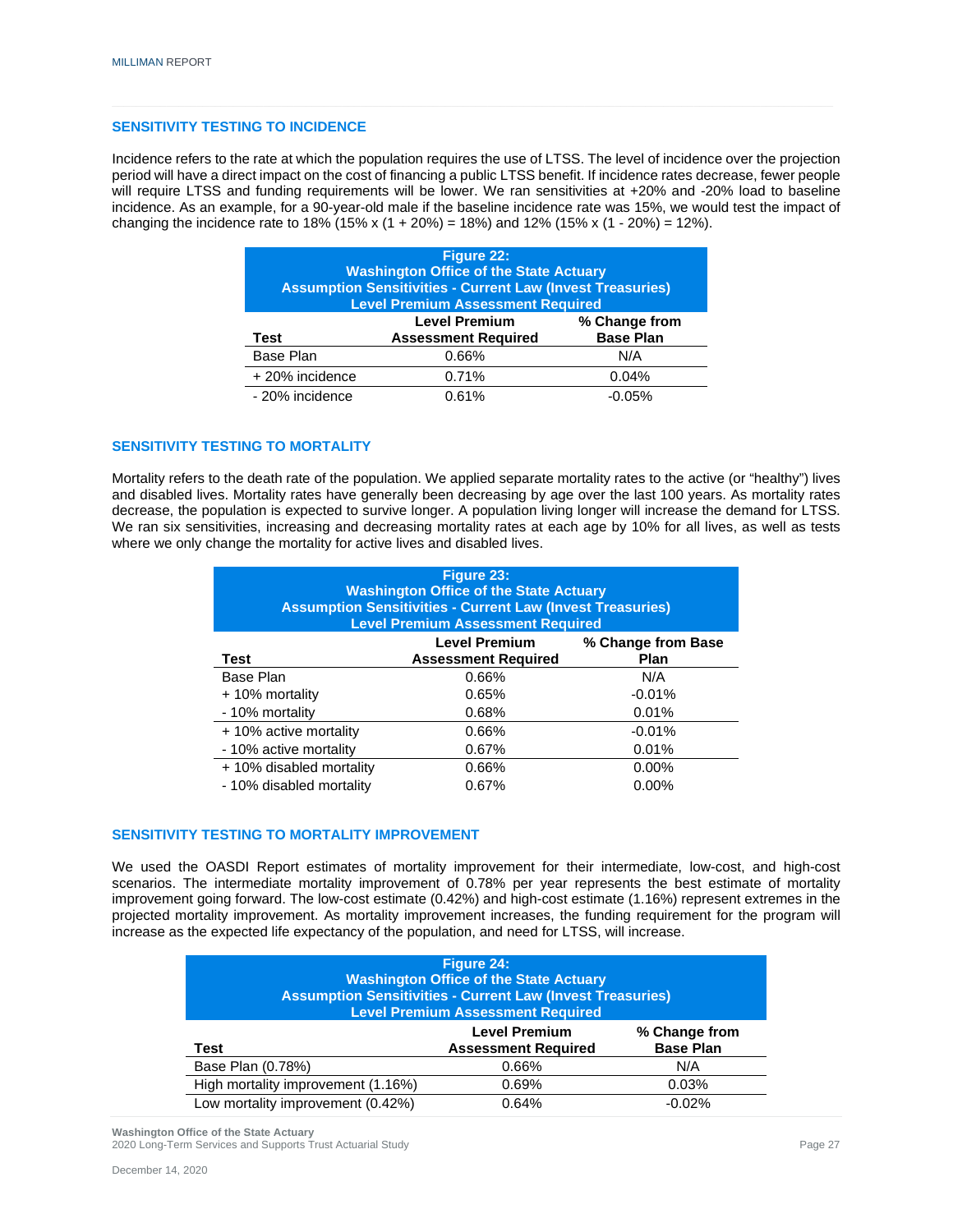#### **SENSITIVITY TESTING TO MIGRATION**

As a state-run public program, state-to-state migration and net immigration to the state impact the population projections. The Baseline assumes a net annual migration consistent with projections from the Washington Office of Financial Management. We ran two sensitivities, with an increase and decrease of 25% to the net annual migration counts. Changes in net migration counts do not significantly impact the LTSS funding requirement.

| Figure 25:<br><b>Washington Office of the State Actuary</b><br><b>Assumption Sensitivities - Current Law (Invest Treasuries)</b><br><b>Level Premium Assessment Required</b> |                |     |  |  |  |  |  |
|------------------------------------------------------------------------------------------------------------------------------------------------------------------------------|----------------|-----|--|--|--|--|--|
| % Change from Base<br><b>Level Premium</b><br><b>Assessment Required</b><br><b>Plan</b><br>Test                                                                              |                |     |  |  |  |  |  |
| Base Plan                                                                                                                                                                    | 0.66%          | N/A |  |  |  |  |  |
| 25% higher net migration<br>0.00%<br>0.66%                                                                                                                                   |                |     |  |  |  |  |  |
| 25% lower net migration                                                                                                                                                      | 0.01%<br>0.67% |     |  |  |  |  |  |

#### **SENSITIVITY TESTING TO VESTING**

To be eligible for benefits, individuals must pay the premium for a specified number of years, known as the vesting period. The Base Plan assumes vesting is satisfied by premium payments in three of the last six years or 10 total years during an individual's work history.

We ran two sensitivities on the vesting rates: first, increasing vesting rates by 5% to 10%, and second, decreasing vesting rates by 5% to 10%. As an example, under the Base Plan we assume 81% of 40-year-old males would be vested in 2030. Under the high vesting test, we assume 89% will be vested  $(81\% \times (1 + 10\%) = 89\%)$ , and under the low vesting test we assume approximately 73% of these individuals will be vested (81% x  $(1 - 10%) = 73%$ ).

| Figure 26:<br><b>Washington Office of the State Actuary</b><br><b>Assumption Sensitivities - Current Law (Invest Treasuries)</b><br><b>Level Premium Assessment Required</b> |       |           |  |  |  |  |  |
|------------------------------------------------------------------------------------------------------------------------------------------------------------------------------|-------|-----------|--|--|--|--|--|
| % Change from Base<br><b>Level Premium</b><br><b>Assessment Required</b><br><b>Plan</b><br>Test                                                                              |       |           |  |  |  |  |  |
| Base Plan                                                                                                                                                                    | 0.66% | N/A       |  |  |  |  |  |
| High vesting                                                                                                                                                                 | 0.71% | 0.05%     |  |  |  |  |  |
| Low vesting                                                                                                                                                                  | 0.60% | $-0.07\%$ |  |  |  |  |  |

#### **SENSITIVITY TESTING TO CONSUMER PRICE INDEX**

The Base Plan assumes the \$36,500 pool of money (as of 2025) will be inflated at a rate consistent with a Consumer Price Index (CPI), or general inflation – assumed to be 2.5%. In Section III, we test alternatives assuming benefits are inflated using difference indices. In this section we test sensitivities under which CPI will be higher or lower than the 2.5% we assume in our base modeling.

It is plausible that if one assumption varies from what was used in our base modeling, other correlated assumptions may also vary, potentially by similar magnitudes. As an example of this, we also modeled the impact of increasing and decreasing both CPI and wage growth by 0.5%. Since these assumptions affect the premium assessment in opposite directions, testing both sensitivities at the same time yielded premium assessments relatively close to the Base Plan.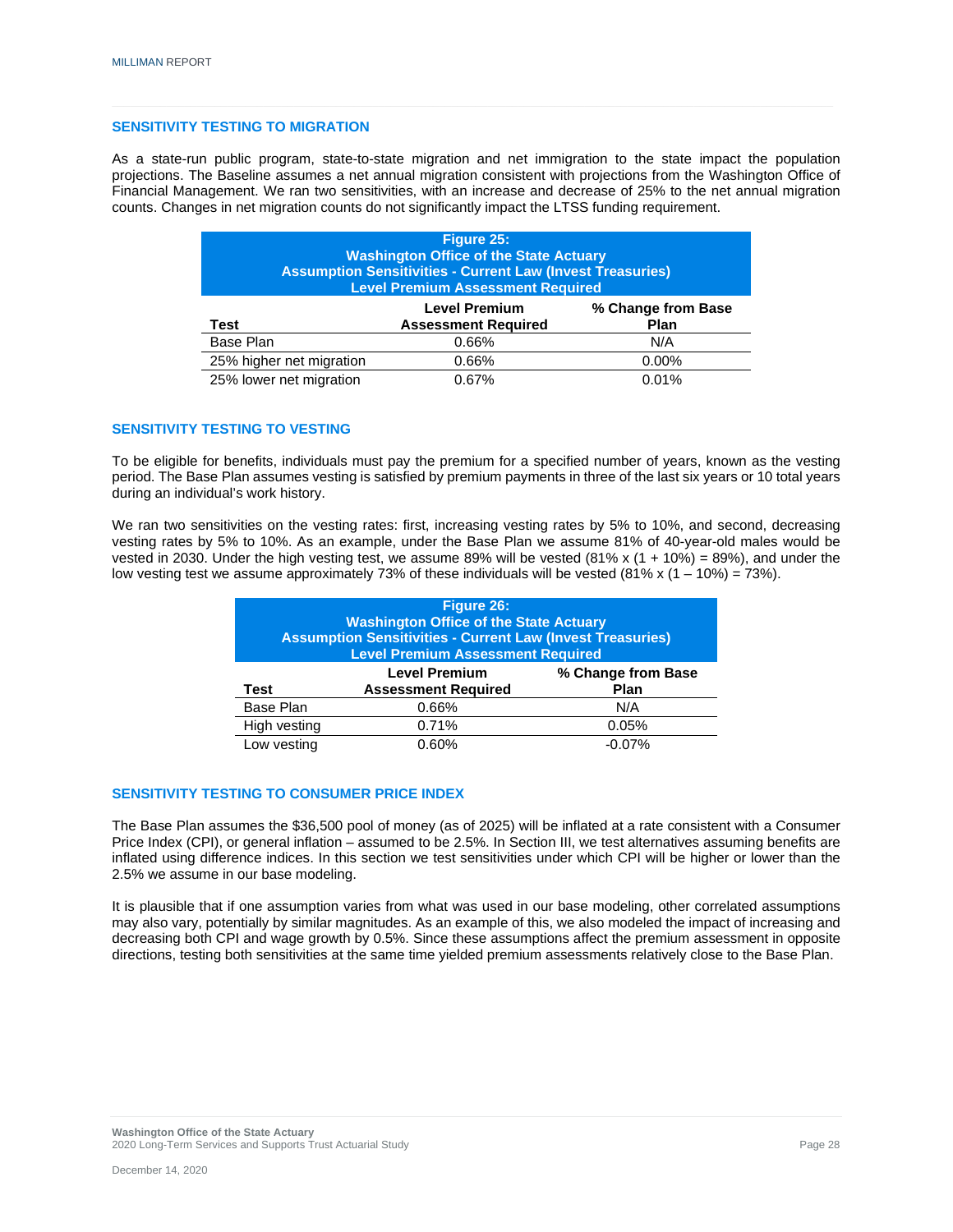| Figure 27:<br><b>Washington Office of the State Actuary</b><br><b>Assumption Sensitivities - Current Law (Invest Treasuries)</b><br><b>Level Premium Assessment Required</b> |       |          |  |  |  |  |  |  |
|------------------------------------------------------------------------------------------------------------------------------------------------------------------------------|-------|----------|--|--|--|--|--|--|
| <b>Level Premium</b><br>% Change from Base<br>Test<br><b>Assessment Required</b><br><b>Plan</b>                                                                              |       |          |  |  |  |  |  |  |
| Base Plan (2.5% CPI)                                                                                                                                                         | 0.66% | N/A      |  |  |  |  |  |  |
| Low CPI $(2%)$                                                                                                                                                               | 0.54% | $-0.13%$ |  |  |  |  |  |  |
| <b>High CPI (3%)</b>                                                                                                                                                         | 0.83% | 0.17%    |  |  |  |  |  |  |
| 0.5% Lower CPI & Wage Growth<br>0.67%<br>$0.00\%$                                                                                                                            |       |          |  |  |  |  |  |  |
| 0.5% Higher CPI & Wage Growth                                                                                                                                                | 0.66% | $-0.01%$ |  |  |  |  |  |  |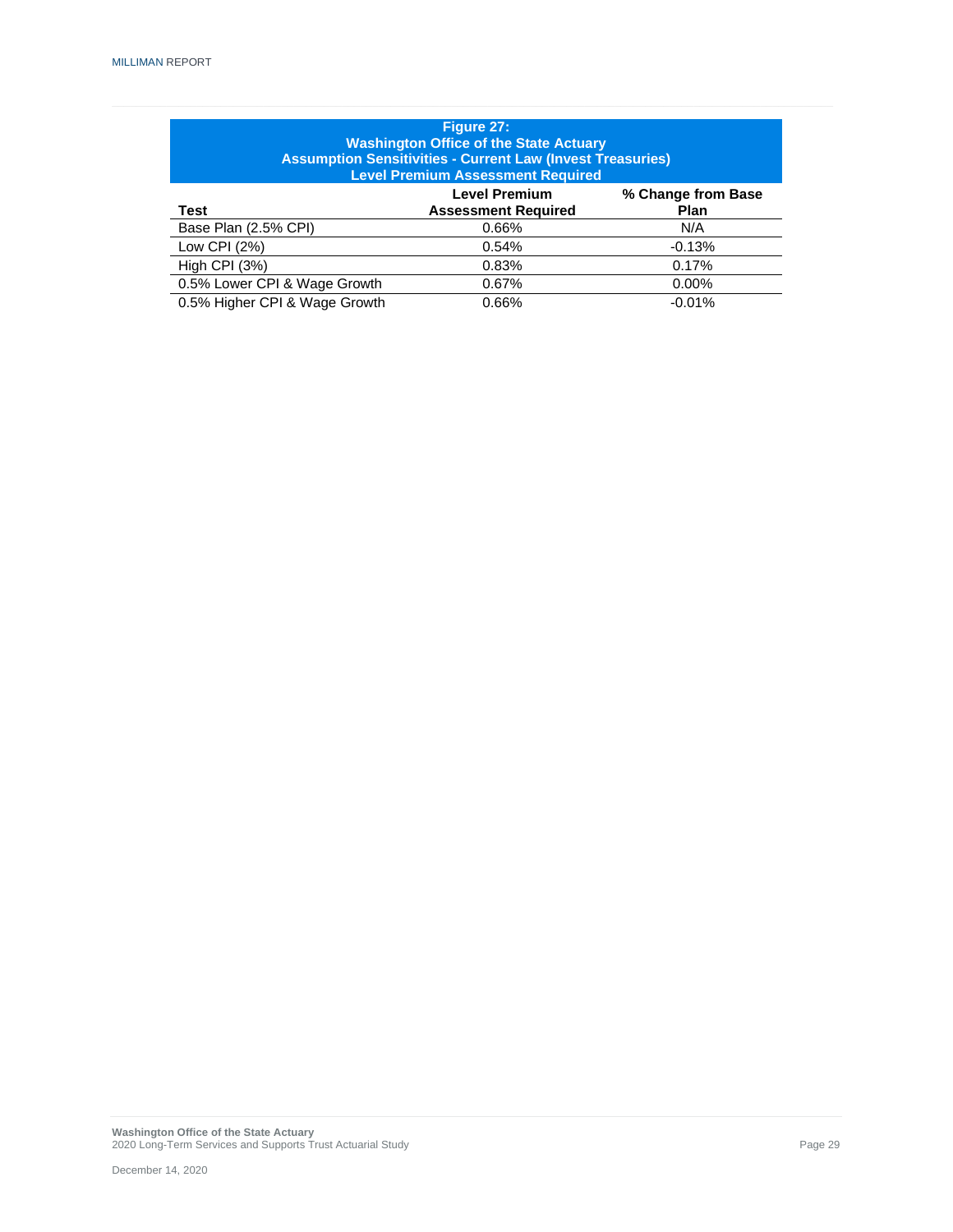### VI. METHODOLOGY AND ASSUMPTIONS

We projected long-term care beneficiaries and costs using Milliman's modeling software, MG-ALFA®. The projection started with the current population of the state of Washington by age, sex, and region, and projected forward for 75 years. The projected Washington population is estimated based on the number of births, deaths, and net migrants in each future year.

To calculate the long-term care beneficiaries and costs for the projected population in each year, the model utilizes Milliman's proprietary Long-Term Care Guidelines (Guidelines) calibrated from an insured basis to the Washington population characteristics. The Guidelines provide frequencies, continuance curves, utilization assumptions, and claims costs developed from a large number of product designs, based on data from the past two decades. The Guidelines incorporate both private and public sector data sources. The Guidelines are updated triennially to reflect the most comprehensive and current information available in the market. The breadth of underlying data and the comprehensiveness of analysis put the Guidelines in position to be an unrivaled benchmark for LTC morbidity.

The projection is for the 75-year period 2025 through 2100. A 75-year projection has been established by the Social Security Administration (SSA) and the Centers for Medicare and Medicaid Services (CMS) as the standard projection period for determining the actuarial balance of a public insurance program. The 75-year period covers the expected lifetime of the vast majority of residents just entering their working ages. Thus, a 75-year projection period covers all the working years and all of the benefit years of those just beginning their participation. The model produces year-by-year cash flow projections, such that the value and scope of the program can be estimated for any of the years in the 75-year projection period. A projection period of at least 75 years is necessary to see the ultimate costs of the program, because it allows for a full career contribution period (so that the ultimate effects of the vesting rules can be modeled) and the full benefit period (so that the benefits paid over all retirement years based on a specified indexing option can be modeled).

The cash flow consists of income to the program from premiums and interest earned on the account balance. Outgo from the program consists of benefit payments for nursing home or home care services and administrative expenses. We projected each of these items on a year-by-year basis for 75 years.

#### **DEMOGRAPHIC ASSUMPTIONS**

The demographic assumptions relate to the projection of the population of Washington. For a pay-as-you-go public insurance program, the covered population is of fundamental importance in the estimation of costs. The income to the program depends on the number of contributors and the outgo of the program depends on the number of beneficiaries, most of whom are aged 65 or over. Estimates of the number of contributors and of the number of beneficiaries are based on the population projection.

The estimate of the resident population starts with the census count of the resident population for Washington by age and sex as of 2016. We use a 2016 starting population to build up a stable disabled population and appropriately reflect LTC prevalence at the time of first program payments (2025). The model projects the Washington population by estimating the number of births, deaths, and net migrants for each future year.

#### **Starting population**

The estimate of the 2016 starting population is from the American Community Survey (ACS) five-year data release files. This survey was used to tabulate state population estimates by age and sex and is the starting point for the Washington population projection.

#### **Migration**

Net migration to Washington is based on the State of Washington Office of Financial Management (OFM) "Forecast of the State Population" from December 2019. The relativities of state-to-state immigration and emigration, as well as immigration and emigration into and out of the United States, are tabulated from the American Community Survey (ACS) five-year data release files. The data files are used to calculate the distribution by age and sex of domestic and international net migration into and from Washington. Yearly totals of immigrants and emigrants are based on the relativities noted above. Individuals who emigrate are kept track of separately in the model. Such individuals who contributed to the program could be eligible for partial benefits outside of Washington as they divest from the program under certain plan alternatives. In most of the modeled plans, benefit credits are assumed lost once an individual leaves Washington. The model does not track the legal status of immigrants or emigrants.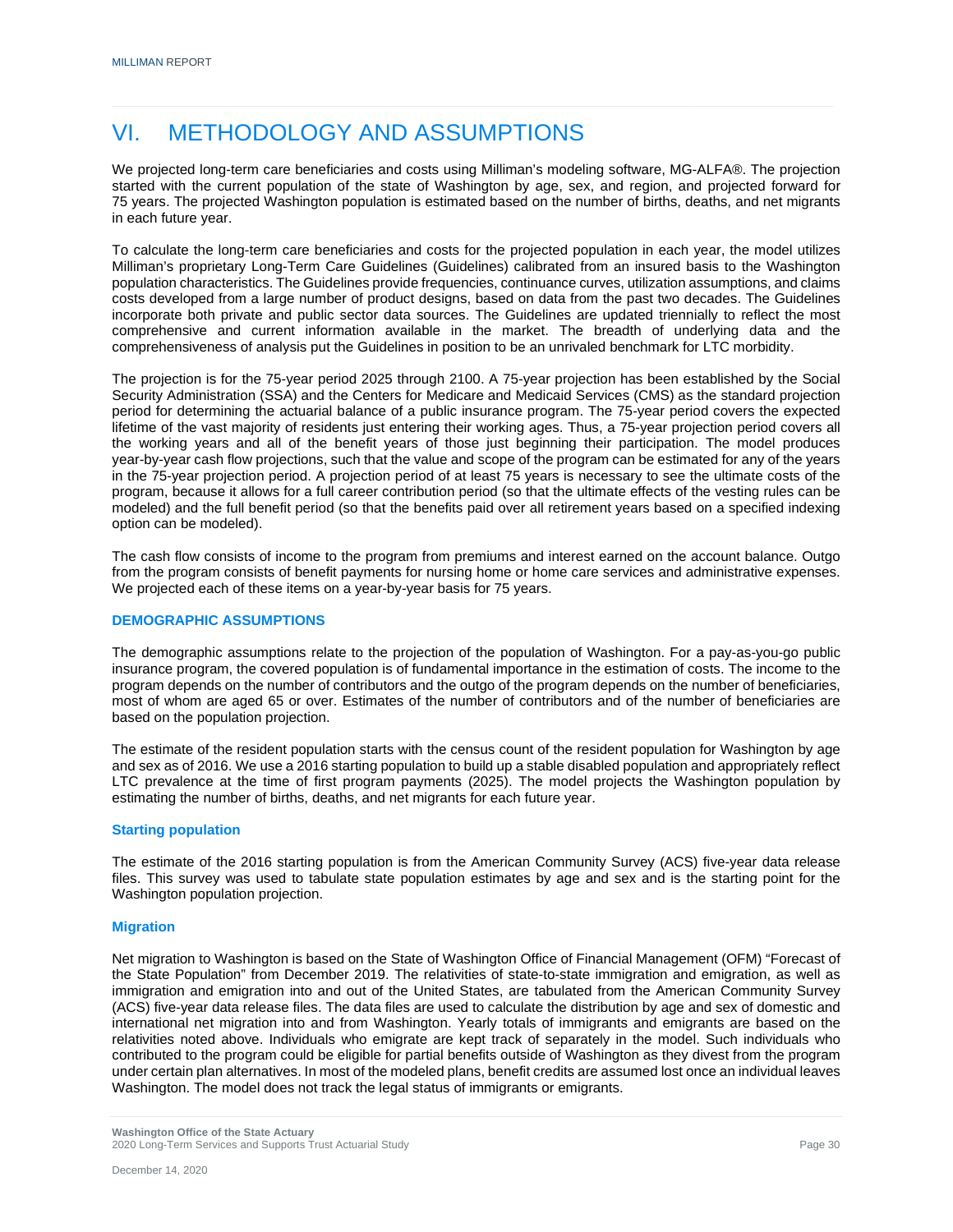#### **Births**

The number of births in Washington are estimated using the projected birth rates from the Centers for Disease Control and Prevention's (CDC's) National Vital Statistics Report on births. These birth rates are trended according to the fertility rate projection provided in the 2020 OASDI Trustees Report.

#### **Deaths**

We applied separate mortality rates to the active (or "healthy") lives and disabled lives.

- Active life mortality: Current and projected U.S. active life mortality rates by age and sex were calculated using multiple sources, including the Guidelines, 2020 OASDI Trustees Report (after backing out disabled life mortality), Society of Actuaries (SOA) 2012 Individual Annuity Mortality (IAM) table (after backing out disabled life mortality), and SOA Intercompany data.
- Disabled life mortality: Current and projected U.S. disabled life mortality rates by age, sex, duration, and care setting were calculated from Milliman's proprietary Guidelines.

The projected U.S. mortality rates were calibrated to Washington using the CDC's age-adjusted mortality rates by state. This data shows that Washington's mortality rates are 6% to 10% less than the national average.

Mortality improvement rates by age and sex were estimated from the 2020 OASDI Trustees Report. The Trustees Report mortality rates are projected through 2095.

As a final step, projected lives by calendar year were compared against the State of Washington Office of Financial Management projections from December 2019.

#### **ECONOMIC ASSUMPTIONS**

Economic parameters concerning trends in the labor force, wages, and costs of LTC services are of primary importance for the projection of the income and outgo of the LTC program. Because the program is financed by a payroll premium assessment, the labor force participation and wage level will directly affect annual program income. The index used to trend the daily benefit amount is important because it affects program liabilities in the future. The interest rate assumption is important because it affects the interest income earned by the Trust account balance (and the present value of the future benefit stream).

#### **Labor force participation and unemployment**

The U.S. labor force participation rates (LFPR) and unemployment rates (UR) by age and sex are from the 2020 OASDI Trustees Report. These rates are adjusted to Washington-specific levels using the ratio of Washington LFPR to U.S. LFPR, and Washington UR to U.S. UR. Washington-specific and U.S. employment data for this adjustment comes from the U.S. Bureau of Labor Statistics (BLS) Local Area Unemployment Statistics. This data is used to project the labor force and unemployment rate in each year of the projection period. The labor force is calculated in order to estimate the payroll assessment base in each year. The labor force calculations do not take into account workers' legal status.

#### **Wages**

Projections of U.S. average taxable earnings from 2018 to 2095 are found in the 2020 OASDI Trustees Report. Taxable earnings are the amount of covered earnings subject to the Social Security payroll tax. Taxable earnings for years after 2095 are projected using the five-year trend from 2091 to 2095. In order to estimate the Washington tax base, we adjust the average U.S. earnings to Washington-specific earnings by the ratio of the average wage in Washington over the average wage in the United States. We grade off the Washington-specific wage adjustment over 20 years, assuming that over time wages will approximate national average wages. Wage data for this adjustment comes from BLS Occupational Employment Statistics. We then convert the taxable earnings into covered earnings using the ratio of taxable earnings to covered earnings from the 2020 OASDI Trustees Report. Average covered earnings are multiplied by the labor force in a given year to determine the payroll assessment base in that year.

We assumed average increases in wages are the same as those assumed in the OASDI Trustees Report, with an ultimate wage trend of 3.55% per year.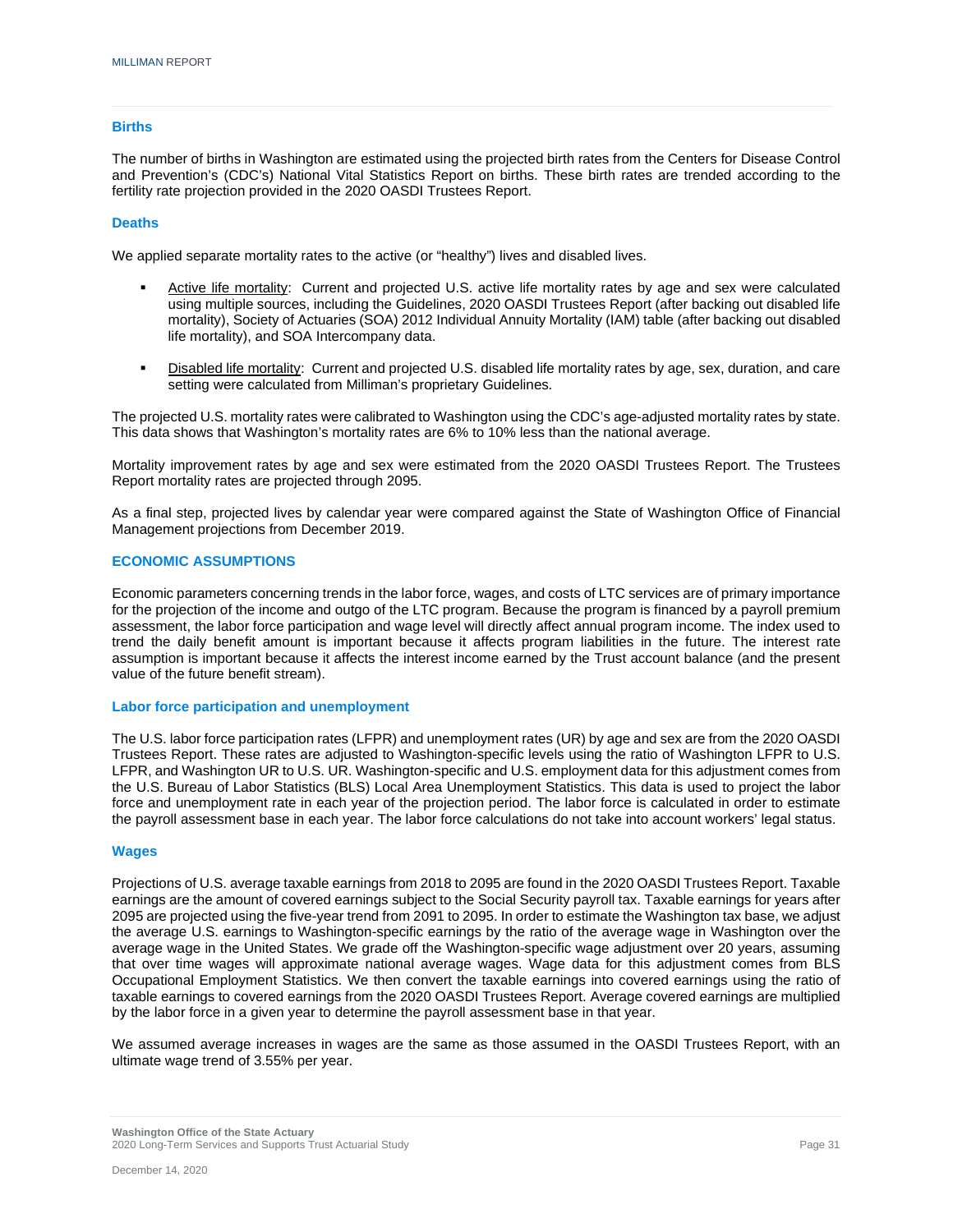#### **Vesting**

In order to become eligible for benefits, a worker must become vested (or in other words, become insured). To vest in the LTSS benefit, an individual must work and pay premiums for a specified number of years. We used the 2006 Social Security Earnings Public Use Microdata File to estimate the percentage of Washingtonians that would become vested by age, sex, and projection year. This data provides annual earnings information (i.e., a lifetime earnings profile) for a 1% random sample of all Social Security numbers issued before January 1, 2007.

Under the Baseline plans, individuals are fully vested if they work more than 500 hours per year for three of the last six years, or for 10 years total over their lifetimes. To find the percentage of the working population meeting these requirements, we observed the work histories of the random sample of data. For each age, the percentage of individuals who had recorded income for three of the previous six years or eight years total is tabulated. We used eight instead of 10 years in this tabulation because becoming insured under this program provides an added incentive to continue working for those who are almost insured. For each year of the program, we vary the number of years of work history to be included in this tabulation. For example, in year 10 of the program, we only considered work history for individuals going back 10 years to estimate vesting percentages. Because of this, the vesting percentages by age and gender vary in each program year. We used the American Time Use Survey to determine the percentage of workers who work more than 500 hours per year (approximately 95%) and applied this percentage to the vesting percentages by age, gender, and program year.

We observed that females' work histories changed significantly since the beginning of the data collection period in 1951, with the last five to 10 years of data approximating the male work history. As such, we set the female vesting percentages equal to the male vesting percentages.

We did not vary the vesting assumptions for individuals who migrated into Washington. This is a conservative assumption because we are implicitly assuming individuals are able to apply their work histories from other states to meet vesting requirements, which will not be allowed in practice. However, varying this assumption had a relatively low impact on results and seemed appropriate given that we do not know how many individuals moving into the state lived in Washington previously and would be moving into the state with some relevant work history.

For the minimum age of benefit alternatives, we also considered benefits for individuals with intellectual or developmental disabilities (IDDs). To determine the vesting rates for this cohort we reviewed employment data for the IDD population. Ultimately, we applied a 54% factor to our baseline vesting percentages to account for the fact that individuals in this population are less likely to have stable, continuous work history.

#### **Interest rates**

The interest rates used are based on our projection of future net investment earned rates (NIERs) rates under two scenarios:

- 1. *Current Law (Invest Treasuries):* Under this scenario, the NIER starts at 0.5% in 2022, grows to 2.3% by 2047, and remains at 2.3% for the remaining years of the projection. This reflects a strategy of investing only in Treasuries.
- 2. *Current Law (Invest Stocks / Bonds)*: Under this scenario, the NIER starts at 3.4% in 2022, grows to 4.8% by 2047, and remains at 4.8% for the remaining years of the projection. This reflects a strategy of investing 30% in equities and 70% in fixed income (interim credit levels).

The NIER reflects expected investments returns on the Trust account balance net of investment expenses and the cost of defaults. More information on the modeled investment strategies is included in Appendix A.

#### **MORBIDITY ASSUMPTIONS**

To calculate the long-term care beneficiaries and costs for the projected population in each year, we utilized Milliman's proprietary Guidelines. The Guidelines provide frequencies, continuance curves, utilization assumptions, and claims costs from a large number of fully insured long-term care product designs sold over the past two decades. The Guidelines incorporate both private and public sector data sources, and are periodically updated to reflect the most comprehensive and current information available in the market. The first set of Guidelines was developed in 1992 and is updated regularly, with the most recent edition completed in 2017. The breadth of underlying data and the comprehensiveness of analysis put the LTC Guidelines in position to be an unrivaled benchmark for LTC morbidity of the fully insured population. We did not assume any morbidity improvement as part of our modeling.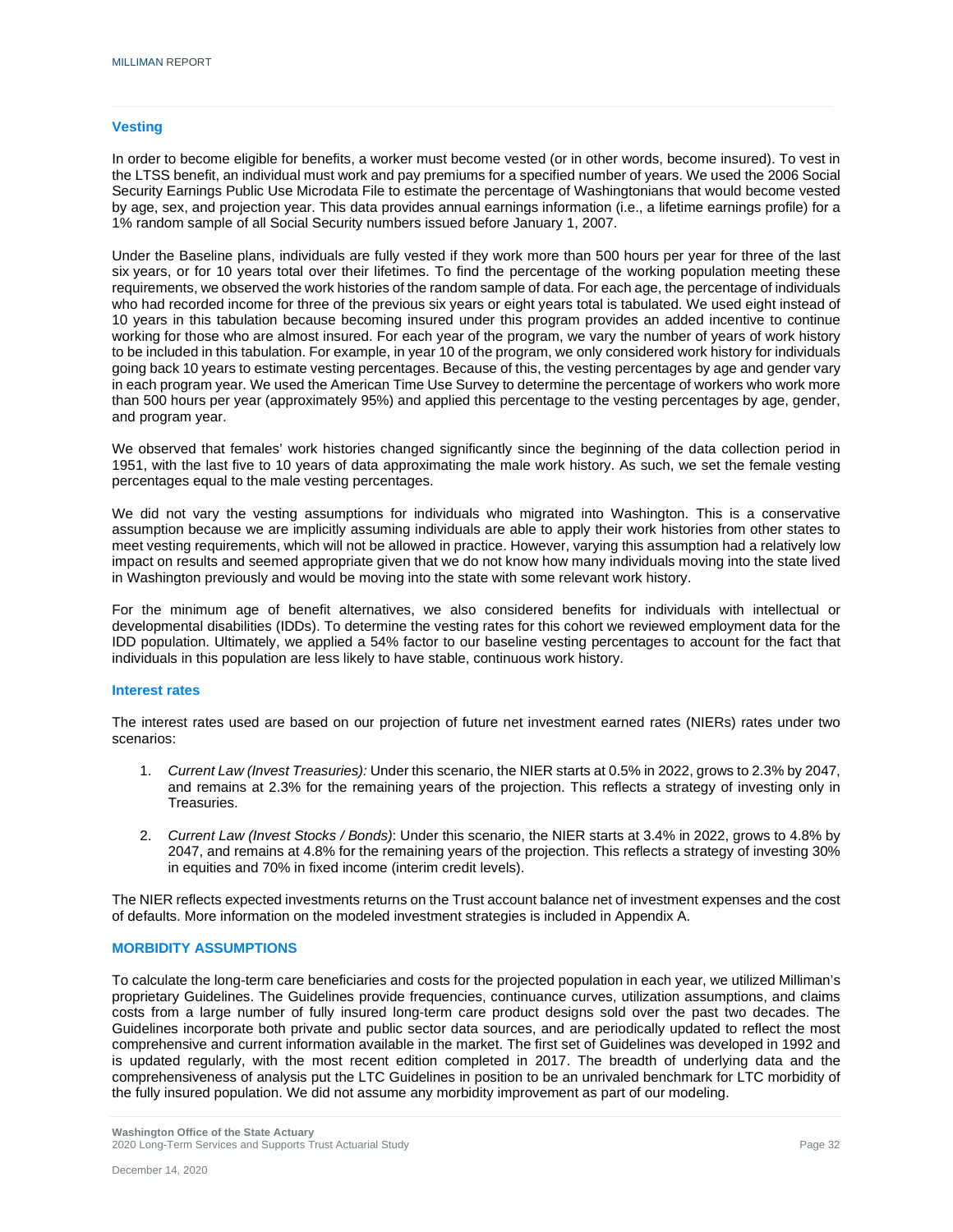#### **Eligibility criteria**

Frailty has traditionally been measured by a person's ability to perform activities of daily living (ADLs). As originally conceived by Katz in his paper "A Measure of Primary Sociobiological Functions," there were six ADLs: bathing, dressing, transferring, continence, toileting, and eating. Later, some researchers proposed mobility (i.e., the ability to get about inside of a house), and others the taking of medication, as additional ADLs. This original measure of frailty has been expanded to include cognitive ability in addition to physical abilities as indications of the need for long-term care services.

RCW 50B.04 currently defines the benefit eligibility criteria as requiring assistance with at least three ADLs. Since this definition requires further clarification, for the purposes of this actuarial study we assumed the type and minimum number of ADLs considered by care setting to be consistent with the current definitions used under the State of Washington Medicaid program. [6](#page-35-0)

#### **Benefit utilization**

The model assumes, in the absence of a daily benefit cap, that individuals will spend the average cost of care per day observed in the private market for receiving benefits by care setting. It is assumed that home care beneficiaries incur the average cost of care on roughly 70.5% of days.

For the minimum age of benefit alternatives, we also considered benefits for individuals with intellectual or developmental disabilities. We examined the prevalence by age and gender of intellectual or developmental disability among adults from an academic study<sup>[7](#page-35-1)</sup> and calculated the incremental impact of providing benefits to the subset of these individuals that we assume would meet the vesting requirements. We assumed IDD individuals would utilize the entire benefit pool of money upon becoming vested. As an example, an IDD individual assumed to be vested in 2025 is modeled to receive the full pool of money of \$36,500 in that year.

#### **Incidence calibration**

The Milliman Long-Term Care Guidelines incidence rates are representative of a fully insured population. A fully insured population will have different morbidity from the population under this program for a few reasons, including:

- Insured data may have inherent anti-selection as it reflects individuals who choose to purchase care and may have reason to believe they will need care in the future.
- **Insured data reflects a higher-income population, which is generally composed of healthier lives with lower** morbidity.
- Most individuals insured in the private market had to complete underwriting, ensuring they were relatively healthy at least when they first purchased coverage. There is no underwriting qualification associated with the public program in this study, although individuals will need to be at least healthy enough to satisfy vesting requirements.

We calibrated the incidence rates to a general population basis using a variety of data sources, including selection factors from the Guidelines and other industry general population prevalence studies. While general population data exists, morbidity data reflecting a "public option" program does not exist and was not used for this actuarial study. It is unknown how individuals will react to having a public benefit available.

#### **PARTICIPATION AND ADVERSE SELECTION**

Universal mandatory programs can be assured that the experience of the group will be average, because everyone will be in the program. Voluntary programs, however, are subject to anti-selection (i.e., those with the highest need of services will be most likely to enroll). While the LTSS Trust Program is largely mandatory, there are two program options that add a voluntary aspect: the private market opt-in and self-employed opt-out. When individual choice or a voluntary aspect to participation is introduced into a program, unpredictability related to participation rates and adverse selection can make rate setting challenging.

<span id="page-35-0"></span><sup>6</sup> Washington Administrative Code (2015). Retrieved October 15, 2020 from<https://apps.leg.wa.gov/wac/default.aspx?cite=388-106-0210> and https://apps.leg.wa.gov/wac/default.aspx?cite=388-106-0210

<span id="page-35-1"></span> $^7$  Durbin, A., et al. (June 20, 2019). Prevalence of intellectual and developmental disabilities among first generation adult newcomers, and the health and health service use of this group: A retrospective cohort study. Peer-reviewed academic study. Retrieved September 1, 2020, from https://journals.plos.org/plosone/article?id=10.1371/journal.pone.0215804.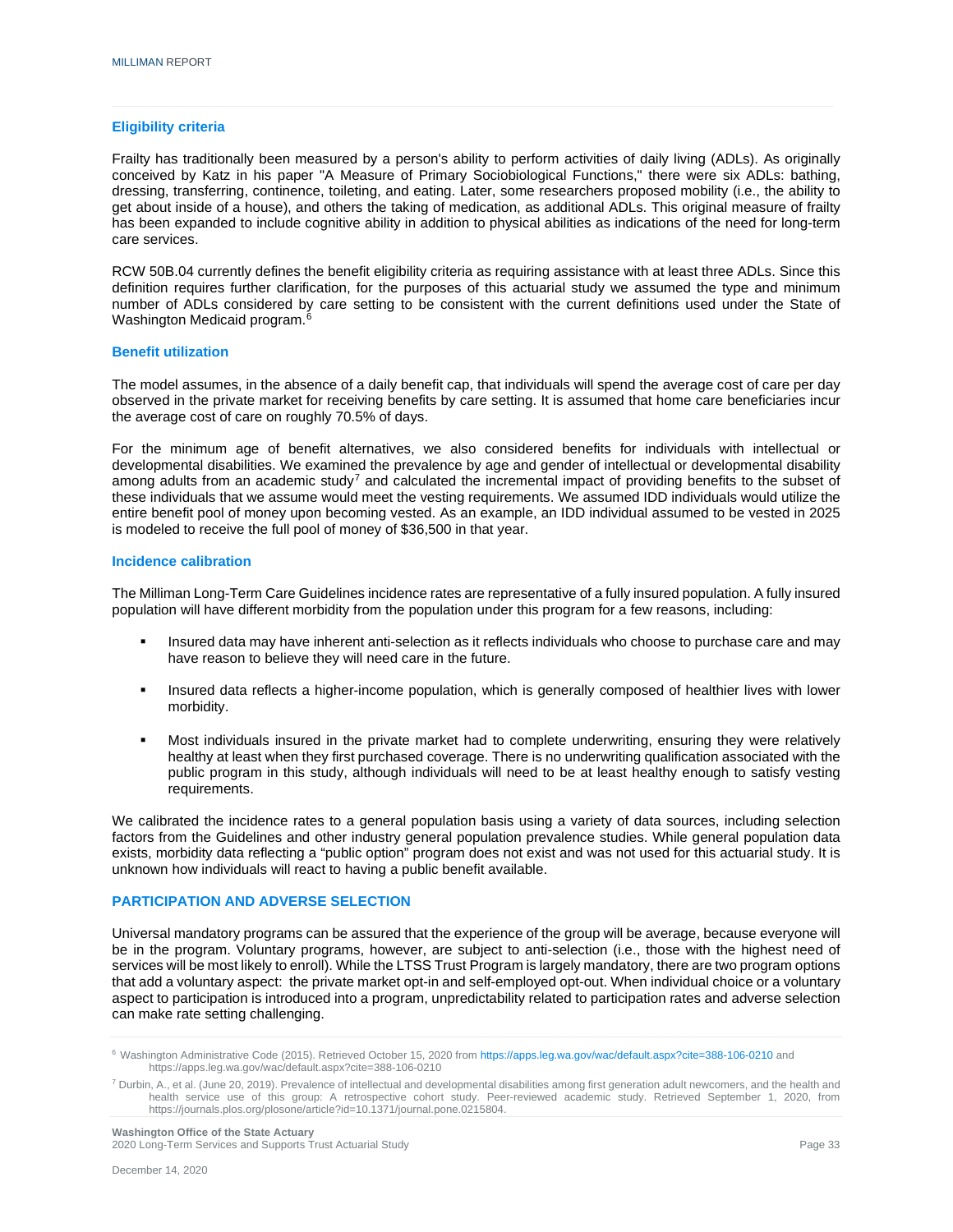The current statute allows individuals to opt out of the program over the course of a window of time from October 1, 2021 through December 31, 2022 given they self-attest to having private market long-term care coverage. As described in Section II, we modeled two different structures for implementing this opt out provision:

- *Opt Out Structure 1 (Current Law)* Under this structure, individuals would have the ability to purchase private market coverage through December 31, 2022 and become eligible to opt out of the LTSS Trust Program. For this structure, we modeled various discrete scenarios by carving out individuals above different wage thresholds. In doing this we assumed individuals may purchase private market coverage and opt out of the program if their wages were high enough that purchasing private market coverage would be more cost effective. We used LTC quoting software to determine premium rates available to Washingtonians by age and gender, and wage data by age and gender from the American Community Survey to model these scenarios.
- *Opt Out Structure 2 (Grandfathered Opt Out)* Under this structure, as part of the self-attestation to opt out, individuals would have to attest to having purchased private LTC insurance coverage before July 28, 2019. Individuals who purchased coverage previous to July 28, 2019 would be allowed to opt out of the program during the opt out window. For this structure, we used a combination of publicly available industry data and proprietary Milliman research to estimate the total count and age-gender distribution of individuals in Washington who currently have private market insurance. On average, this population tends to be older and closer to retirement compared with the population we assumed would choose to opt out under *Opt Out Structure 1 (Current Law)*.

The current statute allows participation for self-employed individuals to be fully voluntary, where they are only enrolled after "opting in" to the program. We examined various discrete scenarios by carving in certain percentages of premiums and claims to model the potential impact of adverse selection due to this provision. The discrete scenarios considered different combinations of premiums and claims adjustments in the event the "average" self-employed individual who opts in is different than the "average" non-self-employed individual participating in the program. We modeled illustrative scenarios illustrating the impact if 0%, 10%, 50%, and 100% of wages from self-employed individuals were collected combined with 100% of claims.

#### **ADMINISTRATIVE EXPENSES**

Given the administration structure of the program is unknown, we assumed administration expenses to be 3.5% of premiums and 3.5% of benefits consistent with the assumptions used in the 2016 and 2018 feasibility studies, our discussions with OSA and DSHS, and our high-level review of other government programs and programs offering LTC benefits. This assumption is intended to reflect the average, long-term administrative needs of the program and may not be consistent with how expenses will fluctuate on an annual basis.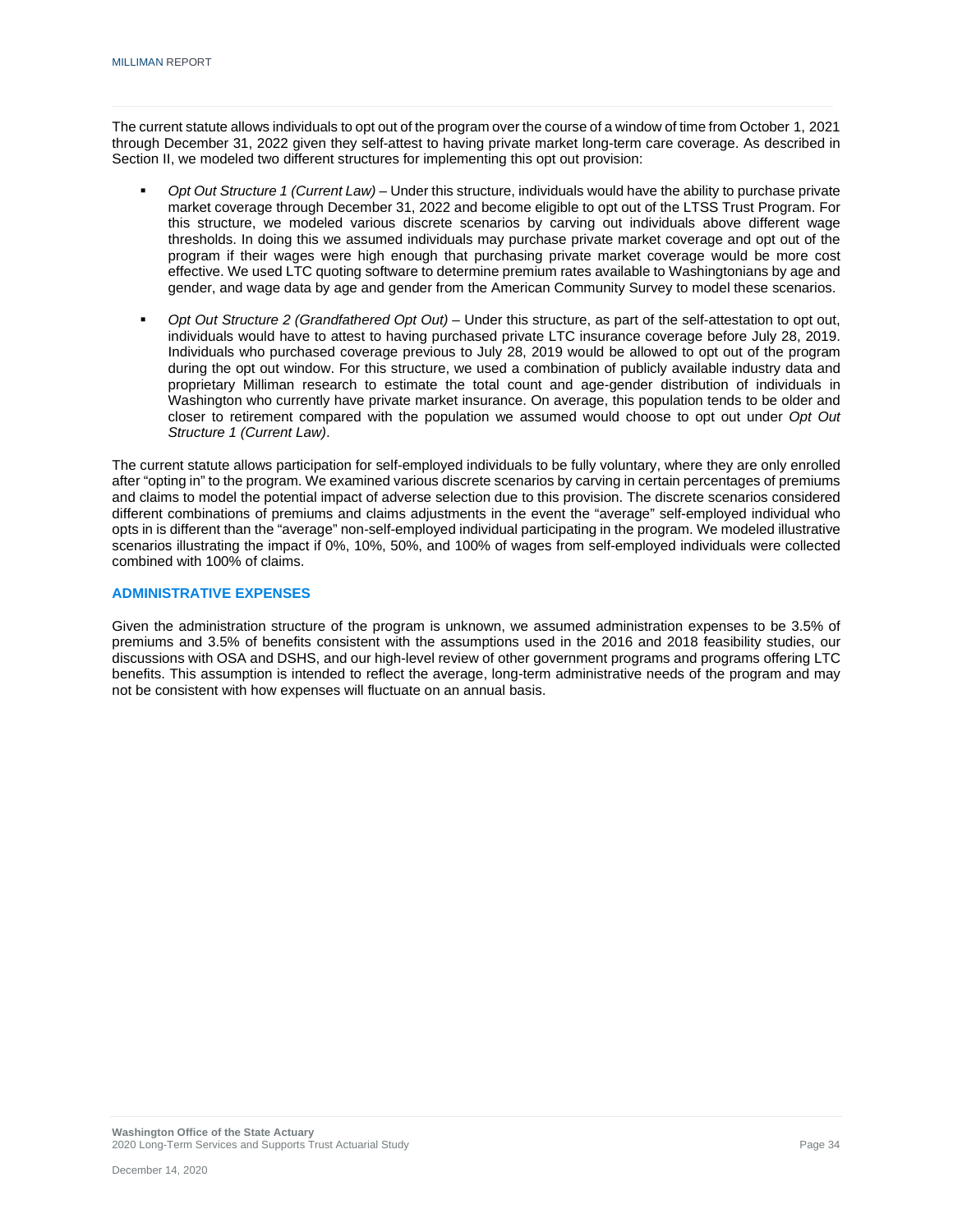### VII. CAVEATS AND LIMITATIONS

This report was prepared for the internal use of the Washington Office of the State Actuary (OSA) and the Washington Department of Social and Health Services (DSHS) and it should not be distributed, in whole or in part, to any external parties without the prior permission of Milliman, subject to the following exception:

 This report shall be a public record that shall be subject to disclosure to the State Legislature and its committees, persons participating in legislative reviews and deliberations, and parties making a request pursuant to the Washington Public Records Act

We do not intend this information to benefit or create a legal liability to any third party. This communication must be read in its entirety.

The information in this report provides actuarial modeling and analysis regarding the feasibility of policy options to finance long-term services and supports (LTSS) in the State of Washington. It may not be appropriate, and should not be used, for other purposes.

In completing this analysis, we relied on information provided by OSA, DSHS, and publicly available data, which we accepted without audit. However, we did review this information for general reasonableness.

Many assumptions were used to construct the estimates in this report. Actual results will differ from the projections in this report. Experience should be monitored as it emerges, and corrective actions taken when necessary.

Guidelines issued by the American Academy of Actuaries require actuaries to include their professional qualifications in all actuarial communications. Chris Giese, Al Schmitz, Annie Gunnlaugsson, and Evan Pollock are members of the American Academy of Actuaries, and meet the qualification standards for performing the analyses in this report.

The terms of the Personal Service Contract with OSA, effective February 26, 2020, apply to this engagement.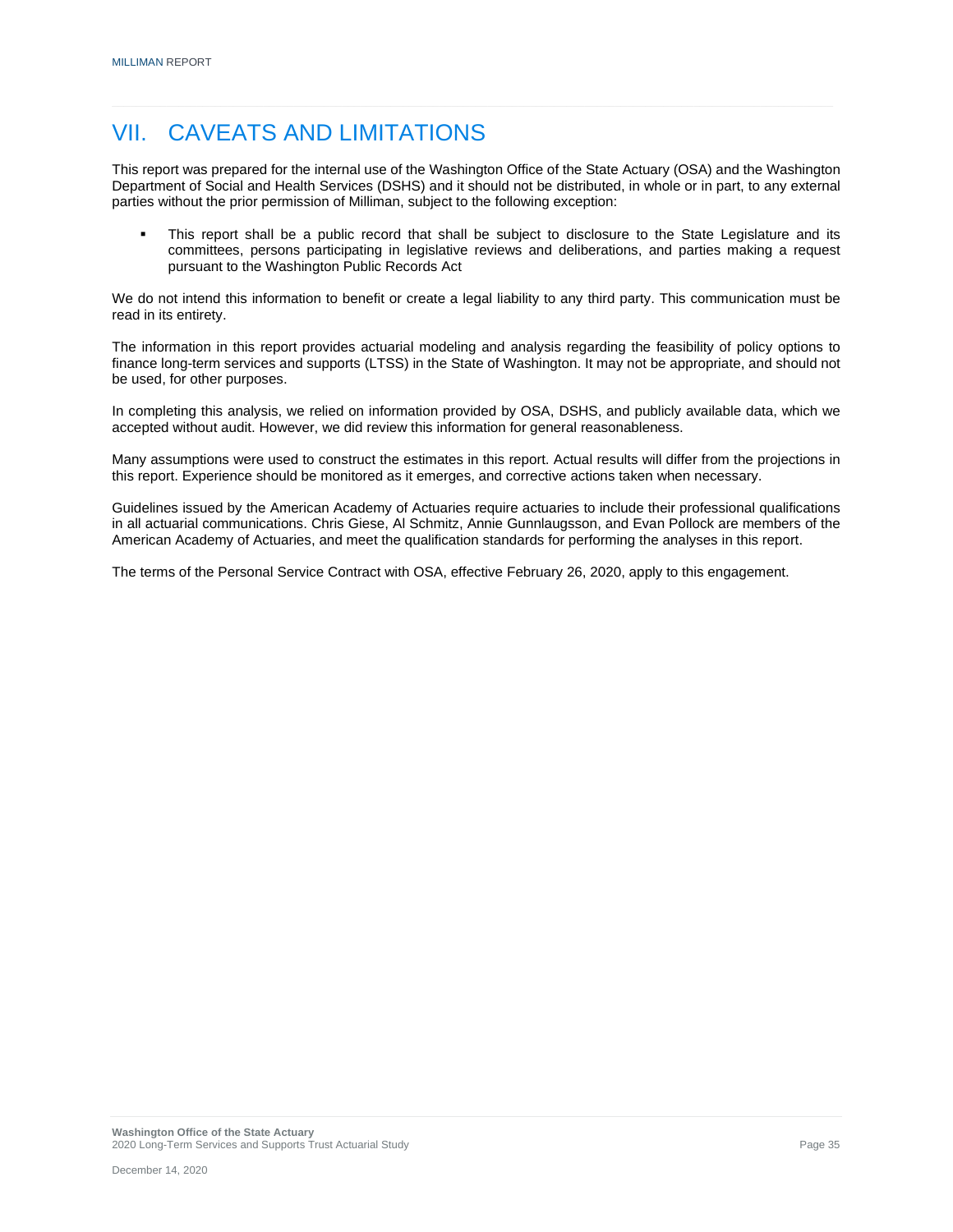**EXHIBITS**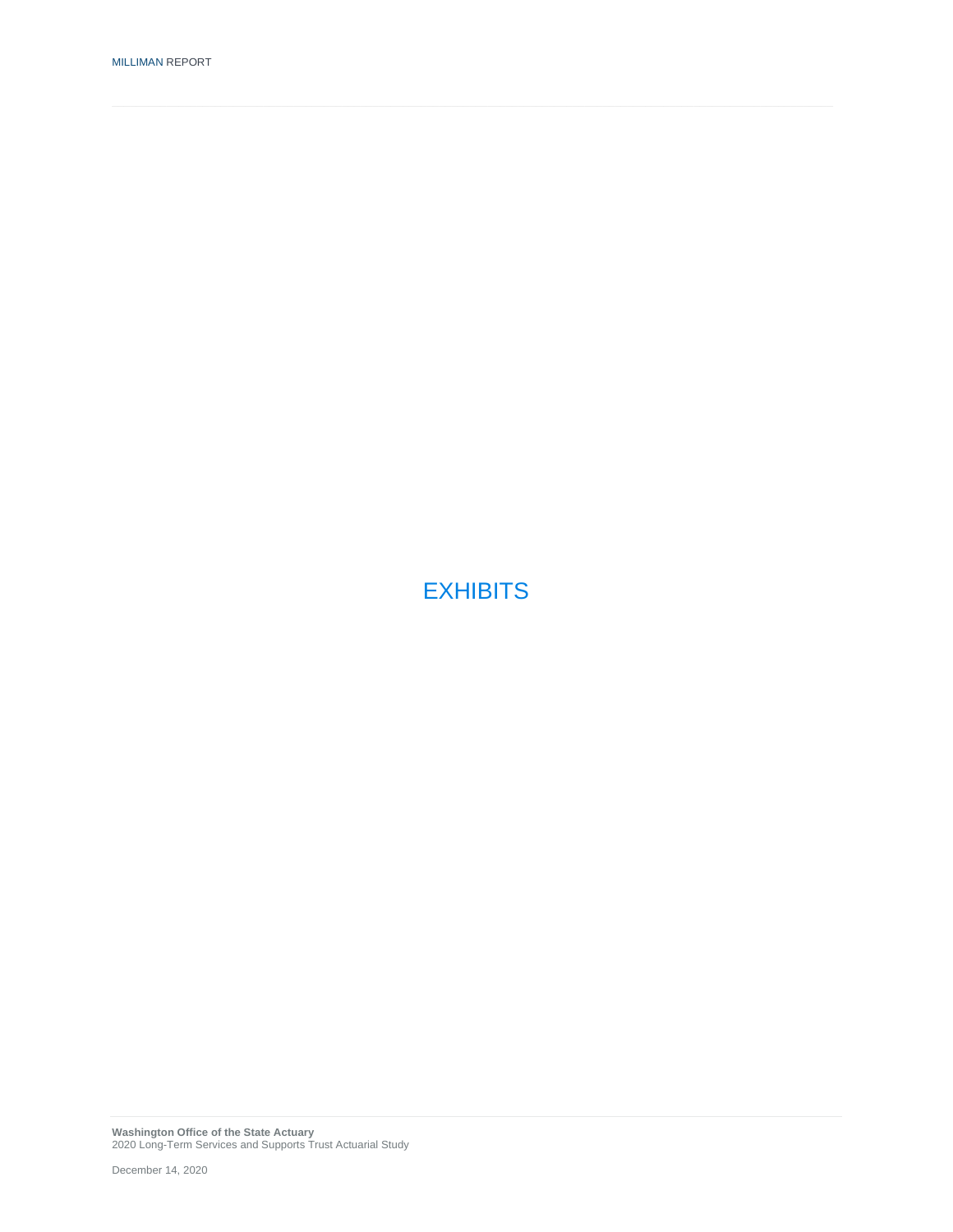|                                                                 | <b>Washington Office of the State Actuary</b>                         |                                                                                                                                                              |                     |                                                               |                                           |                           |                              |         |                                                      |                                                                                                                                                                                               |                                                 |                                        |                    |                                |                                       |                                                                                   |
|-----------------------------------------------------------------|-----------------------------------------------------------------------|--------------------------------------------------------------------------------------------------------------------------------------------------------------|---------------------|---------------------------------------------------------------|-------------------------------------------|---------------------------|------------------------------|---------|------------------------------------------------------|-----------------------------------------------------------------------------------------------------------------------------------------------------------------------------------------------|-------------------------------------------------|----------------------------------------|--------------------|--------------------------------|---------------------------------------|-----------------------------------------------------------------------------------|
|                                                                 | Run Description Covered Services                                      | <b>Minimum Age for Benefits</b>                                                                                                                              |                     | Benefit Eligibility Daily Benefit Amount Daily Benefit Index  |                                           | Lifetime Maximum          | <b>Benefit Structure</b>     |         |                                                      | Elimination Period Vesting Requirements Portability / Divesting Program Revenue Source Administrative Load /<br>Calendar Days) Vesting Requirements Period Period Program Revenue Source Cost |                                                 |                                        | <b>Wage Growth</b> |                                | Tribal Employers Self-Employed Opt In | Private Market Opt Out                                                            |
| <b>Baseline Runs</b>                                            |                                                                       |                                                                                                                                                              |                     |                                                               |                                           |                           |                              |         |                                                      |                                                                                                                                                                                               |                                                 |                                        |                    |                                |                                       |                                                                                   |
| <b>Base Test</b>                                                | Comprehensive Medicaid-<br>approved services                          | 18; Disabled after 18                                                                                                                                        | Medicaid definition | None                                                          | WA-CPI                                    | \$36,500 starting in 2025 | Reimbursement                | 45 days | 3 of last 6 years, or 10<br>years total              | Must reside in Washington<br>state                                                                                                                                                            | Payroll tax on covered<br>earnings <sup>2</sup> | 3.5% of income and 3.5%<br>of benefits | 3.6% ultimate      | No participation               | 10% of earnings<br>100% of claims     | 20% of top decile ont out<br>10% of second decile opt out                         |
| opt out                                                         | Top 45% of wage earners Comprehensive, Medicaid-<br>approved services | 18: Disabled after 18                                                                                                                                        | Medicaid definition | None                                                          | WA-CPI                                    | \$36,500 starting in 2025 | Reimbursement                | 45 days | 3 of last 6 years, or 10<br>vears total              | Must reside in Washington<br>state                                                                                                                                                            | Payroll tax on covered<br>earnings <sup>2</sup> | 3.5% of income and 3.5%<br>of benefits | 3.6% ultimate      | No participation               | 10% of earnings<br>100% of claims     | Top 45% of wage earners opt out                                                   |
| opt out                                                         | Top 5% of wage earners Comprehensive, Medicaid-<br>approved services  | 18: Disabled after 18                                                                                                                                        | Medicaid definition | None                                                          | WA-CPI                                    | \$36,500 starting in 2025 | Reimbursement                | 45 days | 3 of last 6 years, or 10<br>years total              | Must reside in Washington<br>state                                                                                                                                                            | Payroll tax on covered<br>earnings <sup>2</sup> | 3.5% of income and 3.5%<br>of benefits | 3.6% ultimate      | No participation               | 10% of earnings<br>100% of claims     | Top 5% of wage earners opt out                                                    |
| market opt-out                                                  | Grandfathered private Comprehensive, Medicaid-<br>approved services   | 18: Disabled after 18                                                                                                                                        | Medicaid definitio  |                                                               | WA-CPI                                    | \$36,500 starting in 2025 | Reimbursement                | 45 days | 3 of last 6 years, or 10<br>vears total              | Must reside in Washington<br>state                                                                                                                                                            | Payroll tax on covered<br>earnings <sup>2</sup> | 3.5% of income and 3.5%<br>of benefits | 3.6% ultimate      | No participation               | 10% of earnings<br>100% of claims     | Only those who had private LTC<br>surance policies as of 5/13/19 could<br>opt out |
| Self-employed opt-in (0%<br>of earnings<br>100% of claims)      | Comprehensive, Medicaid-<br>approved services                         | 18: Disabled after 18                                                                                                                                        | Medicaid definition | None                                                          | WA-CP                                     | \$36,500 starting in 2025 | Reimbursement                | 45 days | 3 of last 6 years, or 10<br>years total              | Must reside in Washington<br>state                                                                                                                                                            | Payroll tax on covered<br>earnings <sup>2</sup> | 3.5% of income and 3.5%<br>of benefits | 3.6% ultimate      | No participation               | 0% of earnings<br>100% of claims      | 20% of top decile opt out<br>10% of second decile opt out                         |
| Self-employed opt-in<br>(50% of earnings)<br>100% of claims)    | Comprehensive, Medicaid-<br>approved services                         | 18: Disabled after 18                                                                                                                                        | Medicaid definition | None                                                          | WA-CPI                                    | \$36,500 starting in 2025 | Reimbursement                | 45 days | 3 of last 6 years, or 10<br>years total              | Must reside in Washington<br>etate                                                                                                                                                            | Payroll tax on covered<br>earnings <sup>2</sup> | 3.5% of income and 3.5%<br>of henefits | 3.6% ultimate      | No participation               | 50% of earnings<br>100% of claims     | 20% of top decile opt out<br>10% of second decile opt out                         |
| Self-employed opt-in<br>(100% of earnings<br>100% of claims)    | Comprehensive Medicaid-<br>approved services                          | 18; Disabled after 18                                                                                                                                        | Medicaid definition | None                                                          | WA-CPI                                    | \$36,500 starting in 2025 | Reimbursement                | 45 days | 3 of last 6 years, or 10<br>years total              | Must reside in Washington<br>state                                                                                                                                                            | Payroll tax on covered<br>earnings              | 3.5% of income and 3.5%<br>of benefits | 3.6% ultimate      | No participation               | 100% of earnings<br>100% of claims    | 20% of top decile ont out<br>10% of second decile opt out                         |
| <b>Plan Alternatives</b>                                        |                                                                       |                                                                                                                                                              |                     |                                                               |                                           |                           |                              |         |                                                      |                                                                                                                                                                                               |                                                 |                                        |                    |                                |                                       |                                                                                   |
| <b>Tribal Employers</b><br>Allowed to Opt-in                    | Comprehensive, Medicaid-<br>approved services                         | 18: Disabled after 18                                                                                                                                        | Medicaid definition | None                                                          | WA-CPI                                    | \$36,500 starting in 2025 | Reimbursement                | 45 days | 3 of last 6 years, or 10<br>years total              | Must reside in Washington<br>state                                                                                                                                                            | Payroll tax on covered<br>earnings <sup>2</sup> | 3.5% of income and 3.5%<br>of henefits | 3.6% ultimate      | 50% of wages<br>100% of claims | 10% of earnings<br>100% of claims     | 20% of top decile opt out<br>10% of second decile opt out                         |
| Add-ons                                                         | Cap Daily Benefit Plus Comprehensive, Medicaid-<br>approved services  | 18; Disabled after 18                                                                                                                                        | Medicaid definition | \$100 + ability to spend<br>more on DME or home<br>modificati | WA-CPI                                    | \$36,500 starting in 2025 | Reimbursement                | 45 days | 3 of last 6 years, or 10<br>vears total              | Must reside in Washington<br>state                                                                                                                                                            | Payroll tax on covered<br>earnings              | 3.5% of income and 3.5%<br>of benefits | 3.6% ultimate      | No participatio                | 10% of earnings<br>100% of claims     | 20% of top decile ont out<br>10% of second decile ont out                         |
| <b>Revised Cost of Care</b><br><b>Protection Alternate 1</b>    | Comprehensive, Medicaid-<br>approved services                         | 18: Disabled after 18                                                                                                                                        | Medicaid definition | None                                                          | Publicly Available Wage<br>Index          | \$36,500 starting in 2025 | Reimbursement                | 45 days | 3 of last 6 years, or 10<br>vears total              | Must reside in Washington<br>state                                                                                                                                                            | Payroll tax on covered<br>earnings <sup>2</sup> | 3.5% of income and 3.5%<br>of benefits | 3.6% ultimate      | No participation               | 10% of earnings<br>100% of claims     | 20% of top decile opt out<br>10% of second decile opt out                         |
| <b>Revised Cost of Care</b><br><b>Protection Alternate 2</b>    | Comprehensive, Medicaid-<br>approved services                         | 18: Disabled after 18                                                                                                                                        | Medicaid definition | None                                                          | Cost of care patterns from<br>private pay | \$36,500 starting in 2025 | Reimbursement                | 45 days | 3 of last 6 years, or 10<br>vears total              | Must reside in Washington<br>state                                                                                                                                                            | Payroll tax on covered<br>earnings              | 3.5% of income and 3.5%<br>of benefits | 3.6% ultimate      | No participation               | 10% of earnings<br>100% of claims     | 20% of top decile opt out<br>10% of second decile opt out                         |
| <b>Disability</b>                                               | No Minimum Age for Comprehensive, Medicaid-<br>approved services      | 18                                                                                                                                                           | Medicaid definitio  | None                                                          | WA-CPI                                    | \$36,500 starting in 2025 | Reimbursement                | 45 days | 3 of last 6 years, or 10<br>vears total              | Must reside in Washington<br>state                                                                                                                                                            | Payroll tax on covered<br>earnings <sup>2</sup> | 3.5% of income and 3.5%<br>of benefits | 3.6% ultimate      | No participation               | 10% of earnings<br>100% of claims     | 20% of top decile opt out<br>10% of second decile opt out                         |
| a DD Dependent                                                  | Refund of Premiums for Comprehensive, Medicaid-<br>approved services  | 18: Disabled after 18: Refunding<br>premiums for a deceased qualified<br>individual with a dependent who is an<br>individual with a developmental disability | Medicaid definitio  | None                                                          | WA-CPI                                    | \$36,500 starting in 2025 | Reimbursement                | 45 days | 3 of last 6 years, or 10<br>vears total              | Must reside in Washington<br>state                                                                                                                                                            | Payroll tax on covered<br>earnings <sup>2</sup> | 3.5% of income and 3.5%<br>of benefits | 3.6% ultimate      | No participatio                | 10% of earnings<br>100% of claims     | 20% of top decile ont out<br>10% of second decile opt out                         |
| <b>Full Divesting After</b><br>Leaving the State                | Comprehensive, Medicaid-<br>annroved services                         | 18; Disabled after 18                                                                                                                                        | Medicaid definition | None                                                          | WA-CPI                                    | \$36,500 starting in 2025 | Reimbursement                | 45 days | 3 of last 6 years, or 10<br>years total <sup>1</sup> | If a nerson leaves the state<br>for any period of time they<br>are no longer eligible                                                                                                         | Payroll tax on covered<br>earnings <sup>2</sup> | 3.5% of income and 3.5%<br>of henefits | 3.6% ultimate      | No participation               | 10% of earnings<br>100% of claims     | 20% of top decile opt out<br>10% of second decile ont out                         |
| <b>Full Divesting After</b><br>Leaving the State for 5<br>Years | Comprehensive, Medicaid-<br>approved services                         | 18: Disabled after 18                                                                                                                                        | Medicaid definition | None                                                          | WA-CPI                                    | \$36,500 starting in 2025 | Reimbursement                | 45 days | 3 of last 6 years, or 10<br>vears total              | If a person leaves the state<br>for 5 years they are no<br>longer eligible                                                                                                                    | Payroll tax on covered<br>earnings <sup>2</sup> | 3.5% of income and 3.5%<br>of benefits | 3.6% ultimate      | No participation               | 10% of earnings<br>100% of claims     | 20% of top decile opt out<br>10% of second decile opt out                         |
| 50% of Benefit After<br><b>Leaving the State</b>                | Comprehensive, Medicaid-<br>approved services                         | 18: Disabled after 18                                                                                                                                        | Medicaid definition | None                                                          | WA-CPI                                    | \$36,500 starting in 2025 | Reimbursement                | 45 days | 3 of last 6 years, or 10<br>years total <sup>1</sup> | If someone has left the<br>state they can receive 50%<br>of daily benefit                                                                                                                     | Payroll tax on covered<br>earnings <sup>2</sup> | 3.5% of income and 3.5%<br>of benefits | 3.6% ultimate      | No participation               | 10% of earnings<br>100% of claims     | 20% of top decile opt out<br>10% of second decile opt out                         |
| 25% of Benefit After<br>Leaving the State                       | Comprehensive, Medicaid-<br>approved services                         | 18: Disabled after 18                                                                                                                                        | Medicaid definition | None                                                          | WA-CPI                                    | \$36,500 starting in 2025 | Reimbursement                | 45 days | 3 of last 6 years, or 10<br>years total <sup>1</sup> | If someone has left the<br>state they can receive 25%<br>of daily benefit                                                                                                                     | Payroll tax on covered<br>earnings <sup>2</sup> | 3.5% of income and 3.5%<br>of benefits | 3.6% ultimate      | No participation               | 10% of earnings<br>100% of claims     | 20% of top decile opt out<br>10% of second decile opt out                         |
| 10% of Benefit After<br>Leaving the State                       | Comprehensive, Medicaid-<br>approved services                         | 18; Disabled after 18                                                                                                                                        | Medicaid definition | None                                                          | WA-CPI                                    | \$36,500 starting in 2025 | Reimbursement                | 45 days | 3 of last 6 years, or 10<br>wears total              | If someone has left the<br>state they can receive 10%<br>filened viich lo                                                                                                                     | Payroll tax on covered<br>earnings              | 3.5% of income and 3.5%<br>of benefits | 3.6% ultimate      | No participation               | 10% of earnings<br>100% of claims     | 20% of top decile opt out<br>10% of second decile opt out                         |
| 15% Cash                                                        | 85% Reimbursement, Comprehensive, Medicaid-<br>approved services      | 18: Disabled after 18                                                                                                                                        | Medicaid definition | None                                                          | WA-CP                                     | \$36,500 starting in 2025 | 90% Reimbursemen<br>10% Cash | 45 days | 3 of last 6 years, or 10<br>years total <sup>1</sup> | Must reside in Washington<br>state                                                                                                                                                            | Payroll tax on covered<br>earnings <sup>2</sup> | 3.5% of income and 3.5%<br>of benefits | 3.6% ultimate      | No participation               | 10% of earnings<br>100% of claims     | 20% of top decile opt out<br>10% of second decile opt out                         |
| 90% Reimbursement.<br>10% Cash                                  | Comprehensive, Medicaid-<br>approved services                         | 18; Disabled after 18                                                                                                                                        | Medicaid definition | None                                                          | WA-CPI                                    | \$36,500 starting in 2025 | 85% Reimbursemen<br>15% Cash | 45 days | 3 of last 6 years, or 10<br>years total <sup>1</sup> | Must reside in Washington<br>state                                                                                                                                                            | Payroll tax on covered<br>earnings <sup>2</sup> | 3.5% of income and 3.5%<br>of benefits | 3.6% ultimate      | No participation               | 10% of earnings<br>100% of claims     | 20% of top decile opt out<br>10% of second decile opt out                         |
| 0-Day Elimination Period                                        | Comprehensive, Medicaid-<br>approved services                         | 18: Disabled after 18                                                                                                                                        | Medicaid definition | None                                                          | WA-CPI                                    | \$36,500 starting in 2025 | <b>Paimhureamant</b>         | 0 days  | 3 of last 6 years, or 10<br>vears total              | Must reside in Washington<br>state                                                                                                                                                            | Payroll tax on covered<br>earnings <sup>2</sup> | 3.5% of income and 3.5%<br>of benefits | 3.6% ultimate      | No participation               | 10% of earnings<br>100% of claims     | 20% of top decile opt out<br>10% of second decile opt out                         |
| 90-Day Elimination<br>Period                                    | Comprehensive, Medicaid-<br>pproved services                          | 18: Disabled after 18                                                                                                                                        | Medicaid definition | None                                                          | WA-CPI                                    | \$36,500 starting in 2025 | Reimbursement                | 90 days | 3 of last 6 years, or 10<br>vears total              | Must reside in Washington<br>state                                                                                                                                                            | Payroll tax on covered<br>earnings <sup>2</sup> | 3.5% of income and 3.5%<br>of benefits | 3.6% ultimate      | No participation               | 10% of earnings<br>100% of claims     | 20% of top decile opt out<br>10% of second decile opt out                         |
| Vesting                                                         | 3 of Any 6 Year Period Comprehensive, Medicaid<br>approved services   | 18: Disabled after 18                                                                                                                                        | Medicaid definition | None                                                          | WA-CPI                                    | \$36,500 starting in 2025 | Reimbursement                | 45 days | 10 years total <sup>1</sup>                          | 3 of any 6 year period, or Must reside in Washington<br>state                                                                                                                                 | Payroll tax on covered<br>earnings <sup>2</sup> | 3.5% of income and 3.5%<br>of benefits | 3.6% ultimate      | No participation               | 10% of earnings<br>100% of claims     | 20% of top decile opt out<br>10% of second decile opt out                         |

<sup>1</sup> Without 5 years of interruption; to vest in a given year, a worker must work a minimum of 500 hours as an employee or earn at least the threshold ol<br>- one year of vesting credits in the Medicare program.<br><sup>2</sup> Covered ea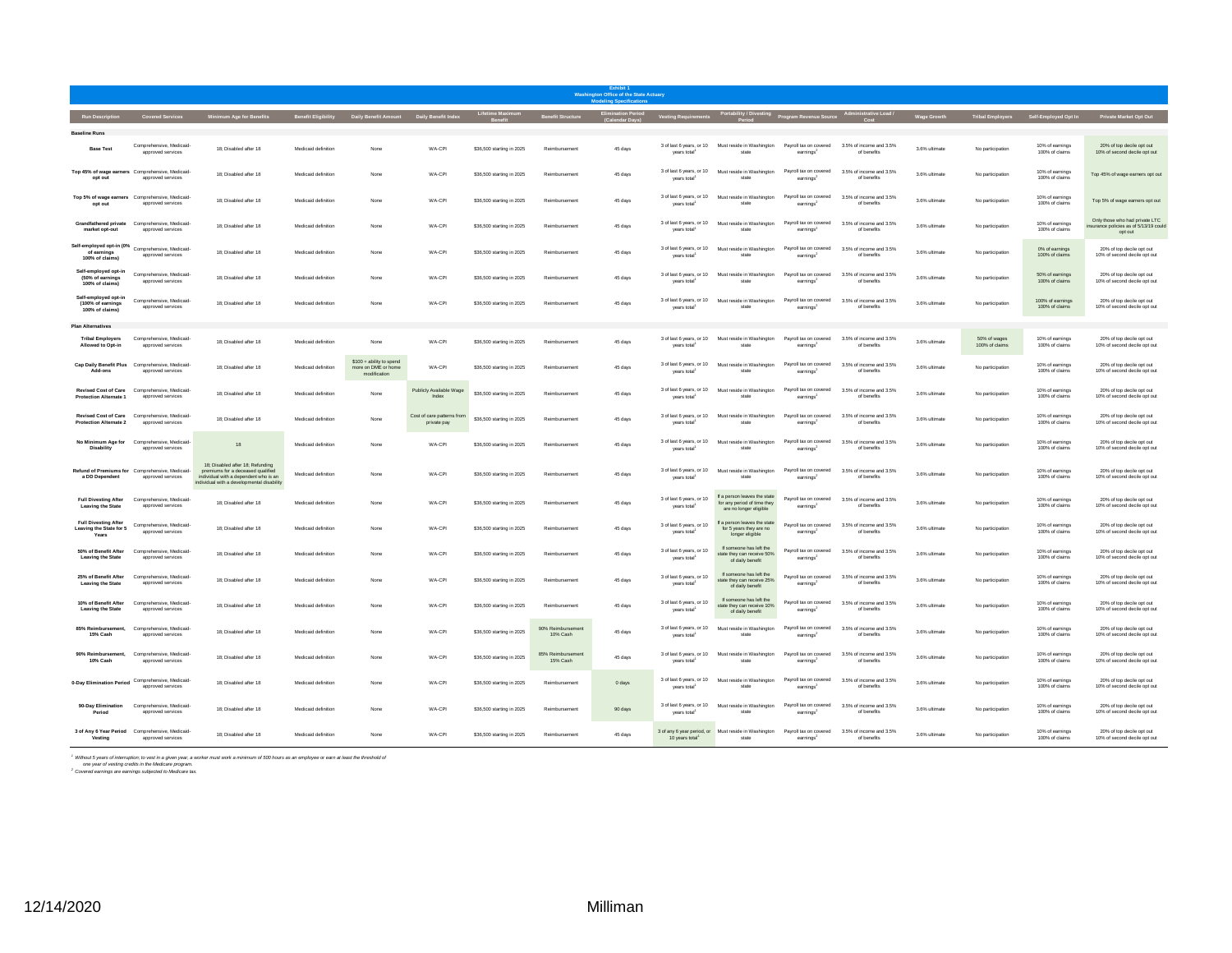### **Exhibit 2a**

**Washington Office of the State Actuary** 

**Plan Alternatives -** *Current Law (Invest Treasuries)* **Scenario** 

**Level Premium Assessment Required** 

|                                                     |                            | <b>Change from Current</b> |
|-----------------------------------------------------|----------------------------|----------------------------|
|                                                     | <b>Level Premium</b>       | <b>Law Premium</b>         |
| Test                                                | <b>Assessment Required</b> | <b>Assessment of 0.58%</b> |
| <b>Base Plan</b>                                    | 0.66%                      | 0.08%                      |
| Tribal employers may opt-in                         | 0.67%                      | 0.09%                      |
| \$100 daily benefit maximum                         | 0.62%                      | 0.04%                      |
| Benefit inflation tied to wage growth (3.55%)       | 1.16%                      | 0.58%                      |
| Benefit inflation tied to cost of care trend (3-4%) | 1.16%                      | 0.58%                      |
| No minimum age for disability                       | 0.67%                      | 0.09%                      |
| Refund of premiums for a DD dependent               | 0.67%                      | 0.09%                      |
| Full divesting after leaving the state              | 0.65%                      | 0.07%                      |
| Full divesting after leaving the state for 5 years  | $0.65\% - 0.66\%$          | n/a                        |
| 50% of benefit after leaving the state              | 0.88%                      | 0.30%                      |
| 25% of benefit after leaving the state              | 0.77%                      | 0.19%                      |
| 10% of benefit after leaving the state              | 0.71%                      | 0.13%                      |
| 85% Reimbursement, 15% Cash                         | 0.69%                      | 0.11%                      |
| 90% Reimbursement, 10% Cash                         | 0.68%                      | 0.10%                      |
| 0-day elimination period                            | 0.70%                      | 0.12%                      |
| 90-day elimination period                           | 0.64%                      | 0.06%                      |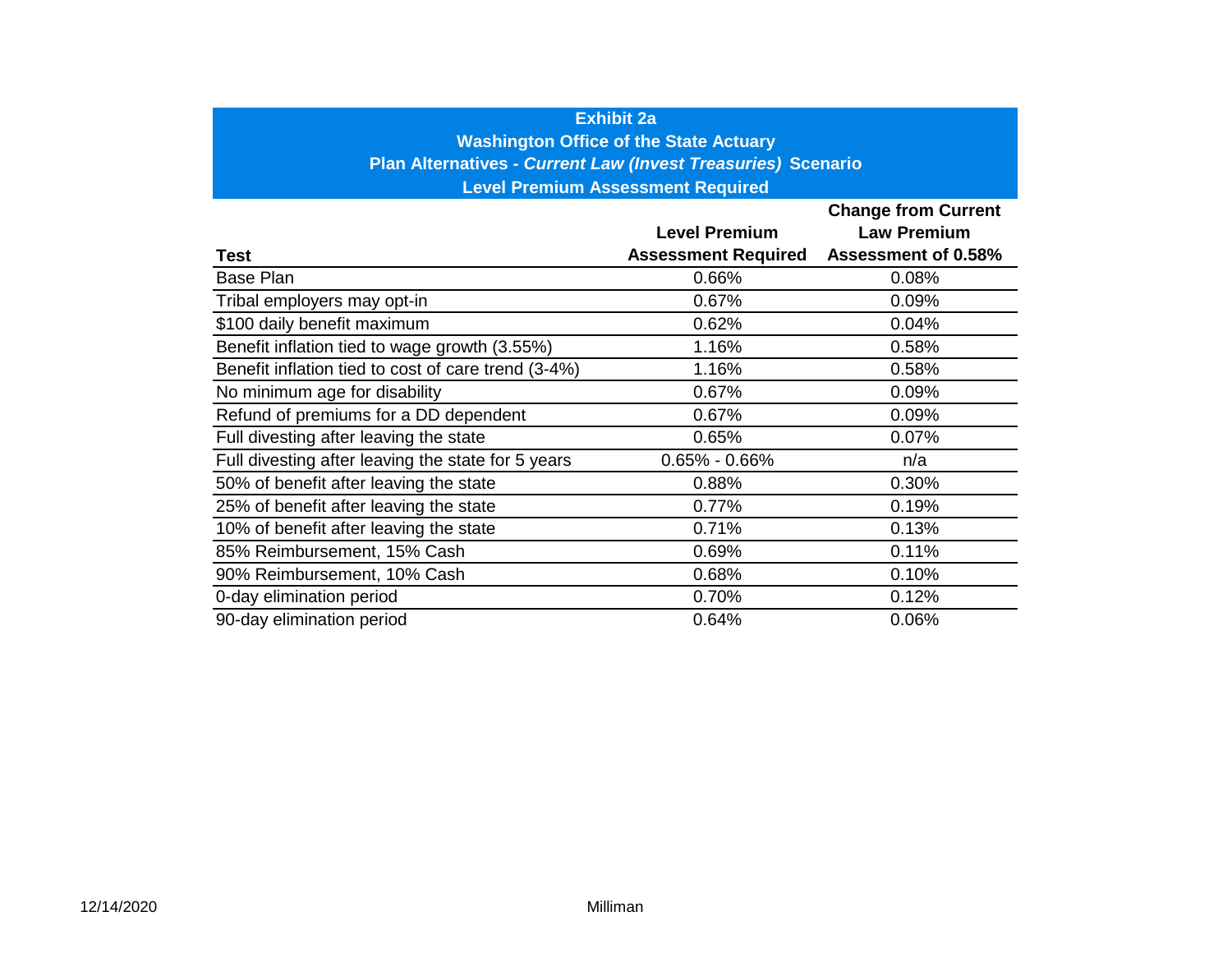### **Exhibit 2b**

**Washington Office of the State Actuary**

**Plan Alternatives -** *Alternative (Invest Stocks/Bonds)* **Scenario**

**Level Premium Assessment Required**

|                                                     |                            | <b>Change from Current</b> |
|-----------------------------------------------------|----------------------------|----------------------------|
|                                                     | <b>Level Premium</b>       | <b>Law Premium</b>         |
| Test                                                | <b>Assessment Required</b> | <b>Assessment of 0.58%</b> |
| Base Plan                                           | 0.55%                      | $-0.03%$                   |
| Tribal employers may opt-in                         | 0.55%                      | $-0.03%$                   |
| \$100 daily benefit maximum                         | 0.51%                      | $-0.07%$                   |
| Benefit inflation tied to wage growth (3.55%)       | 0.90%                      | 0.32%                      |
| Benefit inflation tied to cost of care trend (3-4%) | 0.89%                      | 0.31%                      |
| No minimum age for disability                       | 0.57%                      | $-0.01%$                   |
| Refund of premiums for a DD dependent               | 0.55%                      | $-0.03%$                   |
| Full divesting after leaving the state              | 0.54%                      | $-0.04%$                   |
| Full divesting after leaving the state for 5 years  | $0.54\% - 0.55\%$          | n/a                        |
| 50% of benefit after leaving the state              | 0.72%                      | 0.14%                      |
| 25% of benefit after leaving the state              | 0.63%                      | 0.05%                      |
| 10% of benefit after leaving the state              | 0.59%                      | 0.01%                      |
| 85% Reimbursement, 15% Cash                         | 0.58%                      | 0.00%                      |
| 90% Reimbursement, 10% Cash                         | 0.56%                      | $-0.02%$                   |
| 0-day elimination period                            | 0.58%                      | 0.00%                      |
| 90-day elimination period                           | 0.54%                      | $-0.04%$                   |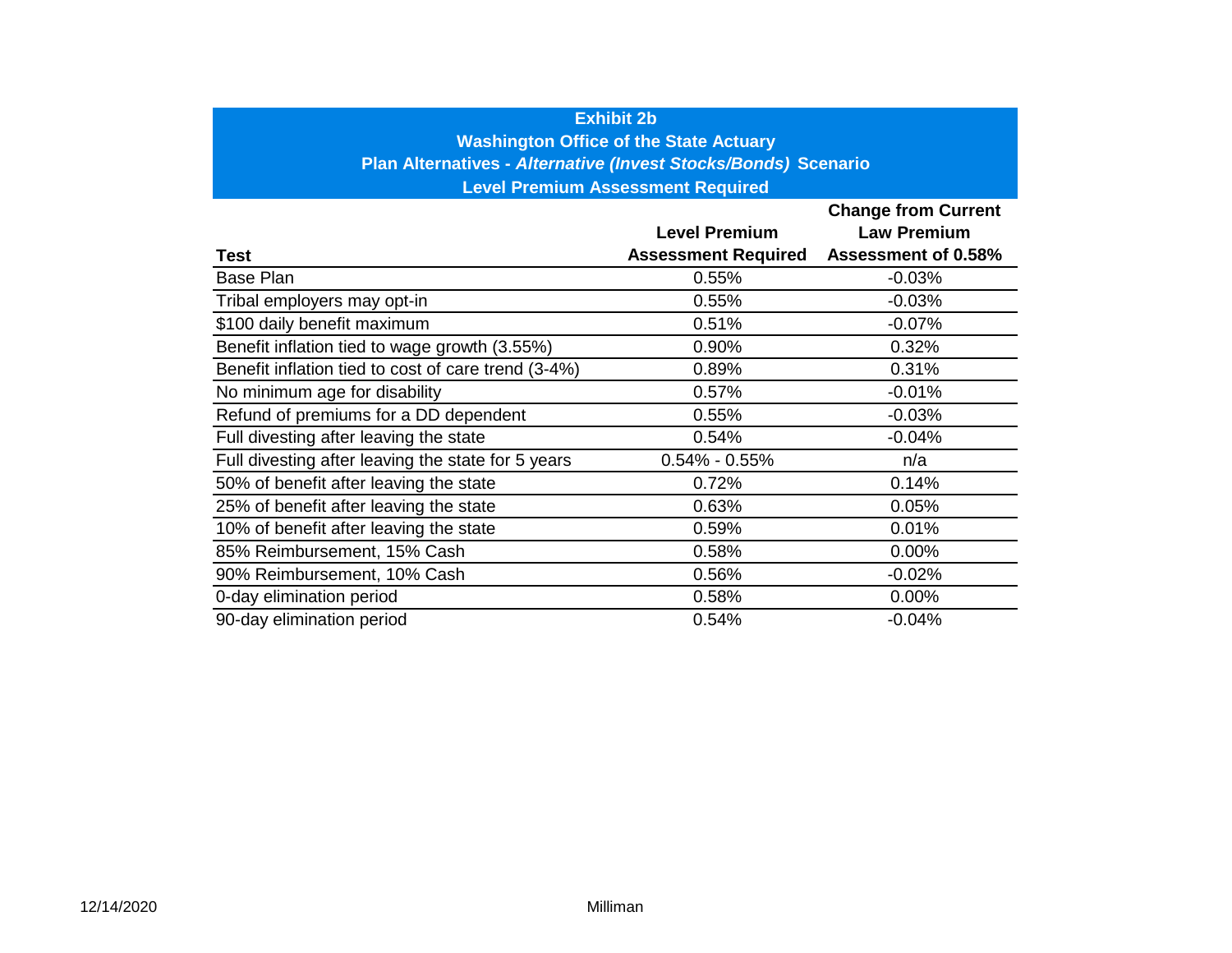# Exhibit 3<br>Washington Office of the State Actuary<br>Cash Flows for Base Plan *- Current Law (Invest Treasuries) S*cenario, Assuming 0.66% Premium Assessment

**Yearly Program Income Discounted to 2022 (\$millions)**

**Yearly Program Outgo Discounted to 2022 (\$millions) Individuals**

| Calendar     | <b>Discount</b><br>Adjustment<br>(3.55% |                      |                | <b>Benefit</b>      |                 | Yearly Program Cash<br><b>Flows (Excluding</b><br>Investment Income)<br>Discounted to 2022 | <b>Account Balance</b><br>Discounted to 2022 | <b>State</b>             | <b>Vested</b>          | New                   |
|--------------|-----------------------------------------|----------------------|----------------|---------------------|-----------------|--------------------------------------------------------------------------------------------|----------------------------------------------|--------------------------|------------------------|-----------------------|
| Year         | Annually)                               | <b>Payroll Taxes</b> | Interest       | <b>Payments</b>     | <b>Expenses</b> | (\$millions)                                                                               | (\$millions)                                 | <b>Residents</b>         | Individuals            | <b>Beneficiaries</b>  |
| 2022         | 0.965                                   | \$1,312              | \$7            | \$0                 | \$46            | \$1,266                                                                                    | \$1,273                                      | 7,512,000                | 0                      | $\mathbf 0$           |
| 2023         | 0.930                                   | \$1,323              | \$13           | \$0                 | \$46            | \$1,277                                                                                    | \$2,517                                      | 7,606,000                | 0                      | $\mathbf 0$           |
| 2024<br>2025 | 0.897<br>0.865                          | \$1,334<br>\$1,345   | \$25<br>\$35   | \$0<br>\$1,113      | \$47<br>\$86    | \$1,288<br>\$146                                                                           | \$3,741<br>\$3,789                           | 7,698,000<br>7.788.000   | 0<br>3,277,000         | $\mathbf 0$<br>38,000 |
| 2026         | 0.835                                   | \$1,354              | \$44           | \$284               | \$57            | \$1,013                                                                                    | \$4,712                                      | 7,873,000                | 3.587.000              | 10,000                |
| 2027         | 0.805                                   | \$1,364              | \$57           | \$321               | \$59            | \$984                                                                                      | \$5,585                                      | 7,957,000                | 3,801,000              | 11,000                |
| 2028         | 0.776                                   | \$1,373              | \$72           | \$359               | \$61            | \$953                                                                                      | \$6,412                                      | 8,038,000                | 3,980,000              | 12,000                |
| 2029         | 0.749                                   | \$1,380              | \$89           | \$373               | \$61            | \$946                                                                                      | \$7,218                                      | 8,118,000                | 4,021,000              | 13,000                |
| 2030         | 0.722                                   | \$1,386              | \$107          | \$387               | \$62            | \$936                                                                                      | \$8,006                                      | 8,186,000                | 4,061,000              | 14,000                |
| 2031         | 0.697                                   | \$1,391              | \$127          | \$402               | \$63            | \$926                                                                                      | \$8,775                                      | 8.254.000                | 4,100,000              | 14,000                |
| 2032         | 0.672                                   | \$1,396              | \$150          | \$417               | \$63            | \$915                                                                                      | \$9,528                                      | 8.317.000                | 4,138,000              | 15,000                |
| 2033         | 0.648<br>0.625                          | \$1,399<br>\$1,401   | \$174<br>\$197 | \$432<br>\$466      | \$64<br>\$65    | \$902<br>\$870                                                                             | \$10,266                                     | 8,377,000                | 4,176,000<br>4,292,000 | 16,000                |
| 2034<br>2035 | 0.603                                   | \$1,403              | \$218          | \$503               | \$67            | \$834                                                                                      | \$10,968<br>\$11,630                         | 8,435,000<br>8,490,000   | 4,409,000              | 17,000<br>19,000      |
| 2036         | 0.581                                   | \$1,404              | \$235          | \$541               | \$68            | \$796                                                                                      | \$12,248                                     | 8.542.000                | 4,525,000              | 20,000                |
| 2037         | 0.561                                   | \$1,404              | \$246          | \$580               | \$69            | \$754                                                                                      | \$12,814                                     | 8,590,000                | 4,638,000              | 22,000                |
| 2038         | 0.541                                   | \$1,401              | \$254          | \$621               | \$71            | \$709                                                                                      | \$13,323                                     | 8,635,000                | 4,745,000              | 24,000                |
| 2039         | 0.522                                   | \$1,408              | \$260          | \$663               | \$73            | \$673                                                                                      | \$13,782                                     | 8,678,000                | 4,849,000              | 26,000                |
| 2040         | 0.503                                   | \$1,416              | \$261          | \$706               | \$74            | \$636                                                                                      | \$14,189                                     | 8,720,000                | 4,950,000              | 27,000                |
| 2041         | 0.485                                   | \$1,423              | \$268          | \$749               | \$76            | \$598                                                                                      | \$14,552                                     | 8,760,000                | 5,049,000              | 29,000                |
| 2042         | 0.468                                   | \$1,429              | \$283          | \$793               | \$78            | \$559                                                                                      | \$14,877                                     | 8,799,000                | 5,146,000              | 31,000                |
| 2043<br>2044 | 0.451<br>0.435                          | \$1,435<br>\$1,440   | \$298<br>\$313 | \$837<br>\$881      | \$79<br>\$81    | \$518<br>\$477                                                                             | \$15,165<br>\$15,417                         | 8,836,000<br>8,872,000   | 5,242,000<br>5,337,000 | 33,000<br>36,000      |
| 2045         | 0.420                                   | \$1,445              | \$327          | \$926               | \$83            | \$436                                                                                      | \$15,633                                     | 8,909,000                | 5,432,000              | 38,000                |
| 2046         | 0.405                                   | \$1,450              | \$339          | \$971               | \$85            | \$395                                                                                      | \$15,811                                     | 8,946,000                | 5,526,000              | 40,000                |
| 2047         | 0.391                                   | \$1,456              | \$349          | \$1,016             | \$87            | \$353                                                                                      | \$15,953                                     | 8,979,000                | 5,620,000              | 42,000                |
| 2048         | 0.377                                   | \$1,461              | \$357          | \$1,061             | \$88            | \$311                                                                                      | \$16,054                                     | 9,013,000                | 5,714,000              | 45,000                |
| 2049         | 0.363                                   | \$1,466              | \$361          | \$1,107             | \$90            | \$269                                                                                      | \$16,114                                     | 9,049,000                | 5,806,000              | 47,000                |
| 2050         | 0.351                                   | \$1,471              | \$363          | \$1,153             | \$92            | \$227                                                                                      | \$16.132                                     | 9,087,000                | 5,897,000              | 49,000                |
| 2051         | 0.338                                   | \$1,477              | \$363          | \$1,198             | \$94            | \$185                                                                                      | \$16,108                                     | 9,125,000                | 5.985.000              | 52,000                |
| 2052         | 0.326                                   | \$1,482<br>\$1,486   | \$362          | \$1,243<br>\$1,287  | \$95<br>\$97    | \$144<br>\$102                                                                             | \$16.042                                     | 9,164,000                | 6.070.000              | 54,000                |
| 2053<br>2054 | 0.315<br>0.303                          | \$1,490              | \$360<br>\$358 | \$1,330             | \$99            | \$62                                                                                       | \$15,935<br>\$15,788                         | 9,200,000<br>9,237,000   | 6,154,000<br>6,234,000 | 57,000<br>59,000      |
| 2055         | 0.293                                   | \$1,494              | \$354          | \$1,372             | \$100           | \$22                                                                                       | \$15,604                                     | 9,276,000                | 6,313,000              | 62,000                |
| 2056         | 0.282                                   | \$1,498              | \$349          | \$1,412             | \$102           | $-$16$                                                                                     | \$15,384                                     | 9,318,000                | 6,388,000              | 64,000                |
| 2057         | 0.272                                   | \$1,502              | \$344          | $\overline{$}1,450$ | \$103           | $-$ \$52                                                                                   | \$15,130                                     | 9,358,000                | 6,460,000              | 66,000                |
| 2058         | 0.263                                   | \$1,505              | \$338          | \$1,487             | \$105           | $-$ \$86                                                                                   | \$14,844                                     | 9,396,000                | 6,530,000              | 69,000                |
| 2059         | 0.253                                   | \$1,508              | \$331          | \$1,521             | \$106           | $-$119$                                                                                    | \$14,529                                     | 9,435,000                | 6,597,000              | 71,000                |
| 2060         | 0.244                                   | \$1,511              | \$324          | \$1,554             | \$107           | $-$150$                                                                                    | \$14,187                                     | 9,473,000                | 6,661,000              | 73,000                |
| 2061         | 0.236                                   | \$1,514              | \$316          | \$1,584             | \$108           | $-$179$                                                                                    | \$13,820                                     | 9,509,000                | 6,722,000              | 75,000                |
| 2062<br>2063 | 0.227<br>0.219                          | \$1,517<br>\$1,519   | \$307<br>\$298 | \$1,613<br>\$1,639  | \$110<br>\$111  | $-$205$<br>$-$ \$231                                                                       | \$13,431<br>\$13,022                         | 9,548,000<br>9,583,000   | 6,780,000<br>6,836,000 | 77,000<br>79,000      |
| 2064         | 0.211                                   | \$1,521              | \$289          | \$1,663             | \$111           | $-$ \$254                                                                                  | \$12,594                                     | 9,618,000                | 6,890,000              | 81,000                |
| 2065         | 0.204                                   | \$1,522              | \$279          | \$1,686             | \$112           | $-$276$                                                                                    | \$12,150                                     | 9,652,000                | 6,941,000              | 83,000                |
| 2066         | 0.197                                   | \$1,524              | \$269          | \$1,706             | \$113           | $-$ \$295                                                                                  | \$11,692                                     | 9,684,000                | 6,989,000              | 85,000                |
| 2067         | 0.190                                   | \$1,525              | \$258          | \$1,724             | \$114           | $-$ \$313                                                                                  | \$11,223                                     | 9,714,000                | 7,034,000              | 87,000                |
| 2068         | 0.183                                   | \$1,526              | \$248          | \$1,740             | \$114           | $-$ \$328                                                                                  | \$10,744                                     | 9,741,000                | 7,078,000              | 88,000                |
| 2069         | 0.176                                   | \$1,528              | \$237          | \$1,753             | \$115           | $-$ \$340                                                                                  | \$10,259                                     | 9,766,000                | 7,118,000              | 90,000                |
| 2070<br>2071 | 0.170                                   | \$1,529              | \$226<br>\$215 | \$1,764<br>\$1,771  | \$115<br>\$116  | $-$ \$350<br>$-$ \$355                                                                     | \$9,770                                      | 9,791,000                | 7,157,000              | 91,000<br>93,000      |
| 2072         | 0.164<br>0.158                          | \$1,531<br>\$1,533   | \$204          | \$1,778             | \$116           | $-$ \$361                                                                                  | \$9,283<br>\$8,796                           | 9,814,000<br>9.837.000   | 7,193,000<br>7,228,000 | 94,000                |
| 2073         | 0.153                                   | \$1,534              | \$193          | \$1,782             | \$116           | $-$ \$364                                                                                  | \$8,312                                      | 9,857,000                | 7,261,000              | 95,000                |
| 2074         | 0.147                                   | \$1,536              | \$182          | \$1,785             | \$116           | $-$ \$365                                                                                  | \$7,834                                      | 9.876.000                | 7,292,000              | 96,000                |
| 2075         | 0.142                                   | \$1,538              | \$171          | \$1,785             | \$116           | $-$ \$363                                                                                  | \$7,364                                      | 9,895,000                | 7.322.000              | 97,000                |
| 2076         | 0.137                                   | \$1,540              | \$161          | \$1,782             | \$116           | -\$359                                                                                     | \$6,905                                      | 9,915,000                | 7,350,000              | 98,000                |
| 2077         | 0.132                                   | \$1,542              | \$151          | \$1,778             | \$116           | $-$ \$352                                                                                  | \$6,458                                      | 9,935,000                | 7,378,000              | 99,000                |
| 2078         | 0.127                                   | \$1,544              | \$141          | \$1,771             | \$116           | $-$ \$343                                                                                  | \$6,026                                      | 9,955,000                | 7,404,000              | 99,000                |
| 2079         | 0.123                                   | \$1,546              | \$131          | \$1,762             | \$116           | $-$ \$332                                                                                  | \$5,611                                      | 9,976,000                | 7,430,000              | 100.000               |
| 2080<br>2081 | 0.119<br>0.114                          | \$1,548<br>\$1,550   | \$122<br>\$113 | \$1,752<br>\$1,741  | \$116<br>\$115  | $-$ \$320<br>$-$306$                                                                       | \$5,214<br>\$4,835                           | 9,997,000<br>10,018,000  | 7,455,000<br>7,480,000 | 100,000<br>101,000    |
| 2082         | 0.110                                   | \$1,552              | \$105          | \$1,729             | \$115           | $-$ \$292                                                                                  | \$4,477                                      | 10,043,000               | 7,504,000              | 101,000               |
| 2083         | 0.106                                   | \$1,554              | \$97           | \$1,714             | \$114           | $-$275$                                                                                    | \$4,140                                      | 10,067,000               | 7,528,000              | 101,000               |
| 2084         | 0.103                                   | \$1,556              | \$90           | \$1,700             | \$114           | $-$ \$258                                                                                  | \$3,825                                      | 10,092,000               | 7,552,000              | 101,000               |
| 2085         | 0.099                                   | \$1,558              | \$83           | \$1,685             | \$113           | $-$ \$241                                                                                  | \$3,531                                      | 10,119,000               | 7,575,000              | 102,000               |
| 2086         | 0.095                                   | \$1,560              | \$76           | \$1,670             | \$113           | $-$ \$223                                                                                  | \$3,260                                      | 10,145,000               | 7,598,000              | 102,000               |
| 2087         | 0.092                                   | \$1,563              | \$71           | \$1,654             | \$113           | $-$204$                                                                                    | \$3,010                                      | 10,170,000               | 7,621,000              | 102,000               |
| 2088         | 0.089                                   | \$1,565              | \$65           | \$1,639             | \$112           | $-$186$                                                                                    | \$2,783                                      | 10,196,000               | 7,643,000              | 102,000               |
| 2089         | 0.086                                   | \$1,567              | \$60           | \$1,624             | \$112           | $-$168$                                                                                    | \$2,576                                      | 10,221,000               | 7,666,000              | 102,000               |
| 2090         | 0.083                                   | \$1,569              | \$56           | \$1,609             | \$111           | $-$151$<br>$-$133$                                                                         | \$2,390                                      | 10,246,000               | 7,688,000              | 103,000<br>103,000    |
| 2091<br>2092 | 0.080<br>0.077                          | \$1,572<br>\$1,574   | \$52<br>\$48   | \$1,594<br>\$1,580  | \$111<br>\$110  | $-$116$                                                                                    | \$2,224<br>\$2,077                           | 10,270,000<br>10,294,000 | 7,710,000<br>7,732,000 | 103,000               |
| 2093         | 0.074                                   | \$1,576              | \$45           | \$1,566             | \$110           | $-$100$                                                                                    | \$1,949                                      | 10,318,000               | 7,754,000              | 103,000               |
| 2094         | 0.071                                   | \$1,579              | \$43           | \$1,552             | \$110           | $-$ \$83                                                                                   | \$1,839                                      | 10,342,000               | 7,776,000              | 103,000               |
| 2095         | 0.069                                   | \$1,581              | \$40           | \$1,538             | \$109           | $-$ \$65                                                                                   | \$1,749                                      | 10,366,000               | 7,796,000              | 104,000               |
| 2096         | 0.066                                   | \$1,583              | \$39           | \$1,523             | \$109           | $-$ \$49                                                                                   | \$1,677                                      | 10,390,000               | 7,816,000              | 104,000               |

*1 For illustration purposes used long-term growth rate of wages to discount all values to 2022.*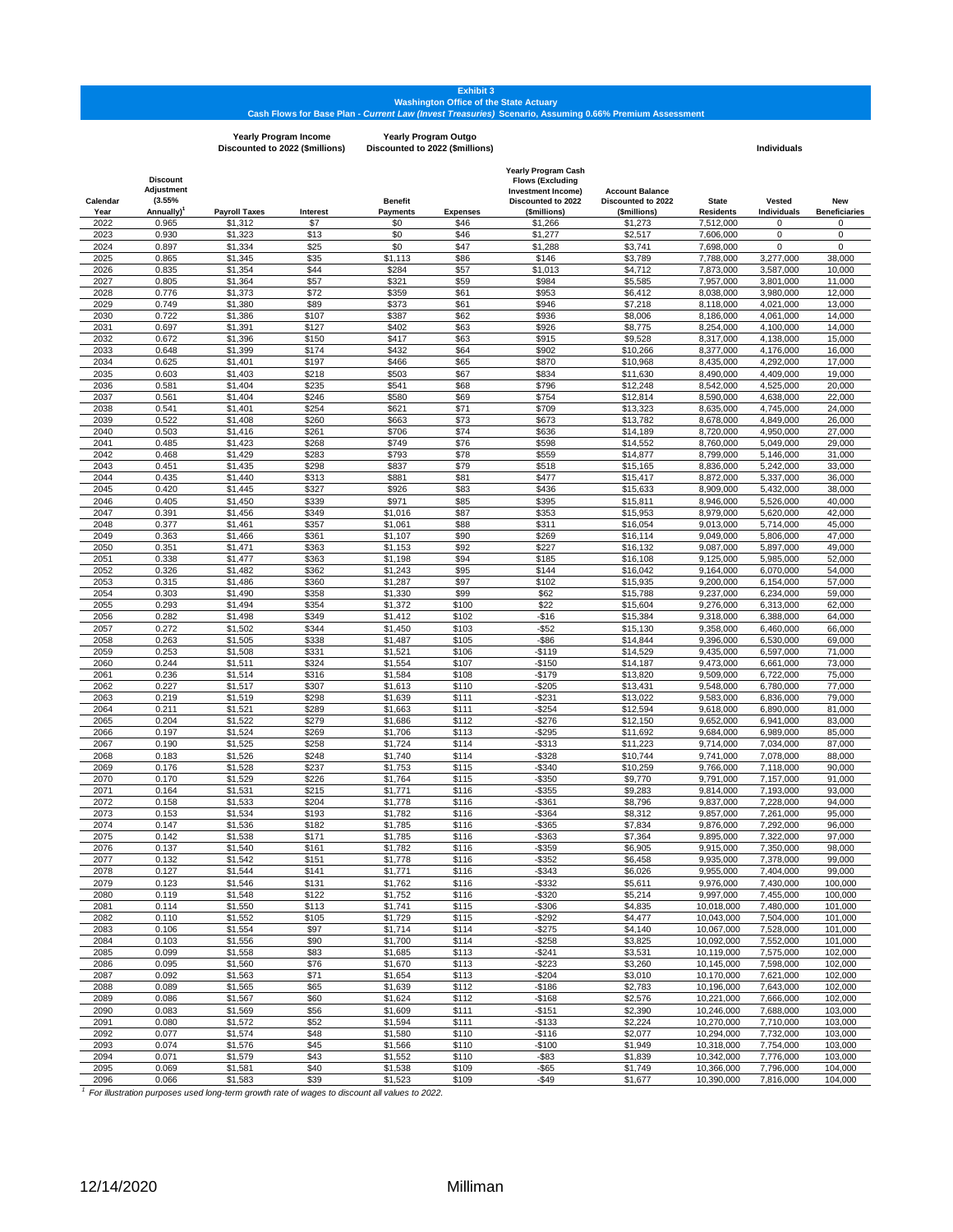#### **Exhibit 4 Washington Office of the State Actuary Cash Flows for Base Plan -** *Current Law (Invest Treasuries)* **Scenario, Assuming 0.58% Premium Assessment**

|                  |                                                      |                      | <b>Yearly Program Income</b><br>Discounted to 2022 (\$millions) |                            | <b>Yearly Program Outgo</b><br>Discounted to 2022 (\$millions) |                                                                                                                   |                                                              |                        | <b>Individuals</b>     |                             |
|------------------|------------------------------------------------------|----------------------|-----------------------------------------------------------------|----------------------------|----------------------------------------------------------------|-------------------------------------------------------------------------------------------------------------------|--------------------------------------------------------------|------------------------|------------------------|-----------------------------|
| Calendar<br>Year | <b>Discount</b><br>Adjustment<br>(3.55%<br>Annually) | <b>Payroll Taxes</b> | Interest                                                        | <b>Benefit</b><br>Payments | <b>Expenses</b>                                                | <b>Yearly Program Cash</b><br><b>Flows (Excluding</b><br>Investment Income)<br>Discounted to 2022<br>(\$millions) | <b>Account Balance</b><br>Discounted to 2022<br>(\$millions) | <b>State Residents</b> | Vested<br>Individuals  | New<br><b>Beneficiaries</b> |
| 2022             | 0.965                                                | \$1,146              | \$6                                                             | \$0                        | \$40                                                           | \$1,106                                                                                                           | \$1,112                                                      | 7,512,000              | 0                      | 0                           |
| 2023             | 0.930                                                | \$1,156              | \$11                                                            | \$0                        | \$40                                                           | \$1,115                                                                                                           | \$2,198                                                      | 7,606,000              | $\mathbf 0$            | 0                           |
| 2024             | 0.897                                                | \$1,165              | \$22                                                            | \$0                        | \$41                                                           | \$1,125                                                                                                           | \$3,267                                                      | 7,698,000              | 0                      | 0                           |
| 2025<br>2026     | 0.865<br>0.835                                       | \$1,174<br>\$1,183   | \$30<br>\$37                                                    | \$1,113<br>\$284           | \$80<br>\$51                                                   | $-$19$<br>\$848                                                                                                   | \$3,162<br>\$3,934                                           | 7,788,000<br>7,873,000 | 3,277,000<br>3,587,000 | 38,000<br>10,000            |
| 2027             | 0.805                                                | \$1,191              | \$48                                                            | \$321                      | \$53                                                           | \$817                                                                                                             | \$4,659                                                      | 7,957,000              | 3,801,000              | 11,000                      |
| 2028             | 0.776                                                | \$1,199              | \$60                                                            | \$359                      | \$55                                                           | \$785                                                                                                             | \$5,339                                                      | 8,038,000              | 3.980.000              | 12,000                      |
| 2029             | 0.749                                                | \$1,205              | \$74                                                            | \$373                      | \$55                                                           | \$777                                                                                                             | \$6,000                                                      | 8,118,000              | 4,021,000              | 13,000                      |
| 2030             | 0.722                                                | \$1,210              | \$89                                                            | \$387                      | \$56                                                           | \$767                                                                                                             | \$6,643                                                      | 8,186,000              | 4.061.000              | 14,000                      |
| 2031             | 0.697                                                | \$1,215              | \$106                                                           | \$402                      | \$57                                                           | \$756                                                                                                             | \$7,269                                                      | 8,254,000              | 4,100,000              | 14,000                      |
| 2032             | 0.672                                                | \$1,219              | \$124                                                           | \$417                      | \$57                                                           | \$744                                                                                                             | \$7,879                                                      | 8,317,000              | 4,138,000              | 15,000                      |
| 2033<br>2034     | 0.648<br>0.625                                       | \$1,222<br>\$1,224   | \$144<br>\$162                                                  | \$432<br>\$466             | \$58<br>\$59                                                   | \$731<br>\$699                                                                                                    | \$8,474<br>\$9,034                                           | 8,377,000<br>8,435,000 | 4,176,000<br>4,292,000 | 16,000<br>17,000            |
| 2035             | 0.603                                                | \$1,225              | \$179                                                           | \$503                      | \$60                                                           | \$662                                                                                                             | \$9,555                                                      | 8,490,000              | 4,409,000              | 19,000                      |
| 2036             | 0.581                                                | \$1,226              | \$193                                                           | \$541                      | \$62                                                           | \$624                                                                                                             | \$10,033                                                     | 8,542,000              | 4,525,000              | 20,000                      |
| 2037             | 0.561                                                | \$1,226              | \$201                                                           | \$580                      | \$63                                                           | \$582                                                                                                             | \$10,460                                                     | 8,590,000              | 4,638,000              | 22,000                      |
| 2038             | 0.541                                                | \$1,224              | \$207                                                           | \$621                      | \$65                                                           | \$538                                                                                                             | \$10,834                                                     | 8,635,000              | 4,745,000              | 24,000                      |
| 2039             | 0.522                                                | \$1,230              | \$211                                                           | \$663                      | \$66                                                           | \$500                                                                                                             | \$11,161                                                     | 8,678,000              | 4,849,000              | 26,000                      |
| 2040             | 0.503                                                | \$1,236              | \$211                                                           | \$706                      | \$68                                                           | \$462                                                                                                             | \$11,438                                                     | 8,720,000              | 4,950,000              | 27,000                      |
| 2041<br>2042     | 0.485<br>0.468                                       | \$1,243<br>\$1,248   | \$216<br>\$226                                                  | \$749<br>\$793             | \$70<br>\$71                                                   | \$424<br>\$384                                                                                                    | \$11,672<br>\$11,868                                         | 8,760,000<br>8,799,000 | 5,049,000<br>5,146,000 | 29,000<br>31,000            |
| 2043             | 0.451                                                | \$1,253              | \$237                                                           | \$837                      | \$73                                                           | \$343                                                                                                             | \$12,026                                                     | 8,836,000              | 5,242,000              | 33,000                      |
| 2044             | 0.435                                                | \$1,257              | \$247                                                           | \$881                      | \$75                                                           | \$301                                                                                                             | \$12,148                                                     | 8,872,000              | 5.337.000              | 36,000                      |
| 2045             | 0.420                                                | \$1,262              | \$256                                                           | \$926                      | \$77                                                           | \$259                                                                                                             | \$12,233                                                     | 8,909,000              | 5.432.000              | 38,000                      |
| 2046             | 0.405                                                | \$1,267              | \$264                                                           | \$971                      | \$78                                                           | \$218                                                                                                             | \$12,280                                                     | 8,946,000              | 5,526,000              | 40,000                      |
| 2047             | 0.391                                                | \$1,271              | \$270                                                           | \$1,016                    | \$80                                                           | \$175                                                                                                             | \$12,290                                                     | 8,979,000              | 5,620,000              | 42,000                      |
| 2048             | 0.377                                                | \$1,276              | \$273                                                           | \$1,061                    | \$82                                                           | \$133                                                                                                             | \$12,259                                                     | 9,013,000              | 5,714,000              | 45,000                      |
| 2049<br>2050     | 0.363<br>0.351                                       | \$1,280<br>\$1,285   | \$275<br>\$273                                                  | \$1,107<br>\$1,153         | \$84<br>\$85                                                   | \$90<br>\$47                                                                                                      | \$12,188<br>\$12,076                                         | 9,049,000<br>9,087,000 | 5,806,000<br>5,897,000 | 47,000<br>49,000            |
| 2051             | 0.338                                                | \$1,290              | \$270                                                           | \$1,198                    | \$87                                                           | \$4                                                                                                               | \$11,922                                                     | 9,125,000              | 5,985,000              | 52,000                      |
| 2052             | 0.326                                                | \$1,294              | \$267                                                           | \$1,243                    | \$89                                                           | $-$ \$38                                                                                                          | \$11,728                                                     | 9,164,000              | 6,070,000              | 54,000                      |
| 2053             | 0.315                                                | \$1,298              | \$262                                                           | \$1,287                    | \$90                                                           | $-$ \$80                                                                                                          | \$11,494                                                     | 9,200,000              | 6,154,000              | 57,000                      |
| 2054             | 0.303                                                | \$1,302              | \$256                                                           | \$1,330                    | \$92                                                           | $-$121$                                                                                                           | \$11.221                                                     | 9,237,000              | 6,234,000              | 59,000                      |
| 2055             | 0.293                                                | \$1,305              | \$249                                                           | \$1,372                    | \$94                                                           | $-$161$                                                                                                           | \$10,912                                                     | 9,276,000              | 6,313,000              | 62,000                      |
| 2056             | 0.282                                                | \$1,308              | \$242                                                           | \$1,412                    | \$95                                                           | -\$199                                                                                                            | \$10,568                                                     | 9,318,000              | 6,388,000              | 64,000                      |
| 2057<br>2058     | 0.272<br>0.263                                       | \$1,312<br>\$1,314   | \$234<br>\$225                                                  | \$1,450<br>\$1,487         | \$97<br>\$98                                                   | $-$235$<br>$-$270$                                                                                                | \$10,191<br>\$9,784                                          | 9,358,000<br>9,396,000 | 6,460,000<br>6,530,000 | 66,000<br>69,000            |
| 2059             | 0.253                                                | \$1,317              | \$216                                                           | \$1,521                    | \$99                                                           | $-$ \$304                                                                                                         | \$9,348                                                      | 9,435,000              | 6,597,000              | 71,000                      |
| 2060             | 0.244                                                | \$1,320              | \$205                                                           | \$1,554                    | \$101                                                          | $-$ \$335                                                                                                         | \$8,887                                                      | 9,473,000              | 6,661,000              | 73,000                      |
| 2061             | 0.236                                                | \$1,322              | \$195                                                           | \$1,584                    | \$102                                                          | -\$364                                                                                                            | \$8,403                                                      | 9,509,000              | 6,722,000              | 75,000                      |
| 2062             | 0.227                                                | \$1,325              | \$184                                                           | \$1,613                    | \$103                                                          | $-$ \$391                                                                                                         | \$7,898                                                      | 9,548,000              | 6,780,000              | 77,000                      |
| 2063             | 0.219                                                | \$1,326              | \$172                                                           | \$1,639                    | \$104                                                          | $-$416$                                                                                                           | \$7,373                                                      | 9,583,000              | 6,836,000              | 79,000                      |
| 2064<br>2065     | 0.211<br>0.204                                       | \$1,328<br>\$1,329   | \$160<br>\$148                                                  | \$1,663<br>\$1,686         | \$105<br>\$106                                                 | $-$ \$440<br>$-$ \$462                                                                                            | \$6,831<br>\$6,275                                           | 9,618,000<br>9,652,000 | 6,890,000<br>6,941,000 | 81,000<br>83,000            |
| 2066             | 0.197                                                | \$1,331              | \$135                                                           | \$1,706                    | \$106                                                          | $-$ \$482                                                                                                         | \$5,705                                                      | 9,684,000              | 6,989,000              | 85,000                      |
| 2067             | 0.190                                                | \$1,332              | \$122                                                           | \$1,724                    | \$107                                                          | $-$ \$499                                                                                                         | \$5,126                                                      | 9,714,000              | 7,034,000              | 87,000                      |
| 2068             | 0.183                                                | \$1,333              | \$109                                                           | \$1,740                    | \$108                                                          | $-$ \$514                                                                                                         | \$4,538                                                      | 9,741,000              | 7,078,000              | 88,000                      |
| 2069             | 0.176                                                | \$1,334              | \$96                                                            | \$1,753                    | \$108                                                          | $-$ \$527                                                                                                         | \$3,946                                                      | 9,766,000              | 7,118,000              | 90,000                      |
| 2070             | 0.170                                                | \$1,336              | \$82                                                            | \$1,764                    | \$108                                                          | $-$ \$537                                                                                                         | \$3,350                                                      | 9,791,000              | 7,157,000              | 91,000                      |
| 2071<br>2072     | 0.164<br>0.158                                       | \$1,337<br>\$1,338   | \$69<br>\$55                                                    | \$1,771<br>\$1,778         | \$109<br>\$109                                                 | $-$ \$542<br>$-$ \$548                                                                                            | \$2,758<br>\$2,167                                           | 9,814,000<br>9,837,000 | 7.193.000<br>7,228,000 | 93,000<br>94,000            |
| 2073             | 0.153                                                | \$1,340              | \$42                                                            | \$1,782                    | \$109                                                          | $-$ \$552                                                                                                         | \$1,581                                                      | 9,857,000              | 7,261,000              | 95,000                      |
| 2074             | 0.147                                                | \$1,341              | \$29                                                            | \$1,785                    | \$109                                                          | $-$ \$553                                                                                                         | \$1,001                                                      | 9,876,000              | 7,292,000              | 96,000                      |
| 2075             | 0.142                                                | \$1,343              | \$16                                                            | \$1,785                    | \$109                                                          | $-$ \$551                                                                                                         | \$430                                                        | 9,895,000              | 7,322,000              | 97,000                      |
| 2076             | 0.137                                                | \$1,345              | Account depleted <sup>2</sup>                                   | \$1,782                    | \$109                                                          | $-$ \$547                                                                                                         | Account depleted <sup>2</sup>                                | 9,915,000              | 7.350.000              | 98,000                      |
| 2077             | 0.132                                                | \$1,346              | Account depleted <sup>2</sup>                                   | \$1,778                    | \$109                                                          | $-$ \$540                                                                                                         | Account depleted <sup>2</sup>                                | 9,935,000              | 7,378,000              | 99,000                      |
| 2078             | 0.127                                                | \$1,348              | Account depleted <sup>2</sup>                                   | \$1,771                    | \$109                                                          | $-$ \$532                                                                                                         | Account depleted <sup>2</sup>                                | 9,955,000              | 7,404,000              | 99,000                      |
| 2079             | 0.123                                                | \$1,350              | Account depleted <sup>2</sup>                                   | \$1,762                    | \$109                                                          | $-$ \$521                                                                                                         | Account depleted <sup>2</sup>                                | 9,976,000              | 7,430,000              | 100,000                     |
| 2080             | 0.119                                                | \$1,352              | Account depleted <sup>2</sup>                                   | \$1,752                    | \$109                                                          | $-$509$                                                                                                           | Account depleted <sup>2</sup>                                | 9,997,000              | 7,455,000              | 100,000                     |
| 2081             | 0.114                                                | \$1,354              | Account depleted <sup>2</sup>                                   | \$1,741                    | \$108                                                          | $-$ \$496                                                                                                         | Account depleted <sup>2</sup>                                | 10,018,000             | 7,480,000              | 101,000                     |
| 2082             | 0.110                                                | \$1,355              | Account depleted <sup>2</sup>                                   | \$1,729                    | \$108                                                          | $-$ \$481                                                                                                         | Account depleted <sup>2</sup>                                | 10,043,000             | 7,504,000              | 101,000                     |
| 2083             | 0.106                                                | \$1,357              | Account depleted <sup>2</sup>                                   | \$1,714                    | \$107                                                          | -\$465                                                                                                            | Account depleted <sup>2</sup>                                | 10,067,000             | 7,528,000              | 101,000                     |
| 2084             | 0.103                                                | \$1,359              | Account depleted <sup>2</sup>                                   | \$1,700                    | \$107                                                          | $-$ \$448                                                                                                         | Account depleted <sup>2</sup>                                | 10,092,000             | 7,552,000              | 101,000                     |
| 2085             | 0.099                                                | \$1,360              | Account depleted <sup>2</sup>                                   | \$1,685                    | \$107                                                          | -\$431                                                                                                            | Account depleted <sup>2</sup>                                | 10,119,000             | 7,575,000              | 102,000                     |
| 2086             | 0.095                                                | \$1,363              | Account depleted <sup>2</sup>                                   | \$1,670                    | \$106                                                          | $-$ \$413                                                                                                         | Account depleted <sup>2</sup>                                | 10,145,000             | 7,598,000              | 102,000                     |
| 2087             | 0.092                                                | \$1,365              | Account depleted <sup>2</sup>                                   | \$1,654                    | \$106                                                          | -\$395                                                                                                            | Account depleted <sup>2</sup>                                | 10,170,000             | 7,621,000              | 102,000                     |
| 2088             | 0.089                                                | \$1,367              | Account depleted <sup>2</sup>                                   | \$1,639                    | \$105                                                          | -\$377                                                                                                            | Account depleted <sup>2</sup>                                | 10,196,000             | 7,643,000              | 102,000                     |
| 2089             | 0.086                                                | \$1,369              | Account depleted <sup>2</sup>                                   | \$1,624                    | \$105                                                          | -\$360                                                                                                            | Account depleted <sup>2</sup>                                | 10,221,000             | 7,666,000              | 102,000                     |
| 2090             | 0.083                                                | \$1,371              | Account depleted <sup>2</sup>                                   | \$1,609                    | \$104                                                          | -\$343                                                                                                            | Account depleted <sup>2</sup>                                | 10,246,000             | 7,688,000              | 103,000                     |
| 2091             | 0.080                                                | \$1,372              | Account depleted <sup>2</sup>                                   | \$1,594                    | \$104                                                          | $-$ \$326                                                                                                         | Account depleted <sup>2</sup>                                | 10,270,000             | 7,710,000              | 103,000                     |
| 2092             | 0.077                                                | \$1,375              | Account depleted <sup>2</sup>                                   | \$1,580                    | \$103                                                          | -\$309                                                                                                            | Account depleted <sup>2</sup>                                | 10,294,000             | 7,732,000              | 103,000                     |
| 2093             | 0.074                                                | \$1,377              | Account depleted <sup>2</sup>                                   | \$1,566                    | \$103                                                          | $-$ \$292                                                                                                         | Account depleted <sup>2</sup>                                | 10,318,000             | 7,754,000              | 103,000                     |
| 2094             | 0.071                                                | \$1,379              | Account depleted <sup>2</sup>                                   | \$1,552                    | \$103                                                          | $-$ \$276                                                                                                         | Account depleted <sup>2</sup>                                | 10,342,000             | 7,776,000              | 103,000                     |
| 2095             | 0.069                                                | \$1,381              | Account depleted <sup>2</sup>                                   | \$1,538                    | \$102                                                          | $-$ \$259                                                                                                         | Account depleted <sup>2</sup>                                | 10,366,000             | 7,796,000              | 104,000                     |
|                  |                                                      |                      |                                                                 |                            |                                                                |                                                                                                                   |                                                              |                        |                        |                             |

*1 For illustration purposes used long-term growth rate of wages to discount all values to 2022.*

*2 "Account depleted" indicates the 0.58% premium rate is insufficient to pay all future expected benefits and expenses of the program. Benefits and expenses continue to exceed premiums*

once the account is depleted. As a result, an increase in the premium rate or investment income would be required to pay all future expected benefits and expenses. If the premium rate anc<br>investment income remain unchanged

2096 0.066 \$1,382 Account depleted<sup>2</sup> \$1,523 \$102 -\$243 Account depleted<sup>2</sup> 10,390,000 7,816,000 104,000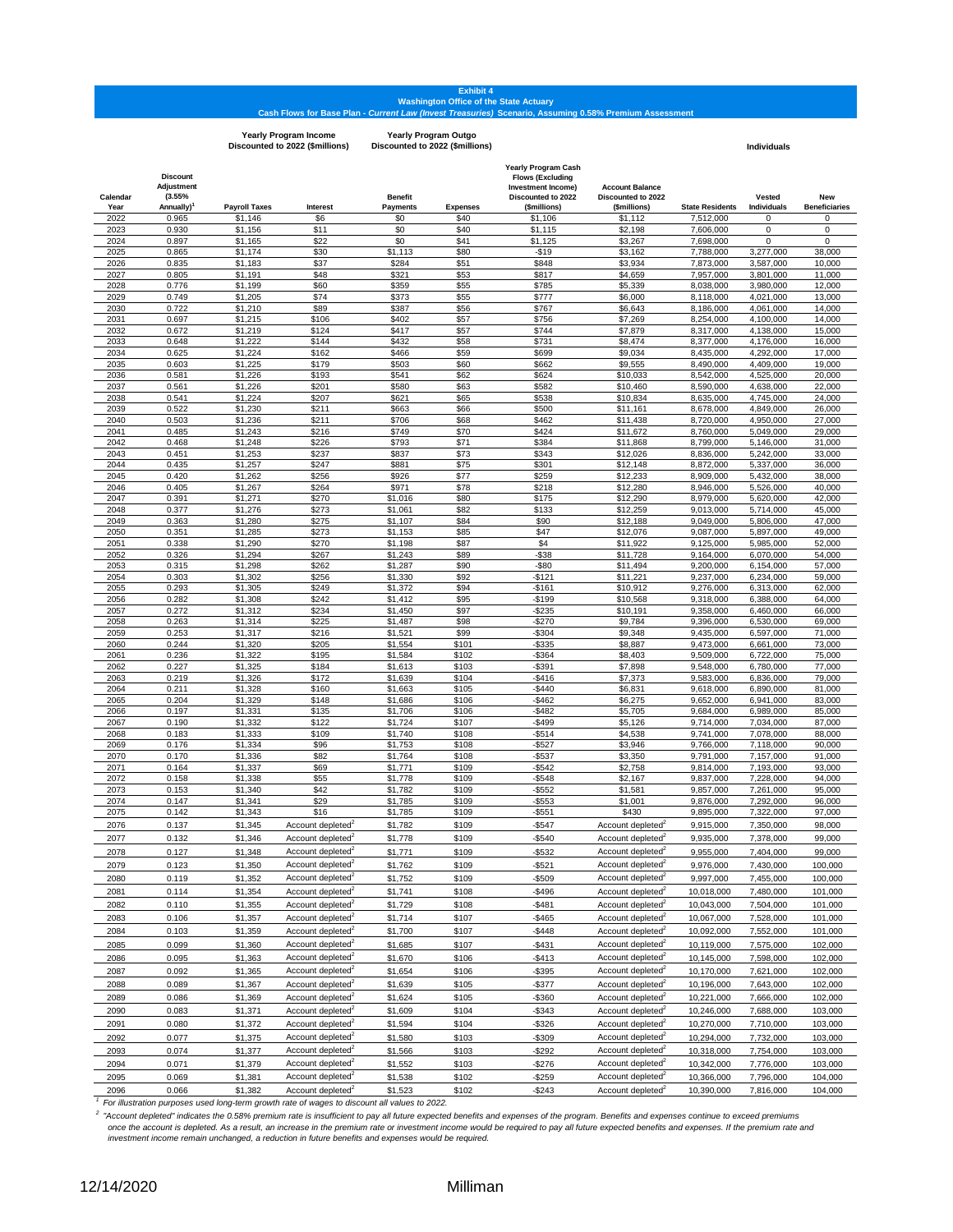### **Exhibit 5**

**Washington Office of the State Actuary**

**Sensitivity Tests -** *Current Law (Invest Treasuries)* **Scenario**

**Level Premium Assessment Required**

|                                                  |                            | <b>Change from Current</b> |
|--------------------------------------------------|----------------------------|----------------------------|
|                                                  | <b>Level Premium</b>       | <b>Law Premium</b>         |
| <b>Scenario</b>                                  | <b>Assessment Required</b> | Assessment of 0.58%        |
| <b>Base Plan</b>                                 | 0.66%                      | 0.08%                      |
| Invest 85% bonds - mid (4.2% ultimate interest)  | 0.58%                      | 0.00%                      |
| Invest 70% bonds - low (3.8% ultimate interest)  | 0.60%                      | 0.02%                      |
| Invest 70% bonds - mid (4.8% ultimate interest)  | 0.55%                      | $-0.03%$                   |
| Invest 70% bonds - high (5.8% ultimate interest) | 0.50%                      | $-0.08%$                   |
| High wage growth                                 | 0.40%                      | $-0.18%$                   |
| Low wage growth                                  | 1.14%                      | 0.56%                      |
| + 20% incidence                                  | 0.71%                      | 0.13%                      |
| - 20% incidence                                  | 0.61%                      | 0.03%                      |
| + 10% mortality                                  | 0.65%                      | 0.07%                      |
| - 10% mortality                                  | 0.68%                      | 0.10%                      |
| + 10% active mortality                           | 0.66%                      | 0.08%                      |
| - 10% active mortality                           | 0.67%                      | 0.09%                      |
| + 10% disabled mortality                         | 0.66%                      | 0.08%                      |
| - 10% disabled mortality                         | 0.67%                      | 0.09%                      |
| High mortality improvement                       | 0.69%                      | 0.11%                      |
| Low mortality improvement                        | 0.64%                      | 0.06%                      |
| 25% higher net migration                         | 0.66%                      | 0.08%                      |
| 25% lower net migration                          | 0.67%                      | 0.09%                      |
| High vesting                                     | 0.71%                      | 0.13%                      |
| Low vesting                                      | 0.60%                      | 0.02%                      |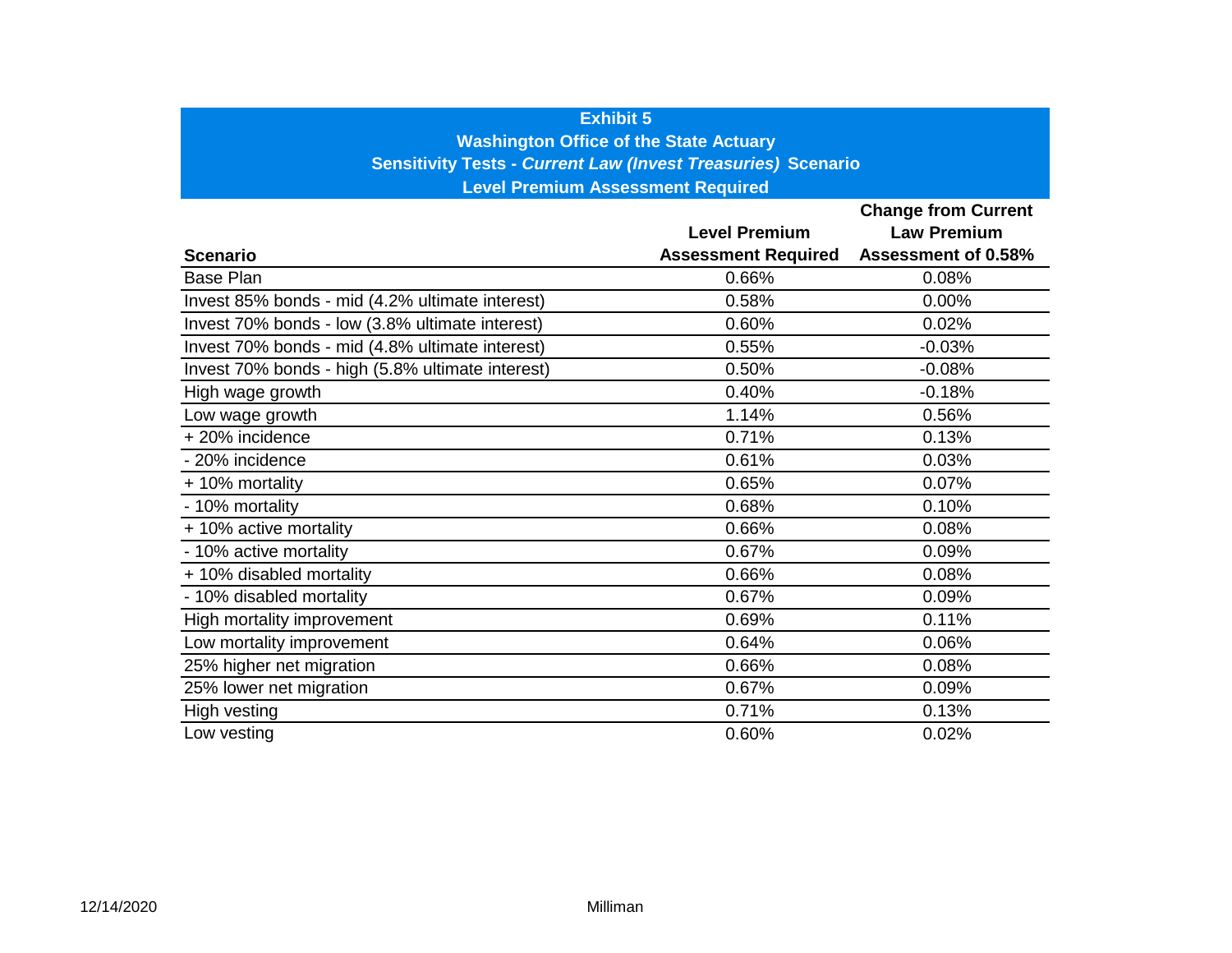# PROJECTED FUTURE NET INVESTMENT EARNED RATES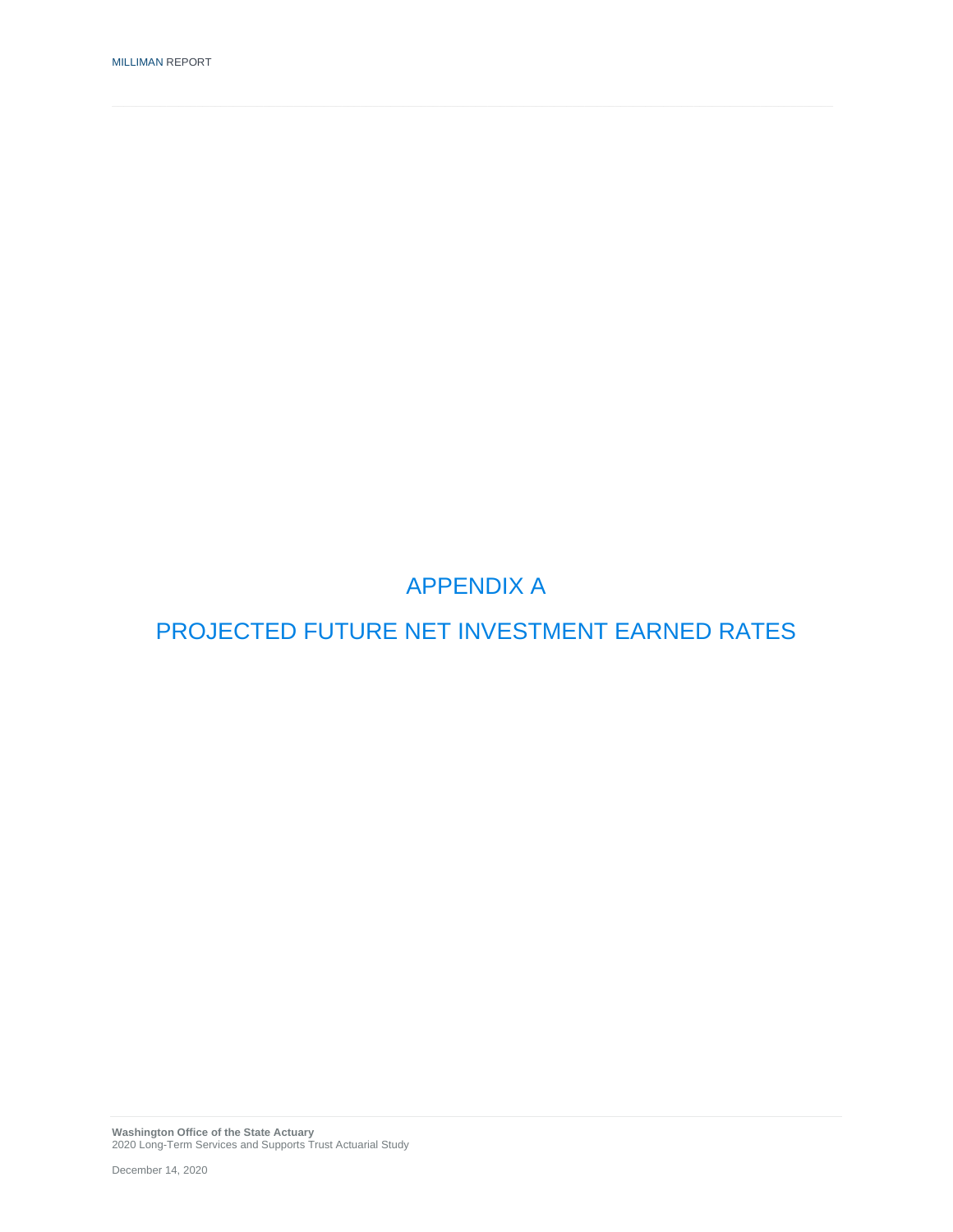### **PROJECTED FUTURE NET INVESTMENT EARNED RATES**

This appendix discusses the key reliance items and assumptions used in projecting potential investment earnings for the Long Term Services and Supports (LTSS) Trust Program of the State of Washington.

#### **INVESTMENT ASSUMPTIONS**

The investment strategy assumes that positive cash flows purchase fixed income securities and / or equities according to the fixed proportion discussed below. Spreads are consistent with corporate bond equivalent (semi-annual) yield and are based on market conditions as of June 19, 2020. The tables included throughout this appendix reflect the June 19, 2020 interest rate environment.

We were requested to model three scenarios to examine potential investment returns supporting the Trust account:

1. *Current Law (Invest Treasuries)* scenario

Assumes investments in Treasuries only, which we understand to be consistent with the investment approach currently anticipated.

2. *Alternative (Invest Stocks / Bonds)* scenario (70% fixed income, 30% equities)

Under this alternative, we assumed additional flexibility to invest the Trust Account in stocks and other forms of investment. For this scenario we assume 70% is invested in fixed income and 30% is allocated for domestic and / or international common stock.

3. *Alternative (Invest Stocks / Bonds)* scenario (85% fixed income, 15% equities)

We also tested another alternative where stock and bond investments could be used, where 85% is invested in fixed income and 15% is allocated in equities.

Equities are assumed to be invested in common stock. Historical S&P index economic average returns support the long-term equity assumption of 7.73% used in testing.

Please note, the weighted average maturity of the fixed income investment strategy is around six years. This is based on the fixed income portfolio noted in the Washington State Investment Board (WSIB) 2019 Capital Markets White Paper. For long-term care products, private insurance carriers typically invest in longer duration assets to better match the long duration of the liability products. Longer duration fixed income assets generally earn higher spreads compared to shorter maturity assets under a normal market environment.

Exhibits A.1, A.2, and A.3 present the summary of reinvestment strategies under the three tests described above.

#### **SUMMARY OF YIELD PROJECTIONS BY INVESTMENT STRATEGY SCENARIO**

The net investment earned rates (NIER) are projected using the investment strategies described above. Spreads of each asset type were assumed to be held constant throughout the projection. The underlying interest rate environment is the projected forward curve shown at the end of this section.

Using the reinvestment assumptions stated above, the three investment scenarios result in the following projected annual investment yields if assets were purchased at the illustrated projection period: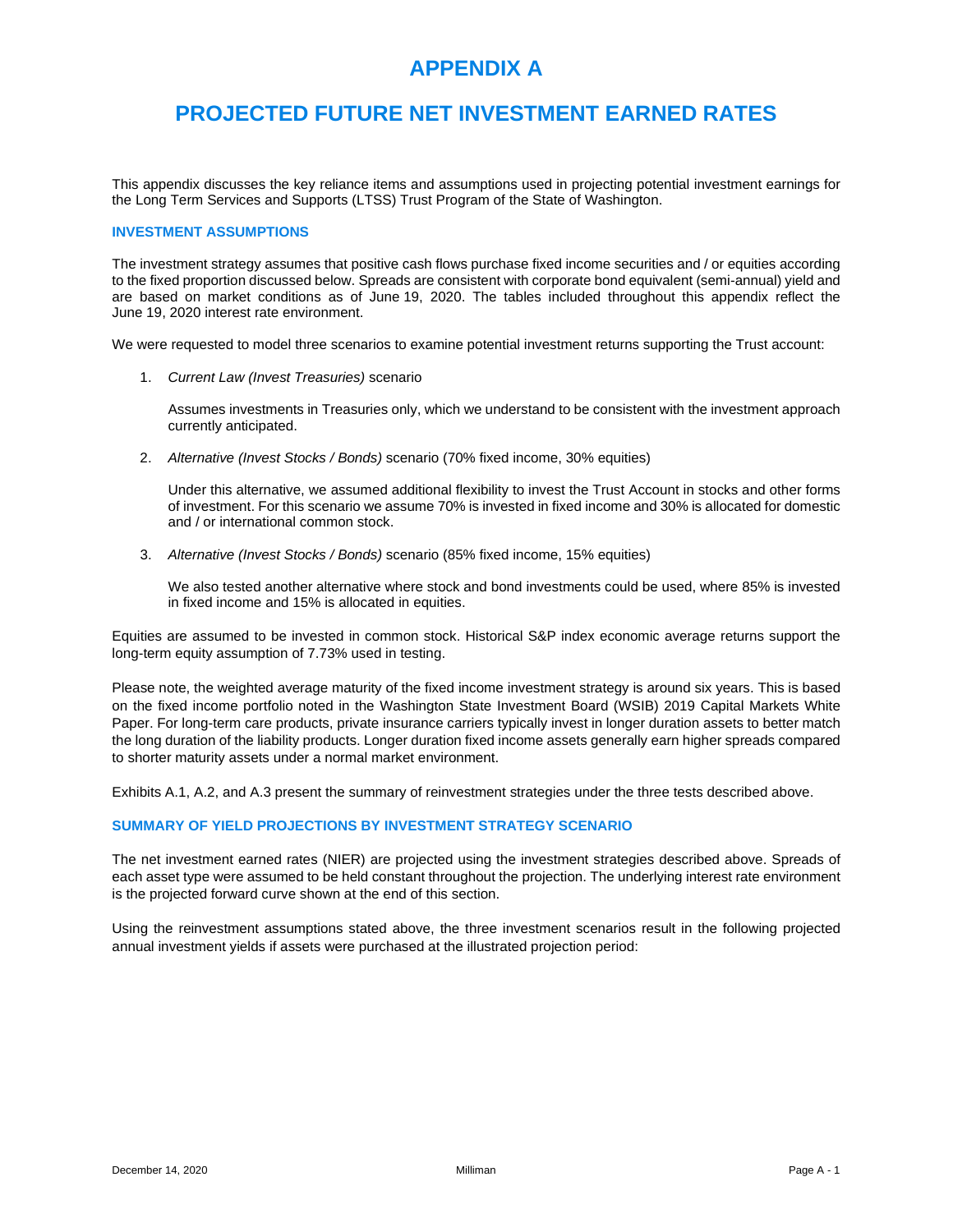### **PROJECTED FUTURE NET INVESTMENT EARNED RATES**

| Table A.1<br><b>State of Washington</b><br><b>Annual Investment Yields</b><br><b>Current Law (Invest Treasuries)</b> |                                                    |          |          |                        |          |          |  |  |
|----------------------------------------------------------------------------------------------------------------------|----------------------------------------------------|----------|----------|------------------------|----------|----------|--|--|
|                                                                                                                      |                                                    |          |          | <b>Projection Year</b> |          |          |  |  |
| 75<br>0<br>10<br>20<br>60<br>30                                                                                      |                                                    |          |          |                        |          |          |  |  |
| <b>Interest Rate</b>                                                                                                 | 0.42%                                              | 1.59%    | 1.98%    | 2.41%                  | 2.41%    | 2.41%    |  |  |
| <b>Gross Spread</b>                                                                                                  | $0.00\%$                                           | $0.00\%$ | $0.00\%$ | $0.00\%$               | $0.00\%$ | $0.00\%$ |  |  |
| <b>Gross Yield (AEY)</b>                                                                                             | 0.42%                                              | 1.60%    | 1.99%    | 2.42%                  | 2.42%    | 2.42%    |  |  |
| <b>Default Rate</b>                                                                                                  | $0.00\%$                                           | $0.00\%$ | $0.00\%$ | $0.00\%$               | $0.00\%$ | $0.00\%$ |  |  |
| <b>Investment Expense</b>                                                                                            | 0.10%<br>0.10%<br>0.10%<br>0.10%<br>0.10%<br>0.10% |          |          |                        |          |          |  |  |
| <b>Net Yield (AEY)</b>                                                                                               | 0.32%                                              | 1.50%    | 1.89%    | 2.32%                  | 2.32%    | 2.32%    |  |  |

| Table A.2<br><b>State of Washington</b><br><b>Annual Investment Yields</b><br>Alternative Scenario (30% Equity / 70% Fixed Income) |          |          |          |          |       |       |  |  |
|------------------------------------------------------------------------------------------------------------------------------------|----------|----------|----------|----------|-------|-------|--|--|
| <b>Projection Year</b>                                                                                                             |          |          |          |          |       |       |  |  |
| 75<br>0<br>10<br>20<br>60<br>30                                                                                                    |          |          |          |          |       |       |  |  |
| <b>Interest Rate</b>                                                                                                               | 0.42%    | 1.59%    | 1.98%    | 2.41%    | 2.41% | 2.41% |  |  |
| <b>Gross Spread</b>                                                                                                                | 2.83%    | 2.76%    | 2.64%    | 2.51%    | 2.51% | 2.51% |  |  |
| <b>Gross Yield (AEY)</b>                                                                                                           | 3.29%    | 4.41%    | 4.69%    | 4.99%    | 4.99% | 4.99% |  |  |
| <b>Default Rate</b>                                                                                                                | $0.07\%$ | $0.07\%$ | $0.07\%$ | $0.07\%$ | 0.07% | 0.07% |  |  |
| <b>Investment Expense</b>                                                                                                          | 0.10%    | 0.10%    | 0.10%    | 0.10%    | 0.10% | 0.10% |  |  |
| <b>Net Yield (AEY)</b>                                                                                                             | 3.12%    | 4.24%    | 4.52%    | 4.82%    | 4.82% | 4.82% |  |  |

| Table A.3<br><b>State of Washington</b><br><b>Annual Investment Yields</b><br>Alternative Scenario (15% Equity / 85% Fixed Income) |                                                    |       |       |       |       |       |  |  |
|------------------------------------------------------------------------------------------------------------------------------------|----------------------------------------------------|-------|-------|-------|-------|-------|--|--|
|                                                                                                                                    | <b>Projection Year</b>                             |       |       |       |       |       |  |  |
|                                                                                                                                    | 75<br>20<br>60<br>0<br>10<br>30                    |       |       |       |       |       |  |  |
| <b>Interest Rate</b>                                                                                                               | 0.42%                                              | 1.59% | 1.98% | 2.41% | 2.41% | 2.41% |  |  |
| <b>Gross Spread</b>                                                                                                                | 1.90%                                              | 2.06% | 2.01% | 1.94% | 1.94% | 1.94% |  |  |
| <b>Gross Yield (AEY)</b>                                                                                                           | 2.34%                                              | 3.70% | 4.03% | 4.40% | 4.40% | 4.40% |  |  |
| <b>Default Rate</b>                                                                                                                | 0.08%                                              | 0.08% | 0.08% | 0.08% | 0.08% | 0.08% |  |  |
| <b>Investment Expense</b>                                                                                                          | 0.10%<br>0.10%<br>0.10%<br>0.10%<br>0.10%<br>0.10% |       |       |       |       |       |  |  |
| <b>Net Yield (AEY)</b>                                                                                                             | 2.15%                                              | 3.51% | 3.85% | 4.22% | 4.22% | 4.22% |  |  |

#### **Default Cost**

Annual default costs are based on Moody's Data, and reflect long term default costs covering the period from 1920 through 2018. These costs reflect both the probability and severity of default. The default assumptions reflect annualized rates derived from cumulative experience from issue at a particular rating so that they reflect the tendency of ratings for any particular bond to move down over time.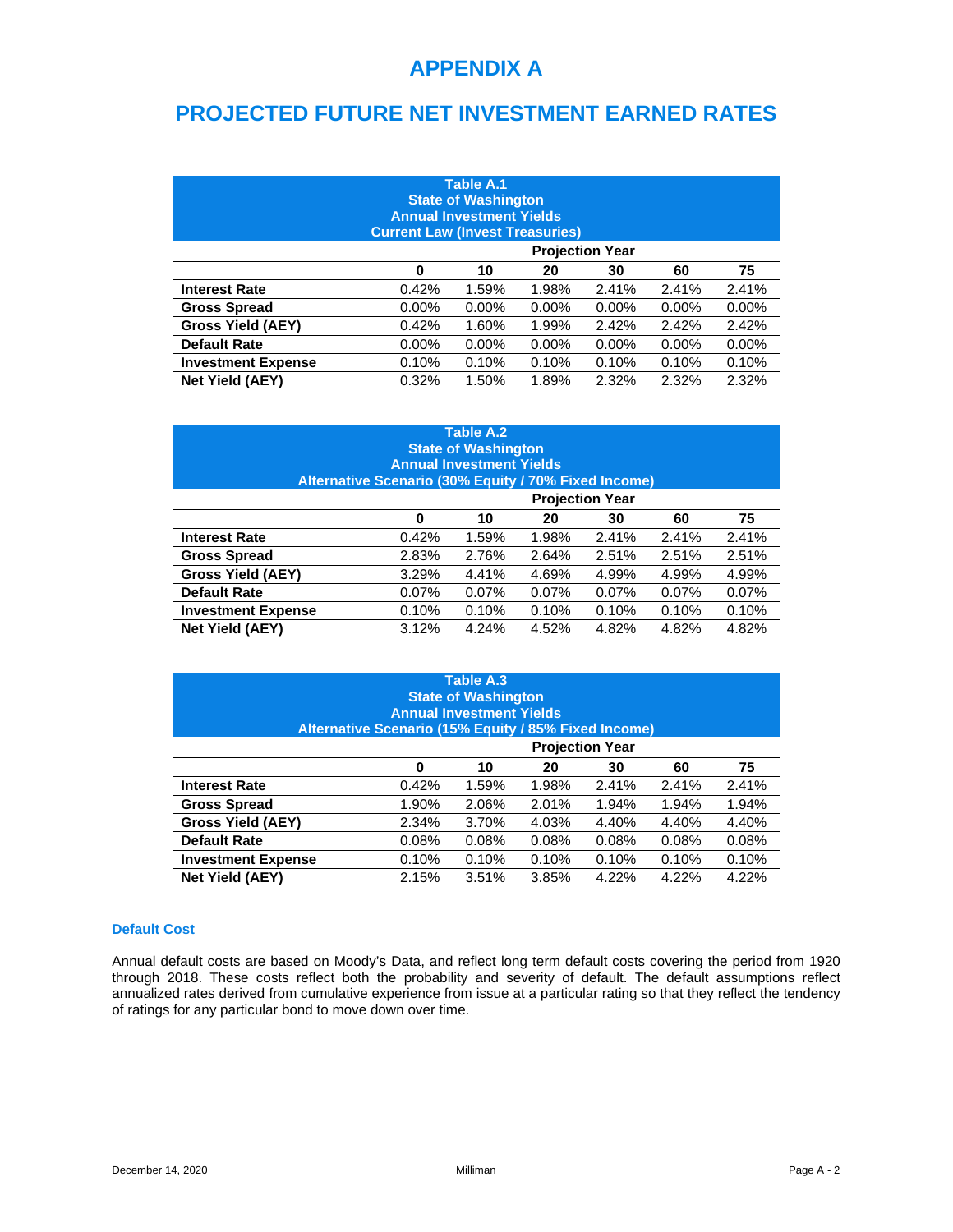### **PROJECTED FUTURE NET INVESTMENT EARNED RATES**

| Table A.4<br><b>State of Washington</b><br><b>Default Costs</b> |          |          |  |  |  |  |  |  |  |
|-----------------------------------------------------------------|----------|----------|--|--|--|--|--|--|--|
| <b>Quality Rating</b>                                           | 5-Year   | 10-Year  |  |  |  |  |  |  |  |
| Government                                                      | $0.00\%$ | $0.00\%$ |  |  |  |  |  |  |  |
| AAA                                                             | 0.01%    | 0.01%    |  |  |  |  |  |  |  |
| AA                                                              | 0.03%    | 0.04%    |  |  |  |  |  |  |  |
| A                                                               | 0.09%    | 0.12%    |  |  |  |  |  |  |  |
| <b>BBB</b>                                                      | 0.15%    | 0.19%    |  |  |  |  |  |  |  |
| BB                                                              | 0.71%    | 0.73%    |  |  |  |  |  |  |  |
| в                                                               | 2.72%    | 2.40%    |  |  |  |  |  |  |  |

For the reinvestment grids mentioned above, it was assumed that the allocations for AA, A, and BBB bonds are split evenly.

#### **Investment Expenses**

Investment expenses are included to cover portfolio management, accounting, and custodial costs as projected by investment accounting. The expense in this case is assumed to be an average of 10 bps on market value for all assets.

#### **Treasury Yield Curve (Corporate Bond Equivalent)**

The interest rate projections are based on the Constant Maturity Treasury yield curve as of June 19, 2020, used to determine the market spreads on reinvested assets.

| <b>Table A.5</b><br><b>State of Washington</b><br><b>Constant Maturity</b><br><b>Treasury Rates</b> |       |  |  |  |  |  |  |
|-----------------------------------------------------------------------------------------------------|-------|--|--|--|--|--|--|
| As of June 19, 2020<br><b>Maturity</b>                                                              |       |  |  |  |  |  |  |
| $90$ -day                                                                                           | 0.15% |  |  |  |  |  |  |
| $1$ -year                                                                                           | 0.18% |  |  |  |  |  |  |
| $2$ -year                                                                                           | 0.19% |  |  |  |  |  |  |
| $3$ -year                                                                                           | 0.22% |  |  |  |  |  |  |
| 5-year                                                                                              | 0.33% |  |  |  |  |  |  |
| $7$ -year                                                                                           | 0.53% |  |  |  |  |  |  |
| 10-year                                                                                             | 0.70% |  |  |  |  |  |  |
| $20$ -year                                                                                          | 1.23% |  |  |  |  |  |  |
| 30-year                                                                                             | 1.47% |  |  |  |  |  |  |

#### **Forward Interest Rate Curve**

The interest rate scenario of all three projections is based on the 6-year tenor of the forward curve as of June 19, 2020, found in the table below. The fixed income weighted average maturity of each reinvestment strategy is around 6 years.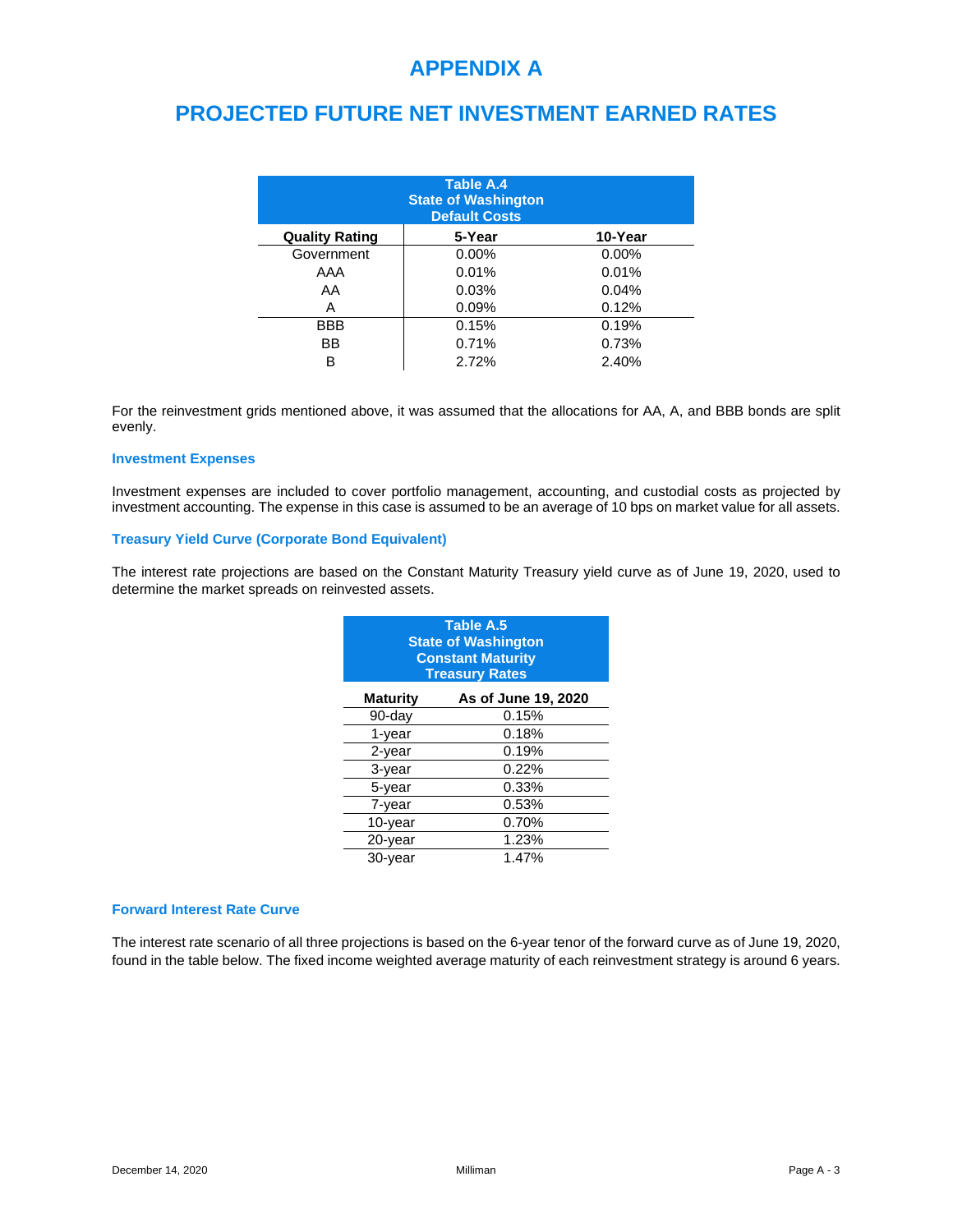# **PROJECTED FUTURE NET INVESTMENT EARNED RATES**

| <b>Table A.6</b><br><b>State of Washington</b><br><b>Treasury Forward Curve</b><br>As of June 19, 2020 |                |       |         |                 |       |       |       |  |  |  |
|--------------------------------------------------------------------------------------------------------|----------------|-------|---------|-----------------|-------|-------|-------|--|--|--|
| Projection                                                                                             |                |       |         | <b>Maturity</b> |       |       |       |  |  |  |
| Year                                                                                                   | $\overline{2}$ | 5     | $\bf 6$ | $\overline{7}$  | 10    | 20    | 30    |  |  |  |
| 0                                                                                                      | 0.19%          | 0.33% | 0.42%   | 0.53%           | 0.70% | 1.23% | 1.47% |  |  |  |
| 1                                                                                                      | 0.24%          | 0.48% | 0.55%   | 0.65%           | 0.81% | 1.31% | 1.55% |  |  |  |
| $\overline{2}$                                                                                         | 0.36%          | 0.67% | 0.71%   | 0.78%           | 0.93% | 1.40% | 1.62% |  |  |  |
| 3                                                                                                      | 0.50%          | 0.81% | 0.85%   | 0.91%           | 1.06% | 1.49% | 1.70% |  |  |  |
| $\overline{4}$                                                                                         | 0.74%          | 0.95% | 0.98%   | 1.04%           | 1.18% | 1.57% | 1.77% |  |  |  |
| 5                                                                                                      | 1.04%          | 1.09% | 1.11%   | 1.16%           | 1.31% | 1.65% | 1.83% |  |  |  |
| 6                                                                                                      | 1.07%          | 1.16% | 1.20%   | 1.25%           | 1.40% | 1.71% | 1.88% |  |  |  |
| $\overline{7}$                                                                                         | 1.06%          | 1.21% | 1.26%   | 1.32%           | 1.49% | 1.76% | 1.93% |  |  |  |
| 8                                                                                                      | 1.17%          | 1.32% | 1.37%   | 1.43%           | 1.60% | 1.83% | 1.98% |  |  |  |
| 9                                                                                                      | 1.27%          | 1.43% | 1.48%   | 1.55%           | 1.72% | 1.89% | 2.03% |  |  |  |
| 10                                                                                                     | 1.37%          | 1.54% | 1.59%   | 1.66%           | 1.84% | 1.95% | 2.07% |  |  |  |
| 11                                                                                                     | 1.49%          | 1.66% | 1.71%   | 1.78%           | 1.89% | 2.01% | 2.12% |  |  |  |
| 12                                                                                                     | 1.60%          | 1.78% | 1.83%   | 1.90%           | 1.94% | 2.06% | 2.15% |  |  |  |
| 13                                                                                                     | 1.72%          | 1.90% | 1.95%   | 2.03%           | 1.99% | 2.11% | 2.19% |  |  |  |
| 14                                                                                                     | 1.84%          | 2.03% | 2.04%   | 2.06%           | 2.03% | 2.15% | 2.22% |  |  |  |
| 15                                                                                                     | 1.97%          | 2.16% | 2.11%   | 2.08%           | 2.06% | 2.18% | 2.24% |  |  |  |
| 16                                                                                                     | 2.09%          | 2.15% | 2.12%   | 2.08%           | 2.08% | 2.21% | 2.26% |  |  |  |
| 17                                                                                                     | 2.22%          | 2.12% | 2.10%   | 2.08%           | 2.10% | 2.23% | 2.27% |  |  |  |
| 18                                                                                                     | 2.36%          | 2.08% | 2.08%   | 2.07%           | 2.11% | 2.24% | 2.28% |  |  |  |
| 19                                                                                                     | 2.13%          | 2.02% | 2.04%   | 2.04%           | 2.11% | 2.24% | 2.28% |  |  |  |
| 20                                                                                                     | 1.86%          | 1.95% | 1.98%   | 2.01%           | 2.10% | 2.24% | 2.28% |  |  |  |
| 21                                                                                                     | 1.92%          | 2.01% | 2.03%   | 2.07%           | 2.16% | 2.27% | 2.30% |  |  |  |
| 22                                                                                                     | 1.98%          | 2.07% | 2.10%   | 2.13%           | 2.21% | 2.30% | 2.33% |  |  |  |
| 23                                                                                                     | 2.04%          | 2.14% | 2.16%   | 2.20%           | 2.26% | 2.32% | 2.34% |  |  |  |
| 24                                                                                                     | 2.10%          | 2.20% | 2.22%   | 2.26%           | 2.30% | 2.35% | 2.36% |  |  |  |
| 25                                                                                                     | 2.17%          | 2.27% | 2.28%   | 2.31%           | 2.33% | 2.37% | 2.38% |  |  |  |
| 26                                                                                                     | 2.24%          | 2.32% | 2.33%   | 2.35%           | 2.36% | 2.38% | 2.39% |  |  |  |
| 27                                                                                                     | 2.30%          | 2.36% | 2.37%   | 2.38%           | 2.38% | 2.39% | 2.40% |  |  |  |
| 28                                                                                                     | 2.37%          | 2.39% | 2.39%   | 2.40%           | 2.40% | 2.40% | 2.40% |  |  |  |
| 29                                                                                                     | 2.41%          | 2.41% | 2.41%   | 2.41%           | 2.41% | 2.41% | 2.41% |  |  |  |
| 30                                                                                                     | 2.41%          | 2.41% | 2.41%   | 2.41%           | 2.41% | 2.41% | 2.41% |  |  |  |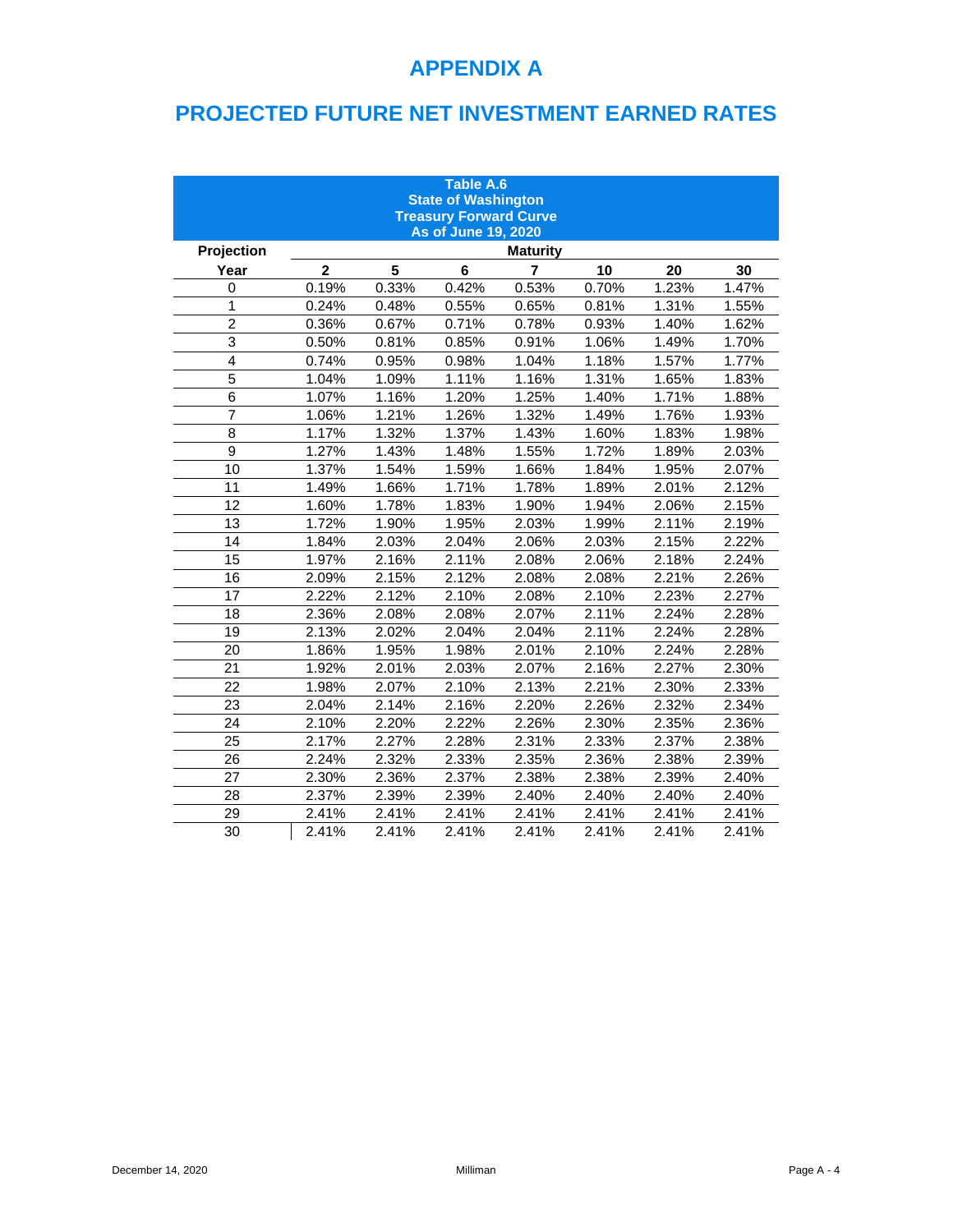APPENDIX A EXHIBITS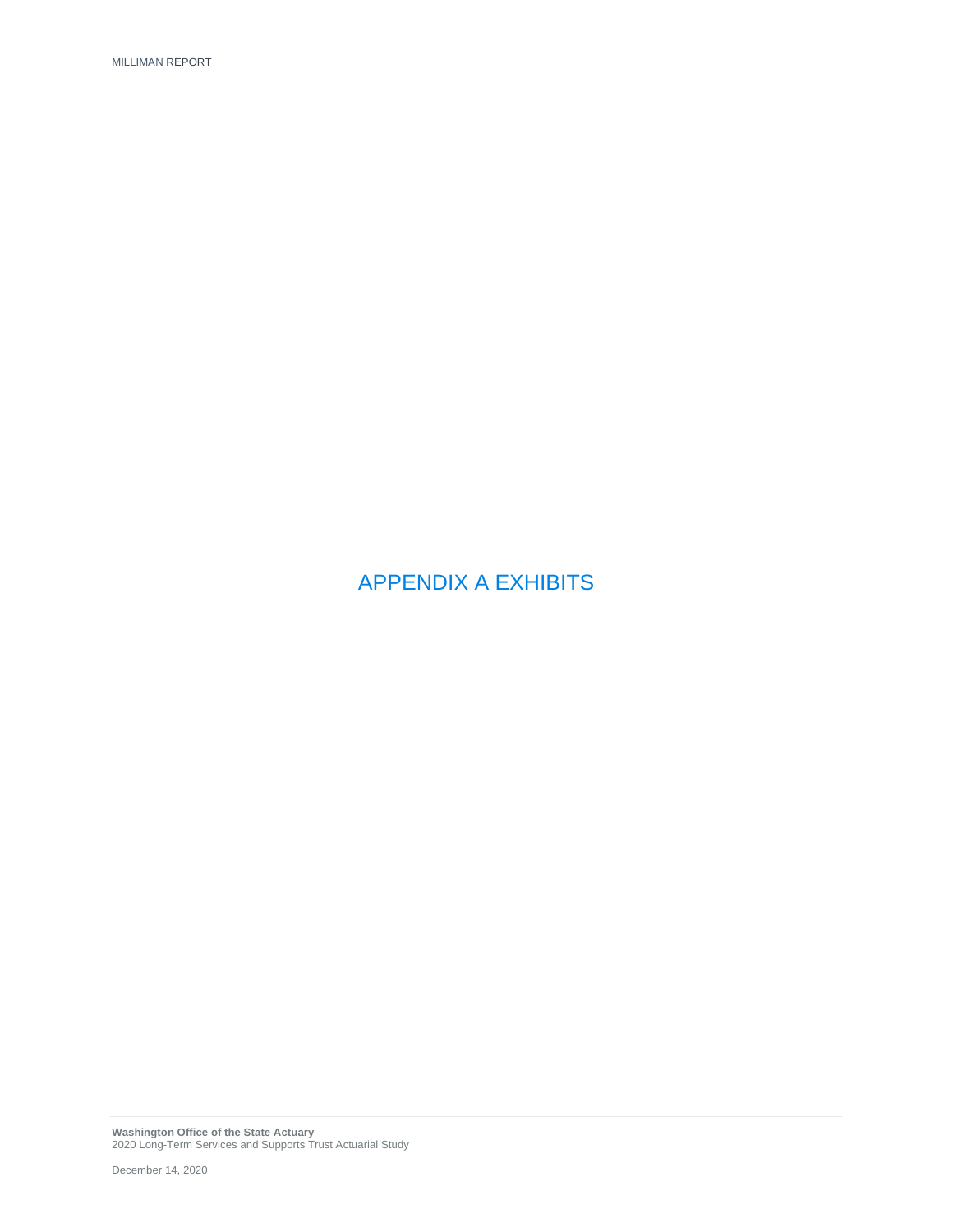| <b>Exhibit A.1</b><br><b>State of Washington</b><br>Summary of Reinvestment Strategy - Current Law (Invest Treasuries) Scenario<br>As of June 19, 2020 |        |                   |                 |                 |          |                 |                             |                               |                                    |                           |
|--------------------------------------------------------------------------------------------------------------------------------------------------------|--------|-------------------|-----------------|-----------------|----------|-----------------|-----------------------------|-------------------------------|------------------------------------|---------------------------|
| Asset<br><b>Class</b>                                                                                                                                  | Rating | <b>Allocation</b> | <b>Maturity</b> | <b>Duration</b> | Treasurv | Gross<br>Spread | <b>Gross Yield</b><br>(AEY) | Investment<br><b>Expenses</b> | <b>Expected</b><br><b>Defaults</b> | <b>Net Yield</b><br>(AEY) |
|                                                                                                                                                        |        |                   |                 |                 |          |                 |                             |                               |                                    |                           |
| Treasury                                                                                                                                               | AAA    | 84.00%            | 5.0             | 5.0             | 0.33%    | $0.00\%$        | 0.33%                       | 0.33%                         | 0.10%                              | $0.00\%$                  |
| Treasurv                                                                                                                                               | AAA    | 16.00%            | 10.0            | 9.7             | 0.70%    | $0.00\%$        | 0.70%                       | 0.70%                         | 0.10%                              | 0.00%                     |
| Total                                                                                                                                                  |        | 100.00%           | 5.8             | 5.7             | $0.39\%$ | $0.00\%$        | 0.39%                       | 0.39%                         | 0.10%                              | $0.00\%$                  |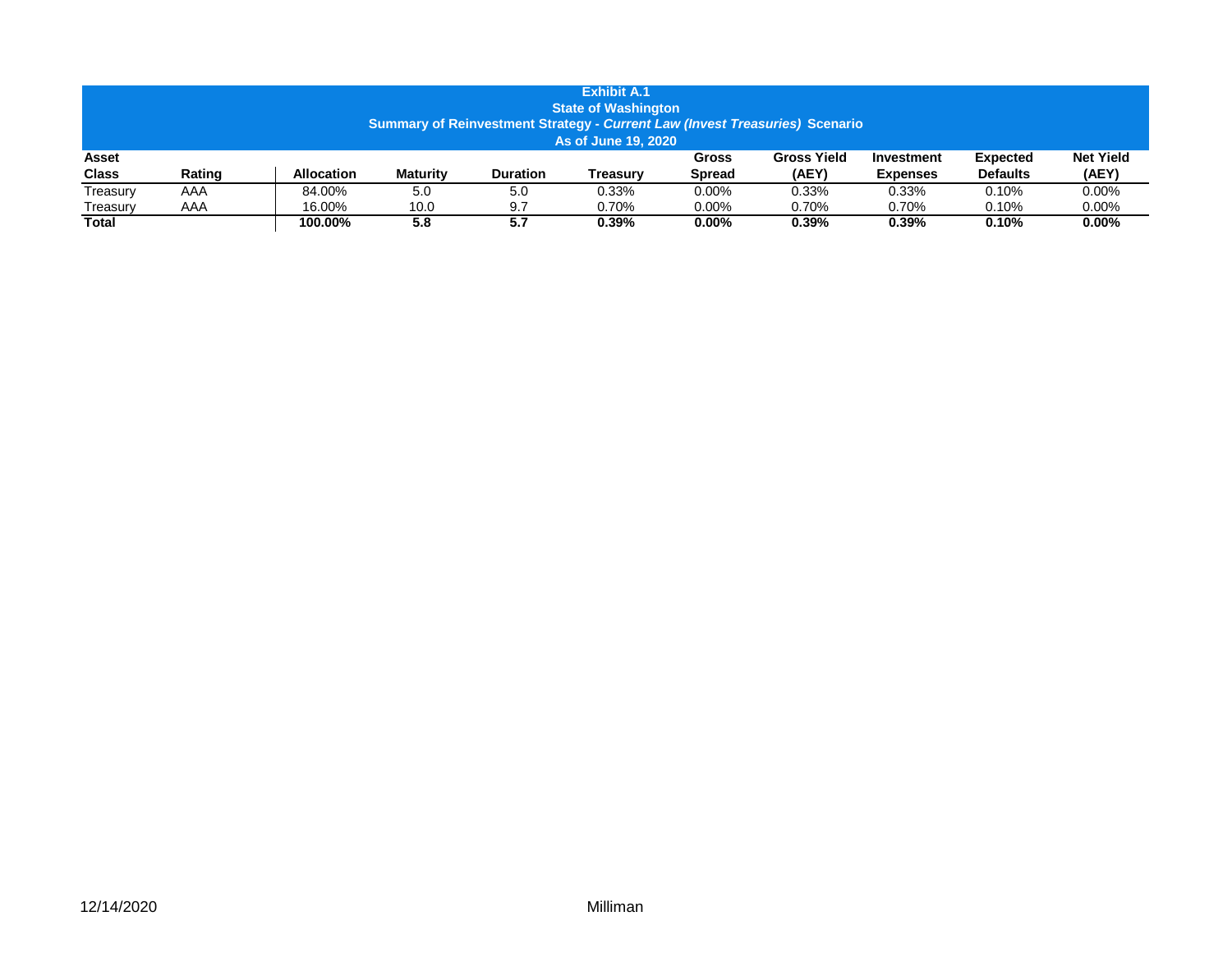| <b>Exhibit A.2</b>                                                              |            |                   |                 |                 |                 |               |                    |                   |                 |                  |  |
|---------------------------------------------------------------------------------|------------|-------------------|-----------------|-----------------|-----------------|---------------|--------------------|-------------------|-----------------|------------------|--|
| <b>State of Washington</b>                                                      |            |                   |                 |                 |                 |               |                    |                   |                 |                  |  |
| Summary of Reinvestment Strategy - Alternative (30% Equity/70% Credit) Scenario |            |                   |                 |                 |                 |               |                    |                   |                 |                  |  |
| As of June 19, 2020                                                             |            |                   |                 |                 |                 |               |                    |                   |                 |                  |  |
| Asset                                                                           |            |                   |                 |                 |                 | <b>Gross</b>  | <b>Gross Yield</b> | <b>Investment</b> | <b>Expected</b> | <b>Net Yield</b> |  |
| <b>Class</b>                                                                    | Rating     | <b>Allocation</b> | <b>Maturity</b> | <b>Duration</b> | <b>Treasury</b> | <b>Spread</b> | (AEY)              | <b>Expenses</b>   | <b>Defaults</b> | (AEY)            |  |
| Public Bond                                                                     | AA         | 12.18%            | 5               | 4.9             | 0.33%           | 0.45%         | 0.78%              | 0.10%             | 0.03%           | 0.65%            |  |
| Public Bond                                                                     | AA         | 2.32%             | 10              | 9.3             | 0.70%           | 0.90%         | 1.61%              | 0.10%             | 0.04%           | 1.47%            |  |
| <b>Public Bond</b>                                                              | Α          | 12.18%            | 5               | 4.9             | 0.33%           | 0.65%         | 0.98%              | 0.10%             | 0.09%           | 0.79%            |  |
| <b>Public Bond</b>                                                              | A          | 2.32%             | 10              | 9.2             | 0.70%           | 1.12%         | 1.83%              | 0.10%             | 0.12%           | 1.61%            |  |
| <b>Public Bond</b>                                                              | <b>BBB</b> | 12.18%            | 5               | 4.8             | 0.33%           | 1.17%         | 1.50%              | 0.10%             | 0.15%           | 1.25%            |  |
| Public Bond                                                                     | <b>BBB</b> | 2.32%             | 10              | 9               | 0.70%           | 1.67%         | 2.38%              | 0.10%             | 0.19%           | 2.09%            |  |
| <b>Emerging Market</b>                                                          | AA         | 4.24%             | 5               | 4.9             | 0.33%           | 0.45%         | 0.78%              | 0.10%             | 0.03%           | 0.65%            |  |
| <b>Emerging Market</b>                                                          | AA         | 0.81%             | 10              | 9.3             | 0.70%           | 0.90%         | 1.61%              | 0.10%             | 0.04%           | 1.47%            |  |
| <b>Emerging Market</b>                                                          | Α          | 4.24%             | 5               | 4.9             | 0.33%           | 0.65%         | 0.98%              | 0.10%             | 0.09%           | 0.79%            |  |
| <b>Emerging Market</b>                                                          | А          | 0.81%             | 10              | 9.2             | 0.70%           | 1.12%         | 1.83%              | 0.10%             | 0.12%           | 1.61%            |  |
| <b>Emerging Market</b>                                                          | <b>BBB</b> | 4.24%             | 5               | 4.8             | 0.33%           | 1.17%         | 1.50%              | 0.10%             | 0.15%           | 1.25%            |  |
| <b>Emerging Market</b>                                                          | <b>BBB</b> | 0.81%             | 10              | 9               | 0.70%           | 1.67%         | 2.38%              | 0.10%             | 0.19%           | 2.09%            |  |
| Foreign Bond                                                                    | AA         | 2.00%             | 5               | 4.9             | 0.33%           | 0.45%         | 0.78%              | 0.10%             | 0.03%           | 0.65%            |  |
| Foreign Bond                                                                    | AA         | 0.38%             | 10              | 9.3             | 0.70%           | 0.90%         | 1.61%              | 0.10%             | 0.04%           | 1.47%            |  |
| Foreign Bond                                                                    | Α          | 2.00%             | 5               | 4.9             | 0.33%           | 0.65%         | 0.98%              | 0.10%             | 0.09%           | 0.79%            |  |
| Foreign Bond                                                                    | A          | 0.38%             | 10              | 9.2             | 0.70%           | 1.12%         | 1.83%              | 0.10%             | 0.12%           | 1.61%            |  |
| Foreign Bond                                                                    | <b>BBB</b> | 2.00%             | 5               | 4.8             | 0.33%           | 1.17%         | 1.50%              | 0.10%             | 0.15%           | 1.25%            |  |
| Foreign Bond                                                                    | <b>BBB</b> | 0.38%             | 10              | 9               | 0.70%           | 1.67%         | 2.38%              | 0.10%             | 0.19%           | 2.09%            |  |
| Securitized                                                                     | AA         | 1.19%             | 5               | 4.7             | 0.33%           | 2.22%         | 2.57%              | 0.10%             | 0.08%           | 2.39%            |  |
| Securitized                                                                     | AA         | 0.23%             | 10              | 8.7             | 0.70%           | 2.22%         | 2.94%              | 0.10%             | 0.10%           | 2.74%            |  |
| Securitized                                                                     | Α          | 1.19%             | 5               | 4.6             | 0.33%           | 3.47%         | 3.84%              | 0.10%             | 0.08%           | 3.66%            |  |
| Securitized                                                                     | A          | 0.23%             | 10              | 8.3             | 0.70%           | 3.47%         | 4.21%              | 0.10%             | 0.10%           | 4.01%            |  |
| Securitized                                                                     | <b>BBB</b> | 1.19%             | 5               | 4.6             | 0.33%           | 3.47%         | 3.84%              | 0.10%             | 0.17%           | 3.57%            |  |
| Securitized                                                                     | <b>BBB</b> | 0.23%             | 10              | 8.3             | 0.70%           | 3.47%         | 4.21%              | 0.10%             | 0.20%           | 3.92%            |  |
| Domestic Common Stock                                                           | N/A        | 30.00%            | N/A             | N/A             | 0.00%           | N/A           | 7.73%              | 0.10%             | 0.00%           | 7.63%            |  |
| <b>Total</b>                                                                    |            | 100.00%           | 4.1             | 3.9             | 0.27%           | 0.68%         | 3.27%              | 0.10%             | 0.07%           | 3.10%            |  |
| Fixed Income Only                                                               |            | 70.00%            | 5.8             | 5.5             | 0.39%           | 0.97%         | 1.36%              | 0.10%             | 0.10%           | 1.16%            |  |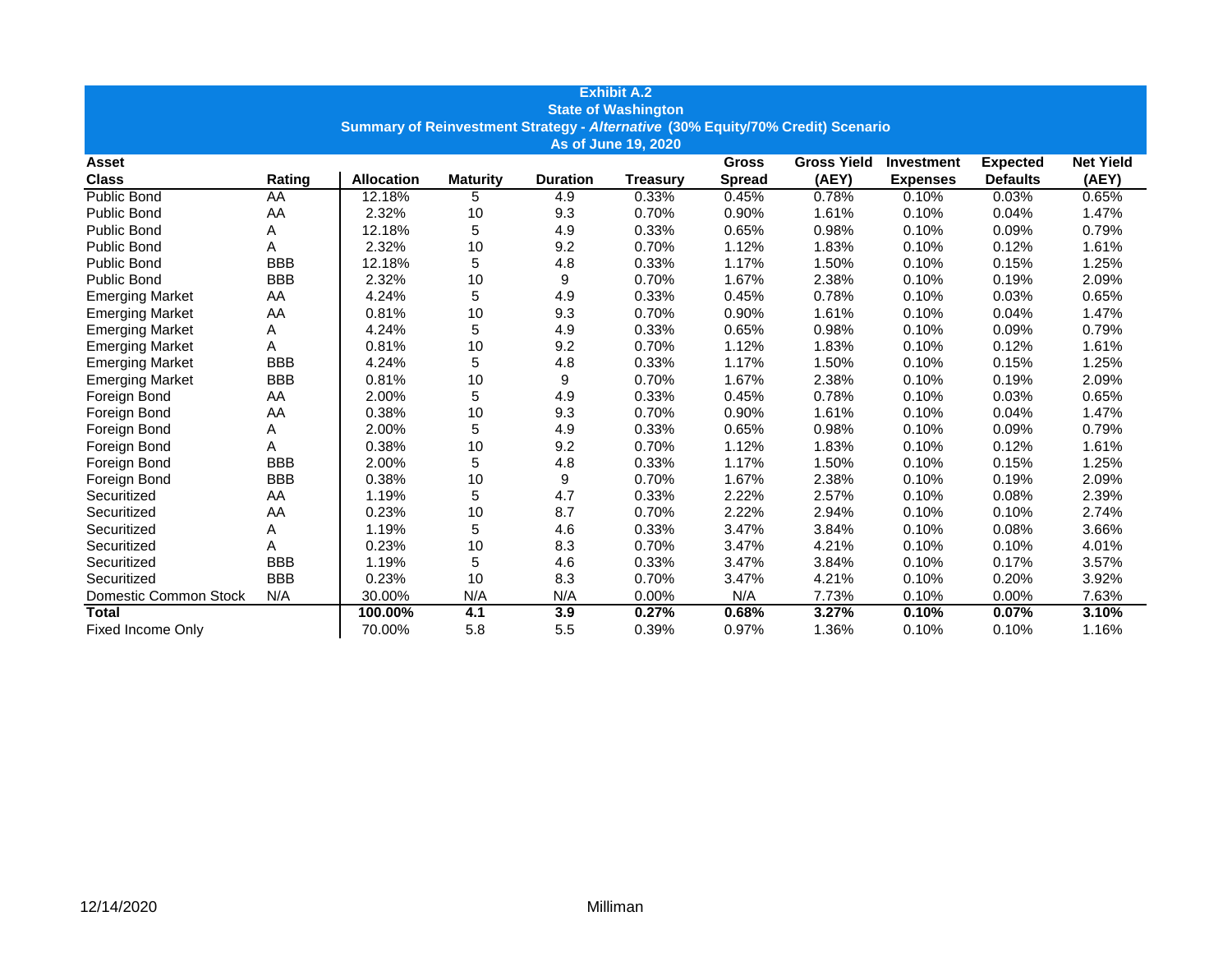| <b>Exhibit A.3</b>                                                              |            |                   |                 |                 |                 |               |                    |                   |                 |                  |  |
|---------------------------------------------------------------------------------|------------|-------------------|-----------------|-----------------|-----------------|---------------|--------------------|-------------------|-----------------|------------------|--|
| <b>State of Washington</b>                                                      |            |                   |                 |                 |                 |               |                    |                   |                 |                  |  |
| Summary of Reinvestment Strategy - Alternative (15% Equity/85% Credit) Scenario |            |                   |                 |                 |                 |               |                    |                   |                 |                  |  |
| As of June 19, 2020                                                             |            |                   |                 |                 |                 |               |                    |                   |                 |                  |  |
| Asset                                                                           |            |                   |                 |                 |                 | <b>Gross</b>  | <b>Gross Yield</b> | <b>Investment</b> | <b>Expected</b> | <b>Net Yield</b> |  |
| <b>Class</b>                                                                    | Rating     | <b>Allocation</b> | <b>Maturity</b> | <b>Duration</b> | <b>Treasury</b> | <b>Spread</b> | (AEY)              | <b>Expenses</b>   | <b>Defaults</b> | (AEY)            |  |
| Public Bond                                                                     | AA         | 14.79%            | 5               | 4.9             | 0.33%           | 0.45%         | 0.78%              | 0.10%             | 0.03%           | 0.65%            |  |
| Public Bond                                                                     | AA         | 2.82%             | 10              | 9.3             | 0.70%           | 0.90%         | 1.61%              | 0.10%             | 0.04%           | 1.47%            |  |
| <b>Public Bond</b>                                                              | A          | 14.79%            | 5               | 4.9             | 0.33%           | 0.65%         | 0.98%              | 0.10%             | 0.09%           | 0.79%            |  |
| <b>Public Bond</b>                                                              | Α          | 2.82%             | 10              | 9.2             | 0.70%           | 1.12%         | 1.83%              | 0.10%             | 0.12%           | 1.61%            |  |
| <b>Public Bond</b>                                                              | <b>BBB</b> | 14.79%            | 5               | 4.8             | 0.33%           | 1.17%         | 1.50%              | 0.10%             | 0.15%           | 1.25%            |  |
| Public Bond                                                                     | <b>BBB</b> | 2.82%             | 10              | 9               | 0.70%           | 1.67%         | 2.38%              | 0.10%             | 0.19%           | 2.09%            |  |
| <b>Emerging Market</b>                                                          | AA         | 5.15%             | 5               | 4.9             | 0.33%           | 0.45%         | 0.78%              | 0.10%             | 0.03%           | 0.65%            |  |
| <b>Emerging Market</b>                                                          | AA         | 0.98%             | 10              | 9.3             | 0.70%           | 0.90%         | 1.61%              | 0.10%             | 0.04%           | 1.47%            |  |
| <b>Emerging Market</b>                                                          | Α          | 5.15%             | 5               | 4.9             | 0.33%           | 0.65%         | 0.98%              | 0.10%             | 0.09%           | 0.79%            |  |
| <b>Emerging Market</b>                                                          | А          | 0.98%             | 10              | 9.2             | 0.70%           | 1.12%         | 1.83%              | 0.10%             | 0.12%           | 1.61%            |  |
| <b>Emerging Market</b>                                                          | <b>BBB</b> | 5.15%             | 5               | 4.8             | 0.33%           | 1.17%         | 1.50%              | 0.10%             | 0.15%           | 1.25%            |  |
| <b>Emerging Market</b>                                                          | <b>BBB</b> | 0.98%             | 10              | 9               | 0.70%           | 1.67%         | 2.38%              | 0.10%             | 0.19%           | 2.09%            |  |
| Foreign Bond                                                                    | AA         | 2.42%             | 5               | 4.9             | 0.33%           | 0.45%         | 0.78%              | 0.10%             | 0.03%           | 0.65%            |  |
| Foreign Bond                                                                    | AA         | 0.46%             | 10              | 9.3             | 0.70%           | 0.90%         | 1.61%              | 0.10%             | 0.04%           | 1.47%            |  |
| Foreign Bond                                                                    | Α          | 2.42%             | 5               | 4.9             | 0.33%           | 0.65%         | 0.98%              | 0.10%             | 0.09%           | 0.79%            |  |
| Foreign Bond                                                                    | A          | 0.46%             | 10              | 9.2             | 0.70%           | 1.12%         | 1.83%              | 0.10%             | 0.12%           | 1.61%            |  |
| Foreign Bond                                                                    | <b>BBB</b> | 2.42%             | 5               | 4.8             | 0.33%           | 1.17%         | 1.50%              | 0.10%             | 0.15%           | 1.25%            |  |
| Foreign Bond                                                                    | <b>BBB</b> | 0.46%             | 10              | 9               | 0.70%           | 1.67%         | 2.38%              | 0.10%             | 0.19%           | 2.09%            |  |
| Securitized                                                                     | AA         | 1.44%             | 5               | 4.7             | 0.33%           | 2.22%         | 2.57%              | 0.10%             | 0.08%           | 2.39%            |  |
| Securitized                                                                     | AA         | 0.28%             | 10              | 8.7             | 0.70%           | 2.22%         | 2.94%              | 0.10%             | 0.10%           | 2.74%            |  |
| Securitized                                                                     | Α          | 1.44%             | 5               | 4.6             | 0.33%           | 3.47%         | 3.84%              | 0.10%             | 0.08%           | 3.66%            |  |
| Securitized                                                                     | A          | 0.28%             | 10              | 8.3             | 0.70%           | 3.47%         | 4.21%              | 0.10%             | 0.10%           | 4.01%            |  |
| Securitized                                                                     | <b>BBB</b> | 1.44%             | 5               | 4.6             | 0.33%           | 3.47%         | 3.84%              | 0.10%             | 0.17%           | 3.57%            |  |
| Securitized                                                                     | <b>BBB</b> | 0.28%             | 10              | 8.3             | 0.70%           | 3.47%         | 4.21%              | 0.10%             | 0.20%           | 3.92%            |  |
| Domestic Common Stock                                                           | N/A        | 15.00%            | N/A             | N/A             | 0.00%           | N/A           | 7.73%              | 0.10%             | 0.00%           | 7.63%            |  |
| <b>Total</b>                                                                    |            | 100.00%           | 4.9             | 4.7             | 0.33%           | 0.82%         | 2.32%              | 0.10%             | 0.08%           | 2.13%            |  |
| <b>Fixed Income Only</b>                                                        |            | 85.00%            | 5.8             | 5.5             | 0.39%           | 0.97%         | 1.36%              | 0.10%             | 0.10%           | 1.16%            |  |